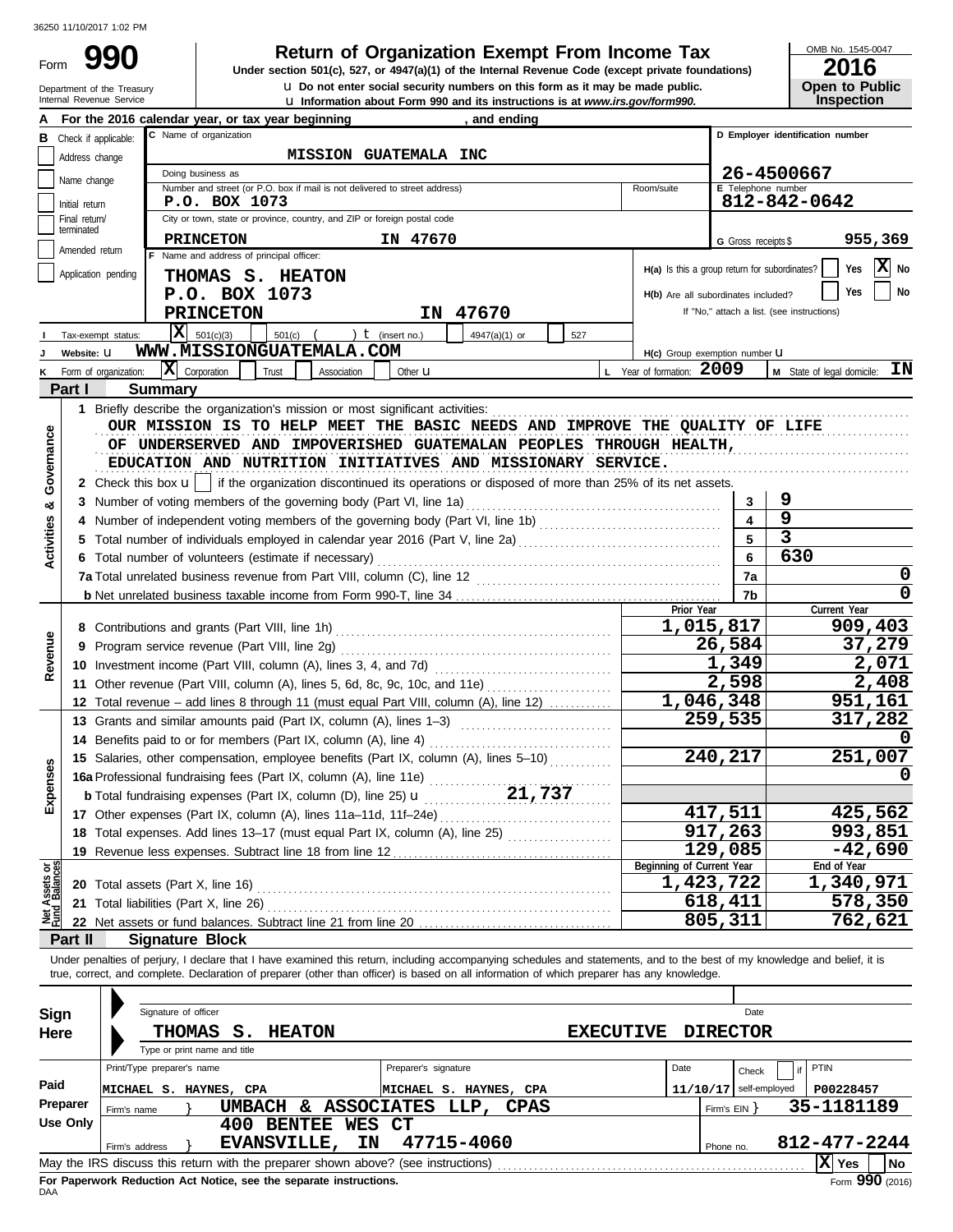|     | Form 990 (2016) MISSION GUATEMALA INC                                                                                                                                                                                                           |                                                                        | 26-4500667                                                                                                                                                                                                                                                                                    | Page 2                                                                                   |
|-----|-------------------------------------------------------------------------------------------------------------------------------------------------------------------------------------------------------------------------------------------------|------------------------------------------------------------------------|-----------------------------------------------------------------------------------------------------------------------------------------------------------------------------------------------------------------------------------------------------------------------------------------------|------------------------------------------------------------------------------------------|
|     | <b>Statement of Program Service Accomplishments</b><br>Part III                                                                                                                                                                                 |                                                                        |                                                                                                                                                                                                                                                                                               |                                                                                          |
|     |                                                                                                                                                                                                                                                 |                                                                        | Check if Schedule O contains a response or note to any line in this Part III                                                                                                                                                                                                                  | $ \mathbf{x} $                                                                           |
|     | 1 Briefly describe the organization's mission:<br>OF UNDERSERVED AND IMPOVERISHED<br>EDUCATION AND NUTRITION INITIATIVES AND MISSIONARY                                                                                                         |                                                                        | OUR MISSION IS TO HELP MEET THE BASIC NEEDS AND IMPROVE THE QUALITY OF LIFE<br><b>GUATEMALAN PEOPLES</b><br>SERVICE.                                                                                                                                                                          | THROUGH HEALTH,                                                                          |
|     | 2 Did the organization undertake any significant program services during the year which were not listed on the<br>prior Form 990 or 990-EZ?<br>If "Yes," describe these new services on Schedule O.                                             |                                                                        |                                                                                                                                                                                                                                                                                               | Yes $ X $ No                                                                             |
| 3   | Did the organization cease conducting, or make significant changes in how it conducts, any program<br>services?                                                                                                                                 |                                                                        |                                                                                                                                                                                                                                                                                               | Yes $ X $ No                                                                             |
|     | If "Yes," describe these changes on Schedule O.                                                                                                                                                                                                 |                                                                        | Describe the organization's program service accomplishments for each of its three largest program services, as measured by                                                                                                                                                                    |                                                                                          |
|     | the total expenses, and revenue, if any, for each program service reported.                                                                                                                                                                     |                                                                        | expenses. Section 501(c)(3) and 501(c)(4) organizations are required to report the amount of grants and allocations to others,                                                                                                                                                                |                                                                                          |
|     | 4a (Code:<br>) (Expenses \$<br>IMPOVERISHED AND<br>MEDICAL CARE AND DENTAL CARE.<br>IS DENIED SERVICE.<br>MONTH.                                                                                                                                | 142, 438 including grants of $$$<br>UNDERSERVED<br><b>GUATEMALANS.</b> | MISSION GUATEMALA OPERATES A MEDICAL CLINIC AND DENTAL CLINIC FOR<br>THE CLINIC PROVIDES<br>IT ALSO PROVIDES LOW COST MEDICINES.<br>AT YEAR END, THE CLINIC WAS AVERAGING 450 PATIENTS PER                                                                                                    | ) (Revenue \$<br>LOW COST<br>NO ONE                                                      |
|     |                                                                                                                                                                                                                                                 |                                                                        |                                                                                                                                                                                                                                                                                               |                                                                                          |
|     |                                                                                                                                                                                                                                                 |                                                                        |                                                                                                                                                                                                                                                                                               |                                                                                          |
|     |                                                                                                                                                                                                                                                 |                                                                        |                                                                                                                                                                                                                                                                                               |                                                                                          |
|     |                                                                                                                                                                                                                                                 |                                                                        |                                                                                                                                                                                                                                                                                               |                                                                                          |
|     |                                                                                                                                                                                                                                                 |                                                                        |                                                                                                                                                                                                                                                                                               |                                                                                          |
|     | 4b (Code:<br>) (Expenses \$<br>HEALTHY LUNCH FIVE DAYS A WEEK<br>EACH DAY.<br>THE FEEDING CENTERS<br><b>XEPEC.</b><br>ESPERANZA AND<br>INDIVIDUALS AND FAMILIES TO HELP RELIEVE HUNGER ISSUES.<br>MALNUTRUTION IS A GROWING ISSUE IN GUATEMALA. | 237, 278 including grants of \$                                        | 204,074<br>CURRENTLY MISSION GUATEMALA OPERATES TWO FEEDING CENTERS PROVIDING A<br>TO 160 CHRONICALLY MALNOURISHED CHILDREN<br><b>ARE LOCATED</b><br>IN<br>THE COMMUNITIES<br>MISSION GUATEMALA ALSO DISTRIBUTES<br>PROGRAM, GUATEMALA IS FOURTH IN THE WORLD FOR CHRONIC CHILD MALNUTRUTION. | ) (Revenue \$<br>OF NUEVA<br>FOOD<br>TО<br><b>CHRONIC</b><br>ACCORDING TO THE WORLD FOOD |
|     |                                                                                                                                                                                                                                                 |                                                                        |                                                                                                                                                                                                                                                                                               |                                                                                          |
|     |                                                                                                                                                                                                                                                 |                                                                        |                                                                                                                                                                                                                                                                                               |                                                                                          |
|     |                                                                                                                                                                                                                                                 |                                                                        |                                                                                                                                                                                                                                                                                               |                                                                                          |
|     | 4c (Code:<br>) (Expenses \$<br>THE UNITED STATES<br>NEEDED FACILITIES<br>AT                                                                                                                                                                     | SCHOOLS AND THE COMMUNITY AT                                           | THE ORGANIZATION USES VOLUNTEERS FROM CHURCHES AND OTHER ORGANIZATIONS IN<br>TO AID IN COMMUNITY DEVELOPMENT BY THE CONSTRUCTION OF<br><b>LARGE.</b>                                                                                                                                          | <b>THESE</b>                                                                             |
|     |                                                                                                                                                                                                                                                 |                                                                        | CONSTRUCTION PROJECTS ARE DONE IN PARTNERSHIP WITH COMMUNITIES WHO HELP<br>DEFINE THEIR NEEDS IN THE AREAS OF HEALTH, EDUCATION AND NUTRITION.<br>EXAMPLES WOULD BE HANDWASHING SINKS AT SCHOOLS, RECREATION AREAS AT                                                                         |                                                                                          |
|     | AND CLASSROOMS.                                                                                                                                                                                                                                 |                                                                        | SCHOOLS, KITCHENS FOR SCHOOL FOOD PREPARATION, COMMUNITY HEALTH CENTERS,                                                                                                                                                                                                                      |                                                                                          |
|     |                                                                                                                                                                                                                                                 |                                                                        |                                                                                                                                                                                                                                                                                               |                                                                                          |
|     |                                                                                                                                                                                                                                                 |                                                                        |                                                                                                                                                                                                                                                                                               |                                                                                          |
|     | 4d Other program services (Describe in Schedule O.)                                                                                                                                                                                             |                                                                        |                                                                                                                                                                                                                                                                                               |                                                                                          |
|     | (Expenses \$<br>4e Total program service expenses u                                                                                                                                                                                             | 54, 525 including grants of \$<br>879,700                              | 17,387<br>(Revenue \$                                                                                                                                                                                                                                                                         |                                                                                          |
| DAA |                                                                                                                                                                                                                                                 |                                                                        |                                                                                                                                                                                                                                                                                               | Form 990 (2016)                                                                          |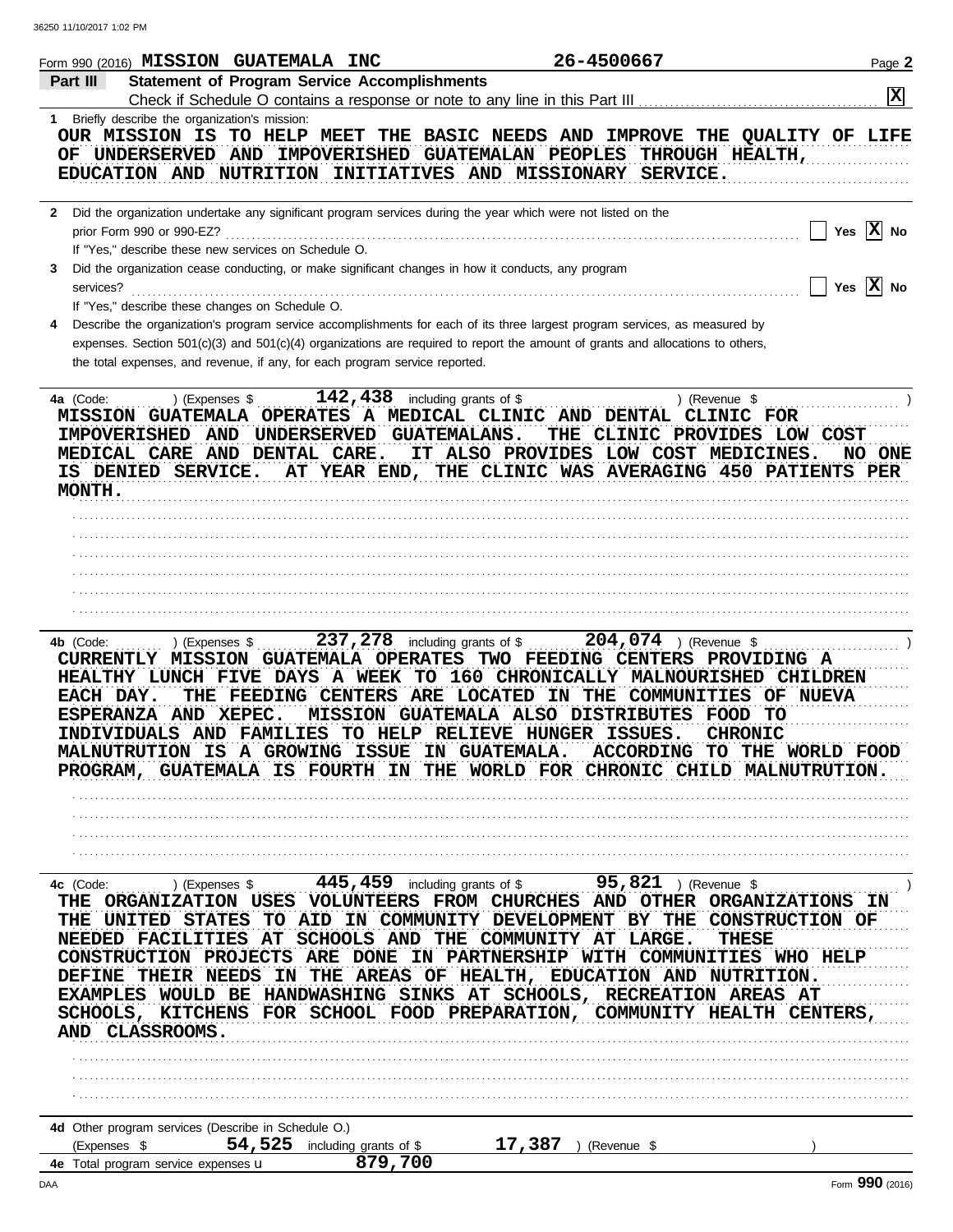|         | Form 990 (2016) MISSION GUATEMALA INC  | 26-4500667                                                                                                       |     | Page 3 |
|---------|----------------------------------------|------------------------------------------------------------------------------------------------------------------|-----|--------|
| Part IV | <b>Checklist of Required Schedules</b> |                                                                                                                  |     |        |
|         |                                        |                                                                                                                  | Yes | No     |
|         |                                        | Is the organization described in section $501(c)(3)$ or $4947(a)(1)$ (other than a private foundation)? If "Yes" |     |        |

| 1   | Is the organization described in section $501(c)(3)$ or $4947(a)(1)$ (other than a private foundation)? If "Yes,"       |                 |             |                         |
|-----|-------------------------------------------------------------------------------------------------------------------------|-----------------|-------------|-------------------------|
|     | complete Schedule A                                                                                                     | 1               | X           |                         |
| 2   | Is the organization required to complete Schedule B, Schedule of Contributors (see instructions)?                       | $\mathbf{2}$    | $\mathbf x$ |                         |
| 3   | Did the organization engage in direct or indirect political campaign activities on behalf of or in opposition to        |                 |             |                         |
|     | candidates for public office? If "Yes," complete Schedule C, Part I                                                     | 3               |             | X.                      |
| 4   | Section 501(c)(3) organizations. Did the organization engage in lobbying activities, or have a section 501(h)           |                 |             |                         |
|     | election in effect during the tax year? If "Yes," complete Schedule C, Part II                                          | 4               |             | X,                      |
| 5   | Is the organization a section $501(c)(4)$ , $501(c)(5)$ , or $501(c)(6)$ organization that receives membership dues,    |                 |             |                         |
|     | assessments, or similar amounts as defined in Revenue Procedure 98-19? If "Yes," complete Schedule C,<br>Part III       | 5               |             | X.                      |
| 6   | Did the organization maintain any donor advised funds or any similar funds or accounts for which donors                 |                 |             |                         |
|     | have the right to provide advice on the distribution or investment of amounts in such funds or accounts? If             |                 |             |                         |
|     | "Yes," complete Schedule D, Part I                                                                                      | 6               |             | X.                      |
| 7   | Did the organization receive or hold a conservation easement, including easements to preserve open space,               |                 |             |                         |
|     | the environment, historic land areas, or historic structures? If "Yes," complete Schedule D, Part II                    | 7               |             | X.                      |
| 8   | Did the organization maintain collections of works of art, historical treasures, or other similar assets? If "Yes,"     |                 |             |                         |
|     | complete Schedule D, Part III                                                                                           | 8               |             | x                       |
| 9   | Did the organization report an amount in Part X, line 21, for escrow or custodial account liability, serve as a         |                 |             |                         |
|     | custodian for amounts not listed in Part X; or provide credit counseling, debt management, credit repair, or            |                 |             |                         |
|     | debt negotiation services? If "Yes," complete Schedule D, Part IV                                                       | 9               |             | X.                      |
| 10  | Did the organization, directly or through a related organization, hold assets in temporarily restricted                 |                 |             |                         |
|     | endowments, permanent endowments, or quasi-endowments? If "Yes," complete Schedule D, Part V                            | 10              |             | x                       |
| 11  | If the organization's answer to any of the following questions is "Yes," then complete Schedule D, Parts VI,            |                 |             |                         |
|     | VII, VIII, IX, or X as applicable.                                                                                      |                 |             |                         |
| a   | Did the organization report an amount for land, buildings, and equipment in Part X, line 10? If "Yes,"                  |                 |             |                         |
|     | complete Schedule D, Part VI                                                                                            | 11a             | X           |                         |
| b   | Did the organization report an amount for investments—other securities in Part X, line 12 that is 5% or more            |                 |             |                         |
|     | of its total assets reported in Part X, line 16? If "Yes," complete Schedule D, Part VII                                | 11 <sub>b</sub> |             | X.                      |
| c   | Did the organization report an amount for investments—program related in Part X, line 13 that is 5% or more             |                 |             |                         |
|     |                                                                                                                         | 11c             |             | x                       |
| d   | Did the organization report an amount for other assets in Part X, line 15 that is 5% or more of its total assets        |                 |             |                         |
|     | reported in Part X, line 16? If "Yes," complete Schedule D, Part IX                                                     | 11d             |             | X,                      |
| е   | Did the organization report an amount for other liabilities in Part X, line 25? If "Yes," complete Schedule D, Part X   | 11e             |             | $\overline{\mathbf{x}}$ |
| f   | Did the organization's separate or consolidated financial statements for the tax year include a footnote that addresses |                 |             |                         |
|     | the organization's liability for uncertain tax positions under FIN 48 (ASC 740)? If "Yes," complete Schedule D, Part X  | 11f             |             | X.                      |
| 12a | Did the organization obtain separate, independent audited financial statements for the tax year? If "Yes," complete     |                 |             |                         |
|     |                                                                                                                         | 12a             |             | X                       |
| b   | Was the organization included in consolidated, independent audited financial statements for the tax year? If            |                 |             |                         |
|     | "Yes," and if the organization answered "No" to line 12a, then completing Schedule D, Parts XI and XII is optional      | 12 <sub>b</sub> |             | X                       |
| 13  |                                                                                                                         | 13              |             | $\overline{\mathbf{x}}$ |
| 14a | Did the organization maintain an office, employees, or agents outside of the United States?                             | 14a             | X           |                         |
| b   | Did the organization have aggregate revenues or expenses of more than \$10,000 from grantmaking,                        |                 |             |                         |
|     | fundraising, business, investment, and program service activities outside the United States, or aggregate               |                 | X           |                         |
|     | Did the organization report on Part IX, column (A), line 3, more than \$5,000 of grants or other assistance to or       | 14b             |             |                         |
| 15  | for any foreign organization? If "Yes," complete Schedule F, Parts II and IV                                            | 15              | X           |                         |
| 16  | Did the organization report on Part IX, column (A), line 3, more than \$5,000 of aggregate grants or other              |                 |             |                         |
|     | assistance to or for foreign individuals? If "Yes," complete Schedule F, Parts III and IV                               | 16              | х           |                         |
| 17  | Did the organization report a total of more than \$15,000 of expenses for professional fundraising services on          |                 |             |                         |
|     |                                                                                                                         | 17              |             | X.                      |
| 18  | Did the organization report more than \$15,000 total of fundraising event gross income and contributions on             |                 |             |                         |
|     | Part VIII, lines 1c and 8a? If "Yes," complete Schedule G, Part II                                                      | 18              |             | X.                      |
| 19  | Did the organization report more than \$15,000 of gross income from gaming activities on Part VIII, line 9a?            |                 |             |                         |
|     |                                                                                                                         | 19              |             | X.                      |

Form **990** (2016)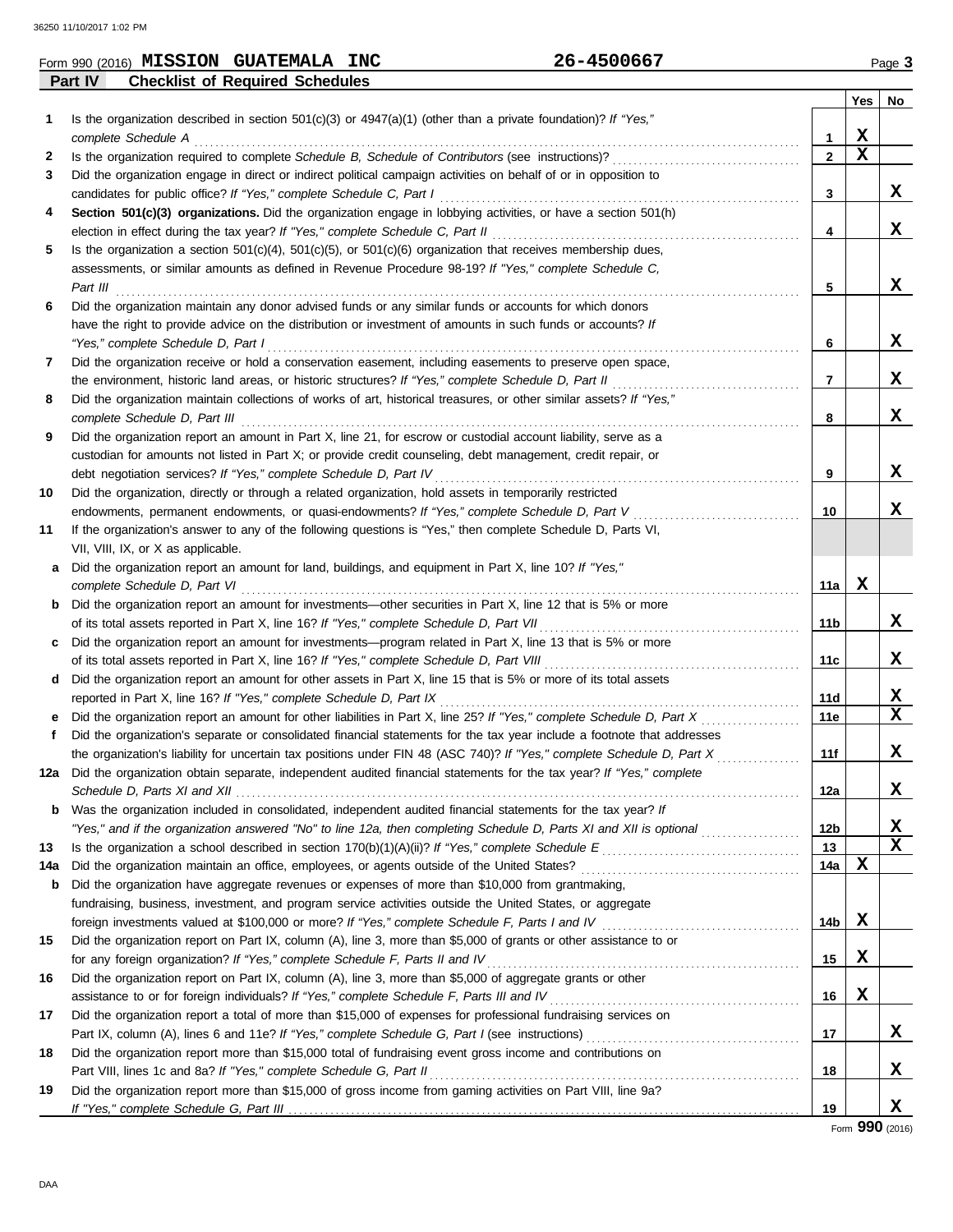|     | 26-4500667<br>Form 990 (2016) MISSION GUATEMALA INC                                                              |                 |             | Page 4      |
|-----|------------------------------------------------------------------------------------------------------------------|-----------------|-------------|-------------|
|     | <b>Checklist of Required Schedules (continued)</b><br>Part IV                                                    |                 |             |             |
|     |                                                                                                                  |                 | Yes         | No          |
|     | 20a Did the organization operate one or more hospital facilities? If "Yes," complete Schedule H                  | 20a             |             | X           |
| b   | If "Yes" to line 20a, did the organization attach a copy of its audited financial statements to this return?     | 20b             |             |             |
| 21  | Did the organization report more than \$5,000 of grants or other assistance to any domestic organization or      |                 |             |             |
|     | domestic government on Part IX, column (A), line 1? If "Yes," complete Schedule I, Parts I and II                | 21              |             | X           |
| 22  | Did the organization report more than \$5,000 of grants or other assistance to or for domestic individuals on    |                 |             |             |
|     | Part IX, column (A), line 2? If "Yes," complete Schedule I, Parts I and III                                      | 22              |             | X           |
| 23  | Did the organization answer "Yes" to Part VII, Section A, line 3, 4, or 5 about compensation of the              |                 |             |             |
|     | organization's current and former officers, directors, trustees, key employees, and highest compensated          |                 |             |             |
|     | employees? If "Yes," complete Schedule J                                                                         | 23              |             | X           |
|     | 24a Did the organization have a tax-exempt bond issue with an outstanding principal amount of more than          |                 |             |             |
|     | \$100,000 as of the last day of the year, that was issued after December 31, 2002? If "Yes," answer lines 24b    |                 |             |             |
|     |                                                                                                                  |                 |             | X           |
|     | through 24d and complete Schedule K. If "No," go to line 25a                                                     | 24a             |             |             |
| b   | Did the organization invest any proceeds of tax-exempt bonds beyond a temporary period exception?                | 24b             |             |             |
| c   | Did the organization maintain an escrow account other than a refunding escrow at any time during the year        |                 |             |             |
|     | to defease any tax-exempt bonds?                                                                                 | 24c             |             |             |
|     | d Did the organization act as an "on behalf of" issuer for bonds outstanding at any time during the year?<br>.   | 24d             |             |             |
|     | 25a Section 501(c)(3), 501(c)(4), and 501(c)(29) organizations. Did the organization engage in an excess benefit |                 |             |             |
|     | transaction with a disqualified person during the year? If "Yes," complete Schedule L, Part I                    | 25a             |             | x           |
| b   | Is the organization aware that it engaged in an excess benefit transaction with a disqualified person in a prior |                 |             |             |
|     | year, and that the transaction has not been reported on any of the organization's prior Forms 990 or 990-EZ?     |                 |             |             |
|     | If "Yes," complete Schedule L, Part I                                                                            | 25b             |             | X           |
| 26  | Did the organization report any amount on Part X, line 5, 6, or 22 for receivables from or payables to any       |                 |             |             |
|     | current or former officers, directors, trustees, key employees, highest compensated employees, or                |                 |             |             |
|     | disqualified persons? If "Yes," complete Schedule L, Part II                                                     | 26              |             | X           |
| 27  | Did the organization provide a grant or other assistance to an officer, director, trustee, key employee,         |                 |             |             |
|     | substantial contributor or employee thereof, a grant selection committee member, or to a 35% controlled          |                 |             |             |
|     | entity or family member of any of these persons? If "Yes," complete Schedule L, Part III                         | 27              |             | x           |
| 28  | Was the organization a party to a business transaction with one of the following parties (see Schedule L,        |                 |             |             |
|     | Part IV instructions for applicable filing thresholds, conditions, and exceptions):                              |                 |             |             |
|     |                                                                                                                  | 28a             |             | X           |
| а   | A current or former officer, director, trustee, or key employee? If "Yes," complete Schedule L, Part IV          |                 |             |             |
| b   | A family member of a current or former officer, director, trustee, or key employee? If "Yes," complete           |                 |             |             |
|     | Schedule L. Part IV                                                                                              | 28b             |             | x           |
| c   | An entity of which a current or former officer, director, trustee, or key employee (or a family member thereof)  |                 |             |             |
|     | was an officer, director, trustee, or direct or indirect owner? If "Yes," complete Schedule L, Part IV           | 28c             |             | X           |
|     |                                                                                                                  | 29              | X           |             |
| 30  | Did the organization receive contributions of art, historical treasures, or other similar assets, or qualified   |                 |             |             |
|     | conservation contributions? If "Yes," complete Schedule M                                                        | 30              |             | X           |
| 31  | Did the organization liquidate, terminate, or dissolve and cease operations? If "Yes," complete Schedule N,      |                 |             |             |
|     | Part I                                                                                                           | 31              |             | X           |
| 32  | Did the organization sell, exchange, dispose of, or transfer more than 25% of its net assets? If "Yes,"          |                 |             |             |
|     | complete Schedule N, Part II                                                                                     | 32              |             | X           |
| 33  | Did the organization own 100% of an entity disregarded as separate from the organization under Regulations       |                 |             |             |
|     | sections 301.7701-2 and 301.7701-3? If "Yes," complete Schedule R, Part I                                        | 33              |             | X           |
| 34  | Was the organization related to any tax-exempt or taxable entity? If "Yes," complete Schedule R, Parts II, III,  |                 |             |             |
|     | or IV, and Part V, line 1                                                                                        | 34              |             | X           |
| 35a |                                                                                                                  | 35a             |             | $\mathbf x$ |
|     |                                                                                                                  |                 |             |             |
| b   | If "Yes" to line 35a, did the organization receive any payment from or engage in any transaction with a          |                 |             |             |
|     | controlled entity within the meaning of section 512(b)(13)? If "Yes," complete Schedule R, Part V, line 2        | 35 <sub>b</sub> |             |             |
| 36  | Section 501(c)(3) organizations. Did the organization make any transfers to an exempt non-charitable             |                 |             |             |
|     | related organization? If "Yes," complete Schedule R, Part V, line 2                                              | 36              |             | X           |
| 37  | Did the organization conduct more than 5% of its activities through an entity that is not a related organization |                 |             |             |
|     | and that is treated as a partnership for federal income tax purposes? If "Yes," complete Schedule R,             |                 |             |             |
|     | Part VI                                                                                                          | 37              |             | x           |
| 38  | Did the organization complete Schedule O and provide explanations in Schedule O for Part VI, lines 11b and       |                 |             |             |
|     | 19? Note. All Form 990 filers are required to complete Schedule O.                                               | 38              | $\mathbf x$ |             |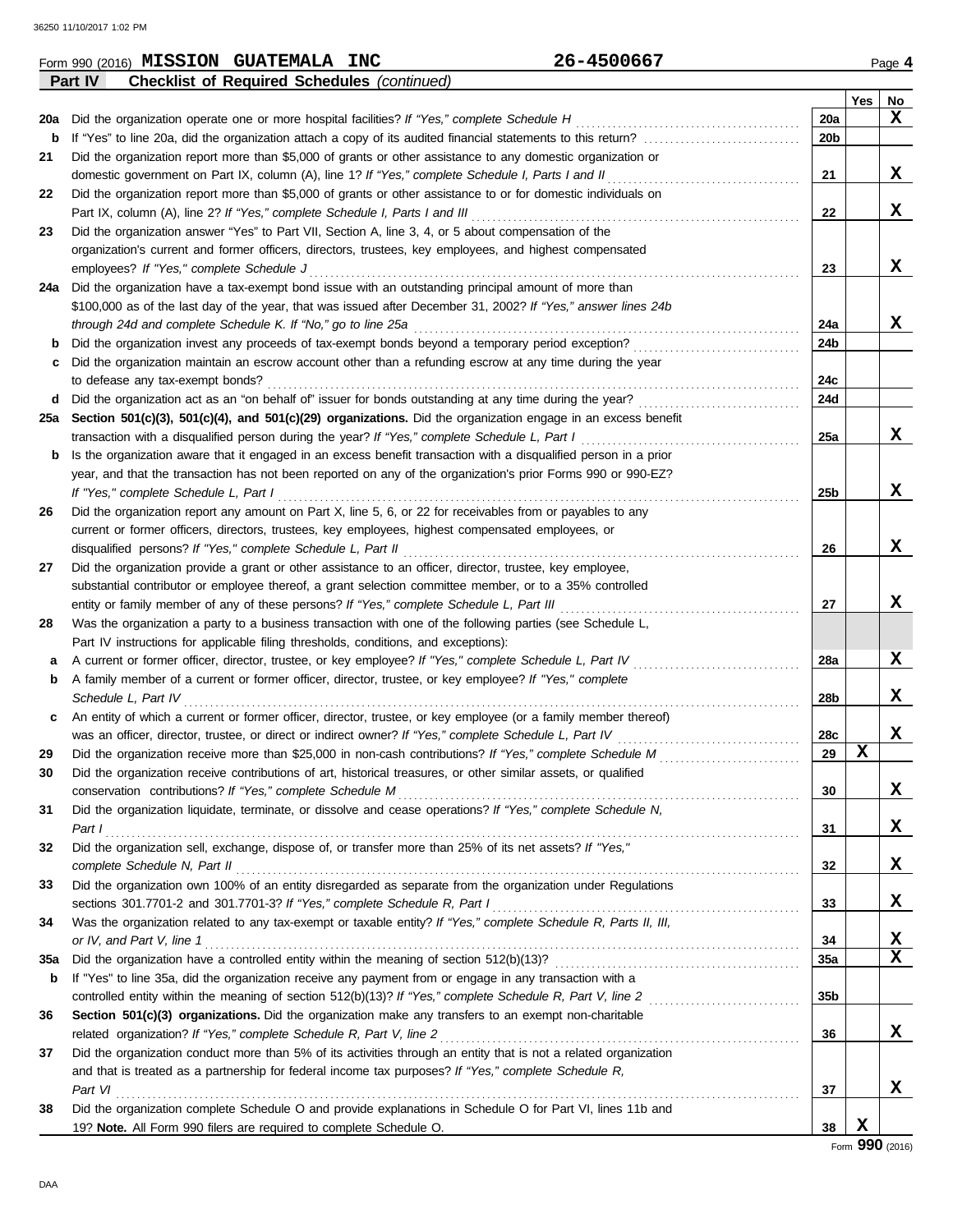|        | Form 990 (2016) MISSION GUATEMALA INC                                                                                                              |  |  | 26-4500667 |                 |                               |                |     | Page 5                  |
|--------|----------------------------------------------------------------------------------------------------------------------------------------------------|--|--|------------|-----------------|-------------------------------|----------------|-----|-------------------------|
|        | Statements Regarding Other IRS Filings and Tax Compliance<br>Part V                                                                                |  |  |            |                 |                               |                |     |                         |
|        | Check if Schedule O contains a response or note to any line in this Part V                                                                         |  |  |            |                 |                               |                |     |                         |
|        |                                                                                                                                                    |  |  |            |                 |                               |                | Yes | No                      |
| 1а     | Enter the number reported in Box 3 of Form 1096. Enter -0- if not applicable                                                                       |  |  |            | 1a              | $\mathbf 0$<br>$\overline{0}$ |                |     |                         |
| b      | Enter the number of Forms W-2G included in line 1a. Enter -0- if not applicable                                                                    |  |  |            | 1 <sub>b</sub>  |                               |                |     |                         |
| с      | Did the organization comply with backup withholding rules for reportable payments to vendors and                                                   |  |  |            |                 |                               |                |     |                         |
|        | reportable gaming (gambling) winnings to prize winners?<br>2a Enter the number of employees reported on Form W-3, Transmittal of Wage and Tax      |  |  |            |                 |                               | 1c             |     |                         |
|        | Statements, filed for the calendar year ending with or within the year covered by this return                                                      |  |  |            | 2a              | 3                             |                |     |                         |
| b      | If at least one is reported on line 2a, did the organization file all required federal employment tax returns?                                     |  |  |            |                 |                               | 2b             | X   |                         |
|        | Note. If the sum of lines 1a and 2a is greater than 250, you may be required to e-file (see instructions)                                          |  |  |            |                 |                               |                |     |                         |
| За     | Did the organization have unrelated business gross income of \$1,000 or more during the year?                                                      |  |  |            |                 |                               | За             |     | X                       |
| b      | If "Yes," has it filed a Form 990-T for this year? If "No" to line 3b, provide an explanation in Schedule O                                        |  |  |            |                 |                               | 3b             |     |                         |
| 4a     | At any time during the calendar year, did the organization have an interest in, or a signature or other authority                                  |  |  |            |                 |                               |                |     |                         |
|        | over, a financial account in a foreign country (such as a bank account, securities account, or other financial                                     |  |  |            |                 |                               |                |     |                         |
|        | account)?                                                                                                                                          |  |  |            |                 |                               | 4a             | X   |                         |
| b      | If "Yes," enter the name of the foreign country: <b>u</b> GUATEMALA                                                                                |  |  |            |                 |                               |                |     |                         |
|        | See instructions for filing requirements for FinCEN Form 114, Report of Foreign Bank and Financial Accounts                                        |  |  |            |                 |                               |                |     |                         |
|        | (FBAR).                                                                                                                                            |  |  |            |                 |                               |                |     |                         |
| 5a     | Was the organization a party to a prohibited tax shelter transaction at any time during the tax year?                                              |  |  |            |                 |                               | 5a             |     | X                       |
| b      | Did any taxable party notify the organization that it was or is a party to a prohibited tax shelter transaction?                                   |  |  |            |                 |                               | 5 <sub>b</sub> |     | $\mathbf x$             |
| с      | If "Yes" to line 5a or 5b, did the organization file Form 8886-T?                                                                                  |  |  |            |                 |                               | 5c             |     |                         |
| 6а     | Does the organization have annual gross receipts that are normally greater than \$100,000, and did the                                             |  |  |            |                 |                               |                |     |                         |
|        | organization solicit any contributions that were not tax deductible as charitable contributions?                                                   |  |  |            |                 |                               | 6a             |     | x                       |
| b      | If "Yes," did the organization include with every solicitation an express statement that such contributions or                                     |  |  |            |                 |                               |                |     |                         |
|        | gifts were not tax deductible?                                                                                                                     |  |  |            |                 |                               | 6b             |     |                         |
| 7      | Organizations that may receive deductible contributions under section 170(c).                                                                      |  |  |            |                 |                               |                |     |                         |
| а      | Did the organization receive a payment in excess of \$75 made partly as a contribution and partly for goods<br>and services provided to the payor? |  |  |            |                 |                               | 7a             |     | x                       |
| b      | If "Yes," did the organization notify the donor of the value of the goods or services provided?                                                    |  |  |            |                 |                               | 7b             |     |                         |
| с      | Did the organization sell, exchange, or otherwise dispose of tangible personal property for which it was                                           |  |  |            |                 |                               |                |     |                         |
|        | required to file Form 8282?                                                                                                                        |  |  |            |                 |                               | 7c             |     | x                       |
| d      |                                                                                                                                                    |  |  |            | 7d              |                               |                |     |                         |
| е      | Did the organization receive any funds, directly or indirectly, to pay premiums on a personal benefit contract?                                    |  |  |            |                 |                               | 7e             |     | X                       |
|        | Did the organization, during the year, pay premiums, directly or indirectly, on a personal benefit contract?                                       |  |  |            |                 |                               | 7f             |     | X                       |
|        | If the organization received a contribution of qualified intellectual property, did the organization file Form 8899 as required?                   |  |  |            |                 |                               | 7g             |     | $\mathbf x$             |
|        | If the organization received a contribution of cars, boats, airplanes, or other vehicles, did the organization file a Form 1098-C?                 |  |  |            |                 |                               | 7h             |     | $\overline{\textbf{x}}$ |
| 8      | Sponsoring organizations maintaining donor advised funds. Did a donor advised fund maintained by the                                               |  |  |            |                 |                               |                |     |                         |
|        |                                                                                                                                                    |  |  |            |                 |                               | 8              |     |                         |
| 9      | Sponsoring organizations maintaining donor advised funds.                                                                                          |  |  |            |                 |                               |                |     |                         |
| а      |                                                                                                                                                    |  |  |            |                 |                               | 9a             |     |                         |
| b      | Did the sponsoring organization make a distribution to a donor, donor advisor, or related person?                                                  |  |  |            |                 |                               | 9b             |     |                         |
| 10     | Section 501(c)(7) organizations. Enter:                                                                                                            |  |  |            |                 |                               |                |     |                         |
| а      | Initiation fees and capital contributions included on Part VIII, line 12 [11] [11] [11] [12] [11] [12] [11] [1                                     |  |  |            | 10a             |                               |                |     |                         |
| b      | Gross receipts, included on Form 990, Part VIII, line 12, for public use of club facilities                                                        |  |  |            | 10 <sub>b</sub> |                               |                |     |                         |
| 11     | Section 501(c)(12) organizations. Enter:<br>Gross income from members or shareholders                                                              |  |  |            | 11a             |                               |                |     |                         |
| а<br>b | Gross income from other sources (Do not net amounts due or paid to other sources                                                                   |  |  |            |                 |                               |                |     |                         |
|        | against amounts due or received from them.)                                                                                                        |  |  |            | 11 <sub>b</sub> |                               |                |     |                         |
| 12a    | Section 4947(a)(1) non-exempt charitable trusts. Is the organization filing Form 990 in lieu of Form 1041?                                         |  |  |            |                 |                               | 12a            |     |                         |
| b      | If "Yes," enter the amount of tax-exempt interest received or accrued during the year                                                              |  |  |            | 12b             |                               |                |     |                         |
| 13     | Section 501(c)(29) qualified nonprofit health insurance issuers.                                                                                   |  |  |            |                 |                               |                |     |                         |
| а      | Is the organization licensed to issue qualified health plans in more than one state?                                                               |  |  |            |                 |                               | 13а            |     |                         |
|        | Note. See the instructions for additional information the organization must report on Schedule O.                                                  |  |  |            |                 |                               |                |     |                         |
| b      | Enter the amount of reserves the organization is required to maintain by the states in which                                                       |  |  |            |                 |                               |                |     |                         |
|        |                                                                                                                                                    |  |  |            | 13 <sub>b</sub> |                               |                |     |                         |
| c      | Enter the amount of reserves on hand                                                                                                               |  |  |            | 13 <sub>c</sub> |                               |                |     |                         |
| 14a    | Did the organization receive any payments for indoor tanning services during the tax year?                                                         |  |  |            |                 |                               | 14a            |     | x                       |
|        |                                                                                                                                                    |  |  |            |                 |                               | 14b            |     |                         |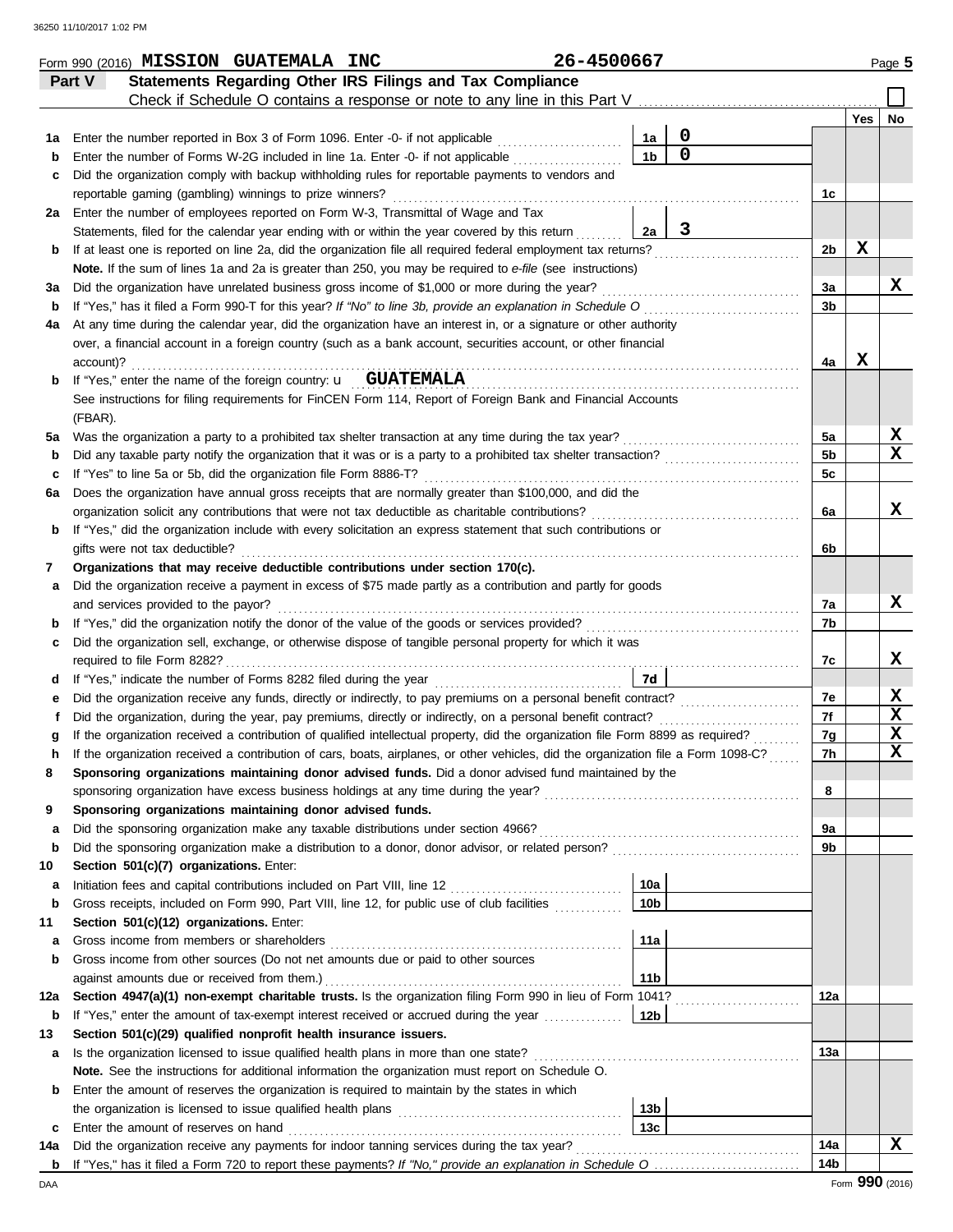|     | 26-4500667<br>Form 990 (2016) MISSION GUATEMALA INC                                                                                 |                 |             | Page 6          |
|-----|-------------------------------------------------------------------------------------------------------------------------------------|-----------------|-------------|-----------------|
|     | Part VI<br>Governance, Management, and Disclosure For each "Yes" response to lines 2 through 7b below, and for a "No"               |                 |             |                 |
|     | response to line 8a, 8b, or 10b below, describe the circumstances, processes, or changes in Schedule O. See instructions.           |                 |             |                 |
|     |                                                                                                                                     |                 |             | ΙXΙ             |
|     | Section A. Governing Body and Management                                                                                            |                 |             |                 |
|     |                                                                                                                                     |                 | Yes         | No              |
| 1а  | 9<br>1a<br>Enter the number of voting members of the governing body at the end of the tax year                                      |                 |             |                 |
|     | If there are material differences in voting rights among members of the governing body, or                                          |                 |             |                 |
|     | if the governing body delegated broad authority to an executive committee or similar                                                |                 |             |                 |
|     | committee, explain in Schedule O.                                                                                                   |                 |             |                 |
| b   | 9<br>1 <sub>b</sub><br>Enter the number of voting members included in line 1a, above, who are independent                           |                 |             |                 |
| 2   | Did any officer, director, trustee, or key employee have a family relationship or a business relationship with                      |                 |             |                 |
|     | any other officer, director, trustee, or key employee?                                                                              | $\mathbf{2}$    |             | X               |
| 3   | Did the organization delegate control over management duties customarily performed by or under the direct                           |                 |             |                 |
|     | supervision of officers, directors, or trustees, or key employees to a management company or other person?                          | 3               |             | х               |
| 4   | Did the organization make any significant changes to its governing documents since the prior Form 990 was filed?                    | 4               |             | X               |
| 5   | Did the organization become aware during the year of a significant diversion of the organization's assets?                          | 5               |             | X               |
| 6   | Did the organization have members or stockholders?                                                                                  | 6               |             | $\mathbf x$     |
| 7a  | Did the organization have members, stockholders, or other persons who had the power to elect or appoint                             |                 |             |                 |
|     | one or more members of the governing body?                                                                                          | 7a              |             | X               |
| b   | Are any governance decisions of the organization reserved to (or subject to approval by) members,                                   |                 |             |                 |
|     | stockholders, or persons other than the governing body?                                                                             | 7b              |             | x               |
| 8   | Did the organization contemporaneously document the meetings held or written actions undertaken during the year by the following:   |                 |             |                 |
|     | The governing body?                                                                                                                 | 8а              | X           |                 |
| а   | Each committee with authority to act on behalf of the governing body?                                                               | 8b              | $\mathbf x$ |                 |
| b   |                                                                                                                                     |                 |             |                 |
| 9   | Is there any officer, director, trustee, or key employee listed in Part VII, Section A, who cannot be reached at                    | 9               |             | x               |
|     | <b>Section B. Policies</b> (This Section B requests information about policies not required by the Internal Revenue Code.)          |                 |             |                 |
|     |                                                                                                                                     |                 |             |                 |
|     |                                                                                                                                     |                 | Yes         | No<br>X         |
| 10a | Did the organization have local chapters, branches, or affiliates?                                                                  | 10a             |             |                 |
| b   | If "Yes," did the organization have written policies and procedures governing the activities of such chapters,                      |                 |             |                 |
|     | affiliates, and branches to ensure their operations are consistent with the organization's exempt purposes?                         | 10 <sub>b</sub> |             | X               |
| 11a | Has the organization provided a complete copy of this Form 990 to all members of its governing body before filing the form?         | 11a             |             |                 |
| b   | Describe in Schedule O the process, if any, used by the organization to review this Form 990.                                       |                 |             |                 |
| 12a | Did the organization have a written conflict of interest policy? If "No," go to line 13                                             | 12a             | X           |                 |
| b   | Were officers, directors, or trustees, and key employees required to disclose annually interests that could give rise to conflicts? | 12 <sub>b</sub> | $\mathbf x$ |                 |
| c   | Did the organization regularly and consistently monitor and enforce compliance with the policy? If "Yes,"                           |                 |             |                 |
|     | describe in Schedule O how this was done                                                                                            | 12c             | $\mathbf x$ |                 |
| 13  | Did the organization have a written whistleblower policy?                                                                           | 13              |             | X               |
| 14  | Did the organization have a written document retention and destruction policy?                                                      | 14              |             | X               |
| 15  | Did the process for determining compensation of the following persons include a review and approval by                              |                 |             |                 |
|     | independent persons, comparability data, and contemporaneous substantiation of the deliberation and decision?                       |                 |             |                 |
| a   | The organization's CEO, Executive Director, or top management official                                                              | 15a             | X           |                 |
| b   | Other officers or key employees of the organization                                                                                 | 15b             |             | X               |
|     | If "Yes" to line 15a or 15b, describe the process in Schedule O (see instructions).                                                 |                 |             |                 |
| 16a | Did the organization invest in, contribute assets to, or participate in a joint venture or similar arrangement                      |                 |             |                 |
|     | with a taxable entity during the year?                                                                                              | 16a             |             | X               |
|     | If "Yes," did the organization follow a written policy or procedure requiring the organization to evaluate its                      |                 |             |                 |
|     | participation in joint venture arrangements under applicable federal tax law, and take steps to safeguard the                       |                 |             |                 |
|     |                                                                                                                                     | 16b             |             |                 |
|     | <b>Section C. Disclosure</b>                                                                                                        |                 |             |                 |
| 17  | List the states with which a copy of this Form 990 is required to be filed $\mathbf{u}$ $\mathbf{I}$ N                              |                 |             |                 |
| 18  | Section 6104 requires an organization to make its Forms 1023 (or 1024 if applicable), 990, and 990-T (Section 501(c)(3)s only)      |                 |             |                 |
|     | available for public inspection. Indicate how you made these available. Check all that apply.                                       |                 |             |                 |
|     | ΙXΙ<br>Own website<br>Another's website<br>Upon request<br>Other (explain in Schedule O)                                            |                 |             |                 |
| 19  | Describe in Schedule O whether (and if so, how) the organization made its governing documents, conflict of interest policy, and     |                 |             |                 |
|     | financial statements available to the public during the tax year.                                                                   |                 |             |                 |
| 20  | State the name, address, and telephone number of the person who possesses the organization's books and records: u                   |                 |             |                 |
|     | P.O. BOX 1073<br>THOMAS S. HEATON                                                                                                   |                 |             |                 |
|     | 47670<br>IΝ<br><b>PRINCETON</b>                                                                                                     | 812-303-3382    |             |                 |
| DAA |                                                                                                                                     |                 |             | Form 990 (2016) |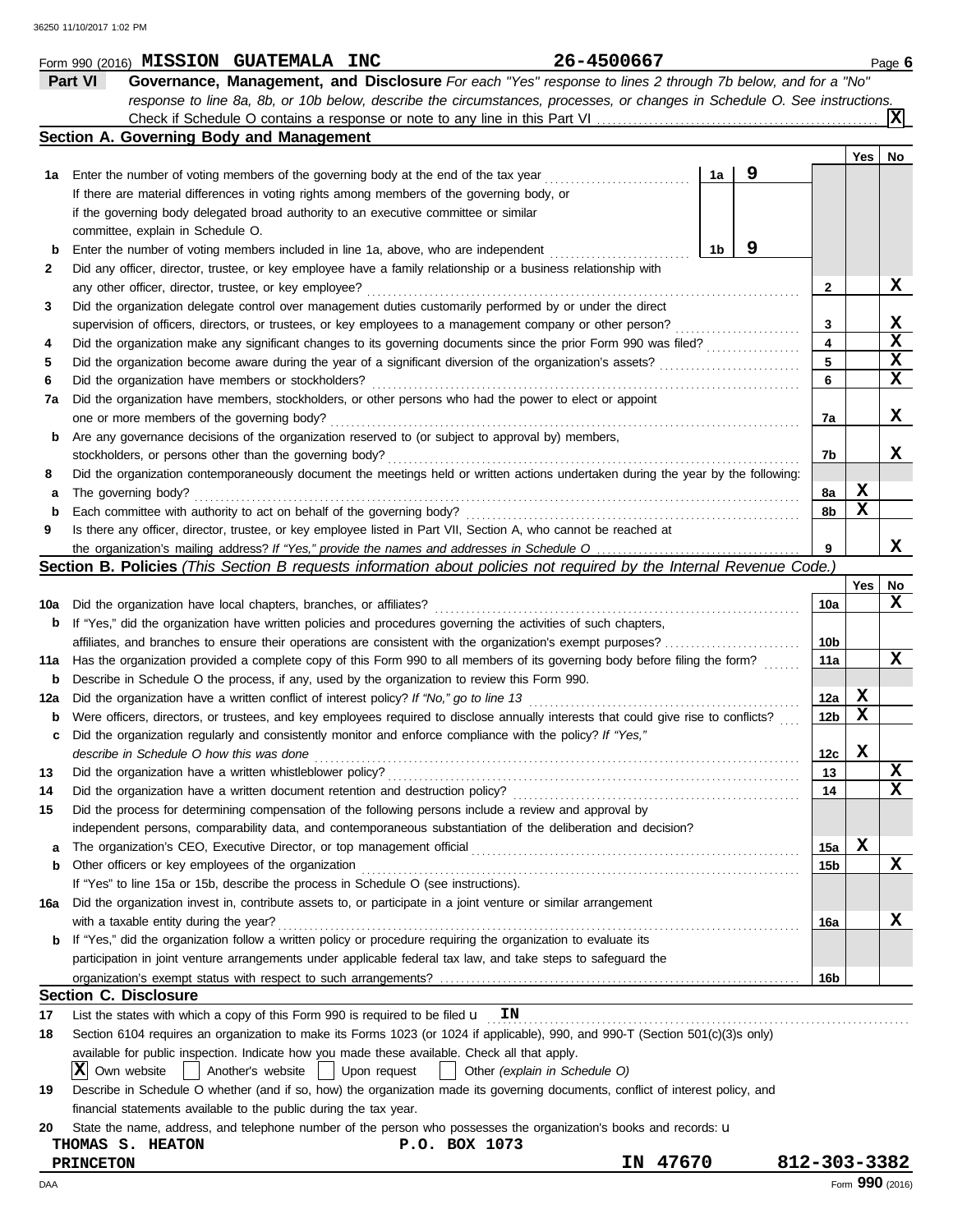|                          | Form 990 (2016) MISSION GUATEMALA INC                                             | 26-4500667                                                                                                                             | Page 7 |
|--------------------------|-----------------------------------------------------------------------------------|----------------------------------------------------------------------------------------------------------------------------------------|--------|
| Part VII                 |                                                                                   | Compensation of Officers, Directors, Trustees, Key Employees, Highest Compensated Employees, and                                       |        |
|                          | <b>Independent Contractors</b>                                                    |                                                                                                                                        |        |
|                          |                                                                                   |                                                                                                                                        |        |
| Section A.               | Officers, Directors, Trustees, Key Employees, and Highest Compensated Employees   |                                                                                                                                        |        |
| organization's tax year. |                                                                                   | 1a Complete this table for all persons required to be listed. Report compensation for the calendar year ending with or within the      |        |
|                          | compensation. Enter -0- in columns (D), (E), and (F) if no compensation was paid. | • List all of the organization's current officers, directors, trustees (whether individuals or organizations), regardless of amount of |        |

● List all of the organization's **current** key employees, if any. See instructions for definition of "key employee."

who received reportable compensation (Box 5 of Form W-2 and/or Box 7 of Form 1099-MISC) of more than \$100,000 from the organization and any related organizations. ■ List the organization's five **current** highest compensated employees (other than an officer, director, trustee, or key employee)<br> **•** Preceived reportable compensation (Box 5 of Form W.2 and/or Box 7 of Form 1000 MISC)

■ List all of the organization's **former** officers, key employees, and highest compensated employees who received more than<br> **•** 00,000 of reportable compensation from the ergonization and any related ergonizations \$100,000 of reportable compensation from the organization and any related organizations.

■ List all of the organization's **former directors or trustees** that received, in the capacity as a former director or trustee of the<br>paization, more than \$10,000 of reportable compensation from the organization and any r organization, more than \$10,000 of reportable compensation from the organization and any related organizations. List persons in the following order: individual trustees or directors; institutional trustees; officers; key employees; highest

compensated employees; and former such persons.

Check this box if neither the organization nor any related organization compensated any current officer, director, or trustee.

| (A)<br>Name and Title                          | (B)<br>Average<br>hours per<br>week<br>(list any<br>hours for |                                   |                         | (C)<br>Position |              | (do not check more than one<br>box, unless person is both an<br>officer and a director/trustee) |        | (D)<br>Reportable<br>compensation<br>from<br>the<br>organization | (E)<br>Reportable<br>compensation from<br>related<br>organizations<br>(W-2/1099-MISC) | (F)<br>Estimated<br>amount of<br>other<br>compensation<br>from the |
|------------------------------------------------|---------------------------------------------------------------|-----------------------------------|-------------------------|-----------------|--------------|-------------------------------------------------------------------------------------------------|--------|------------------------------------------------------------------|---------------------------------------------------------------------------------------|--------------------------------------------------------------------|
|                                                | related<br>organizations<br>below dotted<br>line)             | Individual trustee<br>or director | nstitutional<br>trustee | Officer         | Key employee | Highest compensated<br>employee                                                                 | Former | (W-2/1099-MISC)                                                  |                                                                                       | organization<br>and related<br>organizations                       |
| $(1)$ J ZACHARY HOPKINS                        |                                                               |                                   |                         |                 |              |                                                                                                 |        |                                                                  |                                                                                       |                                                                    |
| <b>TREASURER</b>                               | 2.00<br>0.00                                                  | $\mathbf x$                       |                         | $\mathbf x$     |              |                                                                                                 |        | 0                                                                | 0                                                                                     | 0                                                                  |
| (2) VINCENT<br><b>ANDERSON</b>                 |                                                               |                                   |                         |                 |              |                                                                                                 |        |                                                                  |                                                                                       |                                                                    |
|                                                | 2.00                                                          |                                   |                         |                 |              |                                                                                                 |        |                                                                  |                                                                                       |                                                                    |
| <b>PRESIDENT</b>                               | 0.00                                                          | $\mathbf x$                       |                         | $\mathbf x$     |              |                                                                                                 |        | 0                                                                | 0                                                                                     | 0                                                                  |
| (3) FRAN BLACK                                 |                                                               |                                   |                         |                 |              |                                                                                                 |        |                                                                  |                                                                                       |                                                                    |
|                                                | 2.00                                                          |                                   |                         |                 |              |                                                                                                 |        |                                                                  |                                                                                       |                                                                    |
| <b>SECRETARY</b><br>(4) PAUL PEACH             | 0.00                                                          | X                                 |                         | X               |              |                                                                                                 |        | 0                                                                | 0                                                                                     | 0                                                                  |
|                                                | 2.00                                                          |                                   |                         |                 |              |                                                                                                 |        |                                                                  |                                                                                       |                                                                    |
| <b>DIRECTOR</b>                                | 0.00                                                          | $\mathbf x$                       |                         |                 |              |                                                                                                 |        | 0                                                                | 0                                                                                     | $\mathbf 0$                                                        |
| (5) KEITH LEONHARDT                            |                                                               |                                   |                         |                 |              |                                                                                                 |        |                                                                  |                                                                                       |                                                                    |
|                                                | 2.00                                                          |                                   |                         |                 |              |                                                                                                 |        |                                                                  |                                                                                       |                                                                    |
| <b>VICE PRESIDENT</b>                          | 0.00                                                          | $\mathbf x$                       |                         | $\mathbf x$     |              |                                                                                                 |        | 0                                                                | 0                                                                                     | $\mathbf 0$                                                        |
| (6) LYNN PENLAND                               |                                                               |                                   |                         |                 |              |                                                                                                 |        |                                                                  |                                                                                       |                                                                    |
|                                                | 2.00                                                          |                                   |                         |                 |              |                                                                                                 |        |                                                                  |                                                                                       |                                                                    |
| <b>DIRECTOR</b>                                | 0.00                                                          | X                                 |                         |                 |              |                                                                                                 |        | 0                                                                | 0                                                                                     | 0                                                                  |
| (7) COREY HERRIN                               |                                                               |                                   |                         |                 |              |                                                                                                 |        |                                                                  |                                                                                       |                                                                    |
| <b>DIRECTOR</b>                                | 2.00<br>0.00                                                  | $\mathbf x$                       |                         |                 |              |                                                                                                 |        | 0                                                                | 0                                                                                     | $\mathbf 0$                                                        |
| (8) KENNETH HUNDLEY                            |                                                               |                                   |                         |                 |              |                                                                                                 |        |                                                                  |                                                                                       |                                                                    |
|                                                | 2.00                                                          |                                   |                         |                 |              |                                                                                                 |        |                                                                  |                                                                                       |                                                                    |
| <b>DIRECTOR</b>                                | 0.00                                                          | $\mathbf x$                       |                         |                 |              |                                                                                                 |        | 0                                                                | 0                                                                                     | $\mathbf 0$                                                        |
| (9) LEIGH RANDALL                              |                                                               |                                   |                         |                 |              |                                                                                                 |        |                                                                  |                                                                                       |                                                                    |
|                                                | 2.00                                                          |                                   |                         |                 |              |                                                                                                 |        |                                                                  |                                                                                       |                                                                    |
| <b>DIRECTOR</b>                                | 0.00                                                          | $\mathbf x$                       |                         |                 |              |                                                                                                 |        | 0                                                                | 0                                                                                     | 0                                                                  |
| (10) THOMAS<br>S <sub>1</sub><br><b>HEATON</b> |                                                               |                                   |                         |                 |              |                                                                                                 |        |                                                                  |                                                                                       |                                                                    |
|                                                | 40.00                                                         |                                   |                         |                 |              |                                                                                                 |        |                                                                  |                                                                                       |                                                                    |
| <b>DIRECTOR</b><br><b>EXECUTIVE</b>            | 0.00                                                          |                                   |                         | X               |              |                                                                                                 |        | 51,255                                                           | 0                                                                                     | 0                                                                  |
| (11)                                           |                                                               |                                   |                         |                 |              |                                                                                                 |        |                                                                  |                                                                                       |                                                                    |
|                                                |                                                               |                                   |                         |                 |              |                                                                                                 |        |                                                                  |                                                                                       |                                                                    |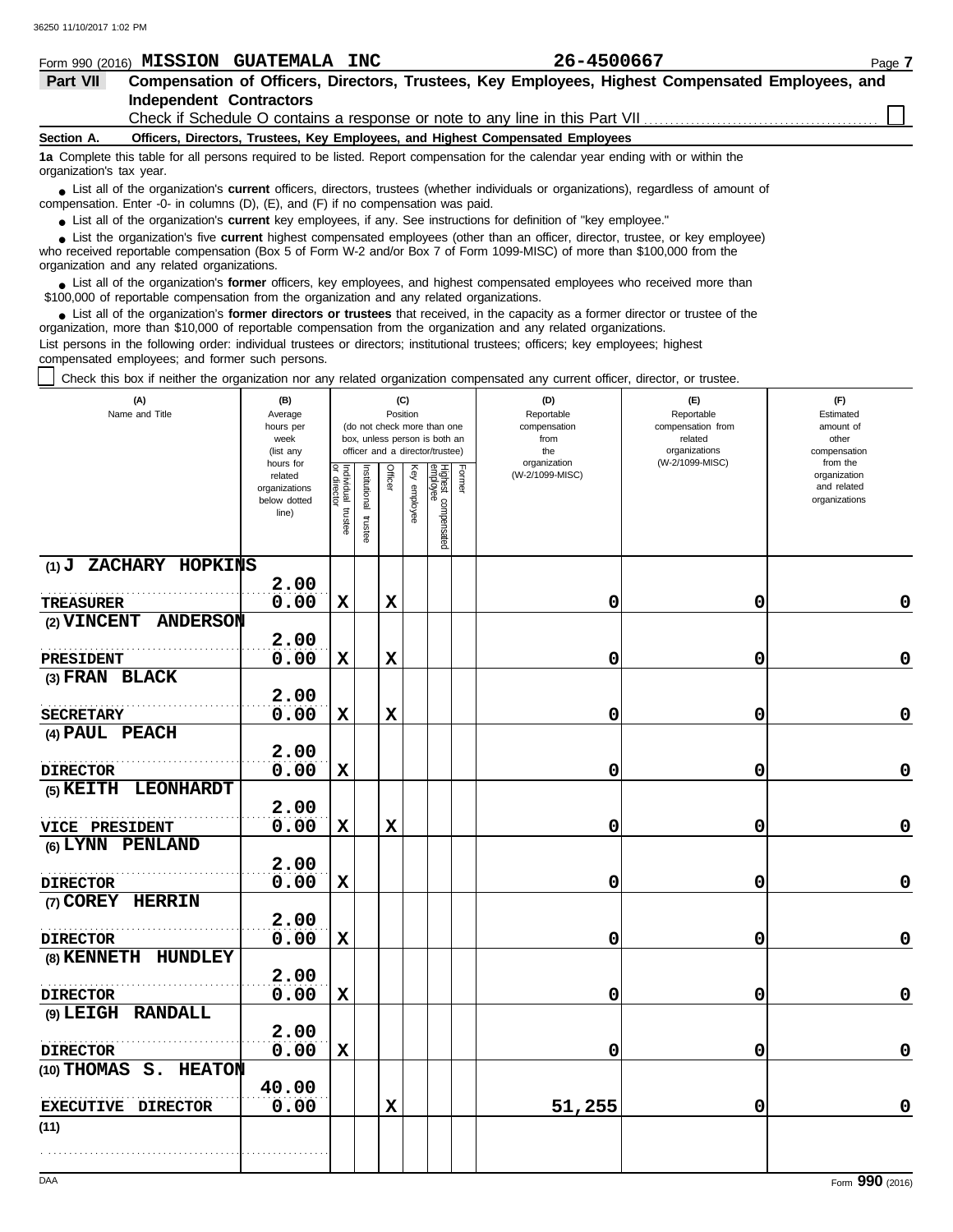|              | 36250 11/10/2017 1:02 PM<br>Form 990 (2016) MISSION GUATEMALA INC                                                                                                                                                                                                                                                                                                                                                                                      |                                                                |                         |                       |         |                 |                                                                                                 |        | 26-4500667                                                                                                                                                 |                                                                    |                                                          | Page 8                       |
|--------------|--------------------------------------------------------------------------------------------------------------------------------------------------------------------------------------------------------------------------------------------------------------------------------------------------------------------------------------------------------------------------------------------------------------------------------------------------------|----------------------------------------------------------------|-------------------------|-----------------------|---------|-----------------|-------------------------------------------------------------------------------------------------|--------|------------------------------------------------------------------------------------------------------------------------------------------------------------|--------------------------------------------------------------------|----------------------------------------------------------|------------------------------|
|              | Part VII<br>(A)<br>Name and title                                                                                                                                                                                                                                                                                                                                                                                                                      | (B)<br>Average<br>hours per<br>week<br>(list any               |                         |                       |         | (C)<br>Position | (do not check more than one<br>box, unless person is both an<br>officer and a director/trustee) |        | Section A. Officers, Directors, Trustees, Key Employees, and Highest Compensated Employees (continued)<br>(D)<br>Reportable<br>compensation<br>from<br>the | (E)<br>Reportable<br>compensation from<br>related<br>organizations | (F)<br>Estimated<br>amount of<br>other<br>compensation   |                              |
|              |                                                                                                                                                                                                                                                                                                                                                                                                                                                        | hours for<br>related<br>organizations<br>below dotted<br>line) | Individual 1<br>trustee | Institutional trustee | Officer | Ķey<br>employee | Highest compensated<br>employee                                                                 | Former | organization<br>(W-2/1099-MISC)                                                                                                                            | (W-2/1099-MISC)                                                    | from the<br>organization<br>and related<br>organizations |                              |
|              |                                                                                                                                                                                                                                                                                                                                                                                                                                                        |                                                                |                         |                       |         |                 |                                                                                                 |        |                                                                                                                                                            |                                                                    |                                                          |                              |
|              |                                                                                                                                                                                                                                                                                                                                                                                                                                                        |                                                                |                         |                       |         |                 |                                                                                                 |        |                                                                                                                                                            |                                                                    |                                                          |                              |
|              |                                                                                                                                                                                                                                                                                                                                                                                                                                                        |                                                                |                         |                       |         |                 |                                                                                                 |        |                                                                                                                                                            |                                                                    |                                                          |                              |
|              |                                                                                                                                                                                                                                                                                                                                                                                                                                                        |                                                                |                         |                       |         |                 |                                                                                                 |        |                                                                                                                                                            |                                                                    |                                                          |                              |
|              |                                                                                                                                                                                                                                                                                                                                                                                                                                                        |                                                                |                         |                       |         |                 |                                                                                                 |        |                                                                                                                                                            |                                                                    |                                                          |                              |
|              |                                                                                                                                                                                                                                                                                                                                                                                                                                                        |                                                                |                         |                       |         |                 |                                                                                                 |        |                                                                                                                                                            |                                                                    |                                                          |                              |
|              |                                                                                                                                                                                                                                                                                                                                                                                                                                                        |                                                                |                         |                       |         |                 |                                                                                                 |        |                                                                                                                                                            |                                                                    |                                                          |                              |
|              |                                                                                                                                                                                                                                                                                                                                                                                                                                                        |                                                                |                         |                       |         |                 |                                                                                                 |        | 51,255                                                                                                                                                     |                                                                    |                                                          |                              |
|              | Total from continuation sheets to Part VII, Section A                                                                                                                                                                                                                                                                                                                                                                                                  |                                                                |                         |                       |         |                 |                                                                                                 | u      |                                                                                                                                                            |                                                                    |                                                          |                              |
|              |                                                                                                                                                                                                                                                                                                                                                                                                                                                        |                                                                |                         |                       |         |                 |                                                                                                 |        | 51,255                                                                                                                                                     |                                                                    |                                                          |                              |
| $\mathbf{2}$ | Total number of individuals (including but not limited to those listed above) who received more than \$100,000 of<br>reportable compensation from the organization $\bf{u}$ 0                                                                                                                                                                                                                                                                          |                                                                |                         |                       |         |                 |                                                                                                 |        |                                                                                                                                                            |                                                                    |                                                          |                              |
| 3            | Did the organization list any former officer, director, or trustee, key employee, or highest compensated                                                                                                                                                                                                                                                                                                                                               |                                                                |                         |                       |         |                 |                                                                                                 |        |                                                                                                                                                            |                                                                    | 3                                                        | $\overline{N}$ o<br>Yes<br>X |
| 4            | For any individual listed on line 1a, is the sum of reportable compensation and other compensation from the<br>organization and related organizations greater than \$150,000? If "Yes," complete Schedule J for such<br>individual commutation and contact the contract of the contract of the contract of the contract of the contract of the contract of the contract of the contract of the contract of the contract of the contract of the contrac |                                                                |                         |                       |         |                 |                                                                                                 |        |                                                                                                                                                            |                                                                    | 4                                                        | X                            |
| 5            | Did any person listed on line 1a receive or accrue compensation from any unrelated organization or individual                                                                                                                                                                                                                                                                                                                                          |                                                                |                         |                       |         |                 |                                                                                                 |        |                                                                                                                                                            |                                                                    | 5                                                        | X                            |
|              | Section B. Independent Contractors                                                                                                                                                                                                                                                                                                                                                                                                                     |                                                                |                         |                       |         |                 |                                                                                                 |        |                                                                                                                                                            |                                                                    |                                                          |                              |
| 1            | Complete this table for your five highest compensated independent contractors that received more than \$100,000 of<br>compensation from the organization. Report compensation for the calendar year ending with or within the organization's tax year.                                                                                                                                                                                                 |                                                                |                         |                       |         |                 |                                                                                                 |        |                                                                                                                                                            |                                                                    |                                                          |                              |
|              |                                                                                                                                                                                                                                                                                                                                                                                                                                                        | (A)<br>Name and business address                               |                         |                       |         |                 |                                                                                                 |        |                                                                                                                                                            | (B)<br>Description of services                                     |                                                          | (C)<br>Compensation          |
|              |                                                                                                                                                                                                                                                                                                                                                                                                                                                        |                                                                |                         |                       |         |                 |                                                                                                 |        |                                                                                                                                                            |                                                                    |                                                          |                              |
|              |                                                                                                                                                                                                                                                                                                                                                                                                                                                        |                                                                |                         |                       |         |                 |                                                                                                 |        |                                                                                                                                                            |                                                                    |                                                          |                              |
|              |                                                                                                                                                                                                                                                                                                                                                                                                                                                        |                                                                |                         |                       |         |                 |                                                                                                 |        |                                                                                                                                                            |                                                                    |                                                          |                              |
|              |                                                                                                                                                                                                                                                                                                                                                                                                                                                        |                                                                |                         |                       |         |                 |                                                                                                 |        |                                                                                                                                                            |                                                                    |                                                          |                              |
| 2            | Total number of independent contractors (including but not limited to those listed above) who<br>received more than \$100,000 of compensation from the organization u                                                                                                                                                                                                                                                                                  |                                                                |                         |                       |         |                 |                                                                                                 |        |                                                                                                                                                            | 0                                                                  |                                                          |                              |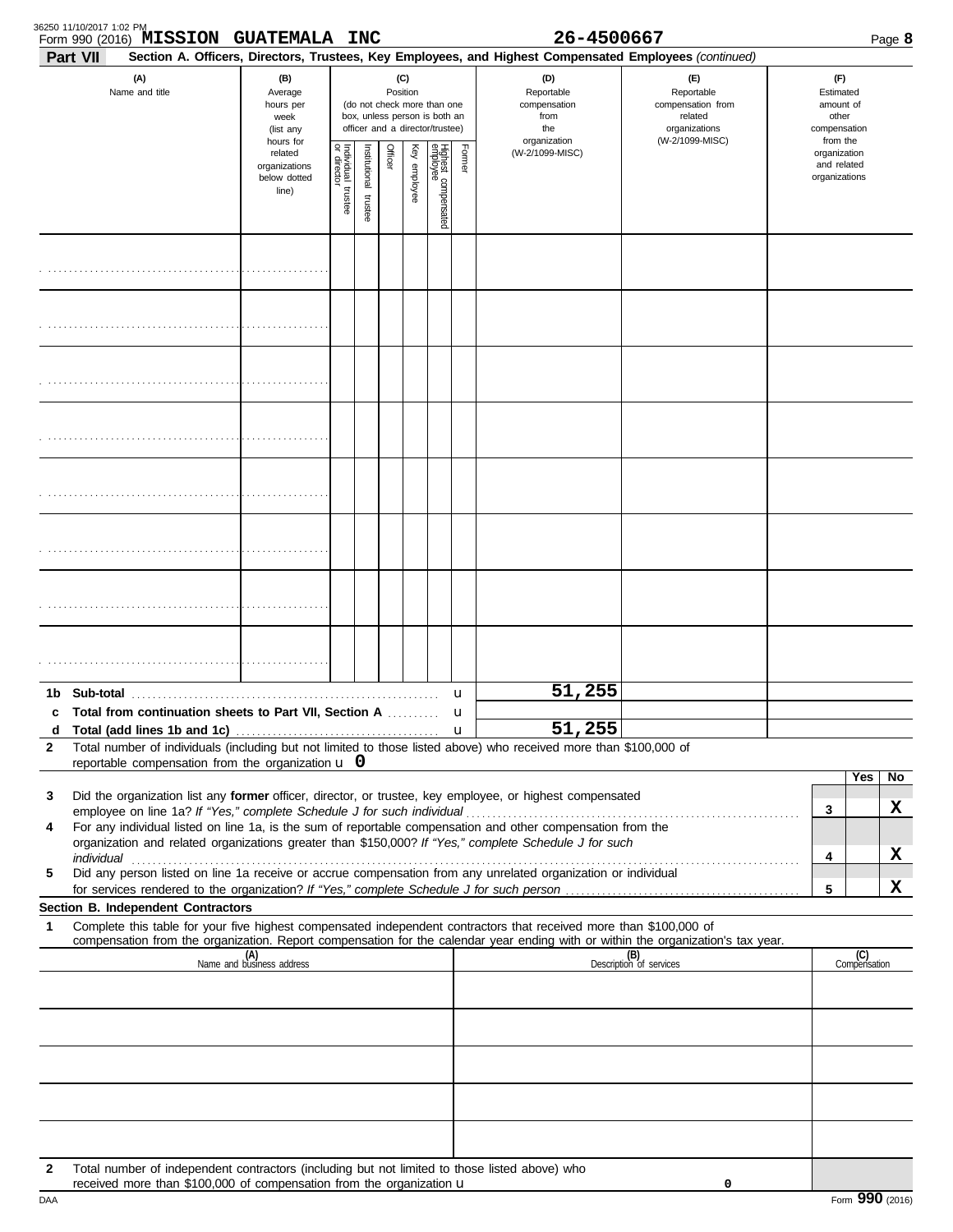|                                                           | Form 990 (2016) MISSION GUATEMALA INC                                    |                                  |               |                      | 26-4500667                                           |                                         | Page 9                                                           |
|-----------------------------------------------------------|--------------------------------------------------------------------------|----------------------------------|---------------|----------------------|------------------------------------------------------|-----------------------------------------|------------------------------------------------------------------|
| Part VIII                                                 | <b>Statement of Revenue</b>                                              |                                  |               |                      |                                                      |                                         |                                                                  |
|                                                           |                                                                          |                                  |               | (A)<br>Total revenue | $(B)$<br>Related or<br>exempt<br>function<br>revenue | (C)<br>Unrelated<br>business<br>revenue | (D)<br>Revenue<br>excluded from tax<br>under sections<br>512-514 |
| Contributions, Gifts, Grants<br>and Other Similar Amounts | 1a Federated campaigns                                                   | 1a                               |               |                      |                                                      |                                         |                                                                  |
|                                                           | <b>b</b> Membership dues                                                 | 1 <sub>b</sub>                   |               |                      |                                                      |                                         |                                                                  |
|                                                           | c Fundraising events<br>d Related organizations                          | 1 <sub>c</sub><br>1 <sub>d</sub> |               |                      |                                                      |                                         |                                                                  |
|                                                           | e Government grants (contributions)                                      | 1e                               |               |                      |                                                      |                                         |                                                                  |
|                                                           | f All other contributions, gifts, grants,                                |                                  |               |                      |                                                      |                                         |                                                                  |
|                                                           | and similar amounts not included above                                   | 1f                               | 909,403       |                      |                                                      |                                         |                                                                  |
|                                                           | g Noncash contributions included in lines 1a-1f:                         | $\mathsf{S}$                     | 146,266       |                      |                                                      |                                         |                                                                  |
|                                                           |                                                                          |                                  |               | 909,403              |                                                      |                                         |                                                                  |
|                                                           |                                                                          |                                  | Busn. Code    |                      |                                                      |                                         |                                                                  |
| 2a                                                        | CLINIC PATIENT FEES                                                      |                                  | 621400        | 37,279               | 37,279                                               |                                         |                                                                  |
| b                                                         |                                                                          | .                                |               |                      |                                                      |                                         |                                                                  |
| С                                                         |                                                                          |                                  |               |                      |                                                      |                                         |                                                                  |
| d                                                         |                                                                          |                                  |               |                      |                                                      |                                         |                                                                  |
| е                                                         |                                                                          |                                  |               |                      |                                                      |                                         |                                                                  |
|                                                           | f All other program service revenue $\ldots$                             |                                  |               |                      |                                                      |                                         |                                                                  |
|                                                           |                                                                          |                                  |               | 37,279               |                                                      |                                         |                                                                  |
|                                                           | 3 Investment income (including dividends, interest,                      |                                  |               |                      |                                                      |                                         |                                                                  |
|                                                           | and other similar amounts)                                               |                                  | u             | 2,071                | 2,071                                                |                                         |                                                                  |
| 4                                                         | Income from investment of tax-exempt bond proceeds u                     |                                  |               |                      |                                                      |                                         |                                                                  |
| 5                                                         |                                                                          |                                  |               |                      |                                                      |                                         |                                                                  |
|                                                           | (i) Real                                                                 |                                  | (ii) Personal |                      |                                                      |                                         |                                                                  |
|                                                           | 6a Gross rents                                                           |                                  |               |                      |                                                      |                                         |                                                                  |
|                                                           | <b>b</b> Less: rental exps.                                              |                                  |               |                      |                                                      |                                         |                                                                  |
|                                                           | <b>c</b> Rental inc. or (loss)                                           |                                  |               |                      |                                                      |                                         |                                                                  |
|                                                           | <b>d</b> Net rental income or (loss) $\ldots$ $\ldots$ $\ldots$ $\ldots$ |                                  | $\mathbf u$   |                      |                                                      |                                         |                                                                  |
|                                                           | <b>7a</b> Gross amount from<br>(i) Securities                            |                                  | (ii) Other    |                      |                                                      |                                         |                                                                  |
|                                                           | sales of assets<br>other than inventory                                  |                                  |               |                      |                                                      |                                         |                                                                  |
|                                                           | <b>b</b> Less: cost or other                                             |                                  |               |                      |                                                      |                                         |                                                                  |
|                                                           | basis & sales exps.                                                      |                                  |               |                      |                                                      |                                         |                                                                  |
|                                                           | c Gain or (loss)                                                         |                                  |               |                      |                                                      |                                         |                                                                  |
|                                                           |                                                                          |                                  | $\mathbf u$   |                      |                                                      |                                         |                                                                  |
|                                                           | <b>8a</b> Gross income from fundraising events                           |                                  |               |                      |                                                      |                                         |                                                                  |
|                                                           | (not including \$                                                        |                                  |               |                      |                                                      |                                         |                                                                  |
|                                                           | .                                                                        |                                  |               |                      |                                                      |                                         |                                                                  |

**Other Revenue** Other Reven

of contributions reported on line 1c).

u **a b b** Less: direct expenses . . . . . . . . . **c** Net income or (loss) from fundraising events . . . . . . . . See Part IV, line 18 . . . . . . . . . . . . . . . **9a** Gross income from gaming activities. See Part IV, line 19 . . . . . . . . . . . . . . . **b** Less: direct expenses **. . . . . . . . .** Net income or (loss) from gaming activities . . . . . . . . . . **c** 10a Gross sales of inventory, less returns and allowances .......... **b** Less: cost of goods sold  $\ldots$ Net income or (loss) from sales of inventory . . . . . . . . . **c 11a b c d** All other revenue .............................. **e Total.** Add lines 11a–11d . . . . . . . . . . . . . . . . . . . . . . . . . . . . **Total revenue.** See instructions. . . . . . . . . . . . . . . . . . . . . **12 b a a b** u u . . . . . . . . . . . . . . . . . . . . . . . . . . . . . . . . . . . . . . . . . . . . . . . . . . . . . . . . . . . . . . . . . . . . . . . . . . . . . . . . . . . . . . . . . . . . Miscellaneous Revenue **Busn. Code** u u **6,616 4,208 2,408 2,408 951,161 39,350 0 2,408**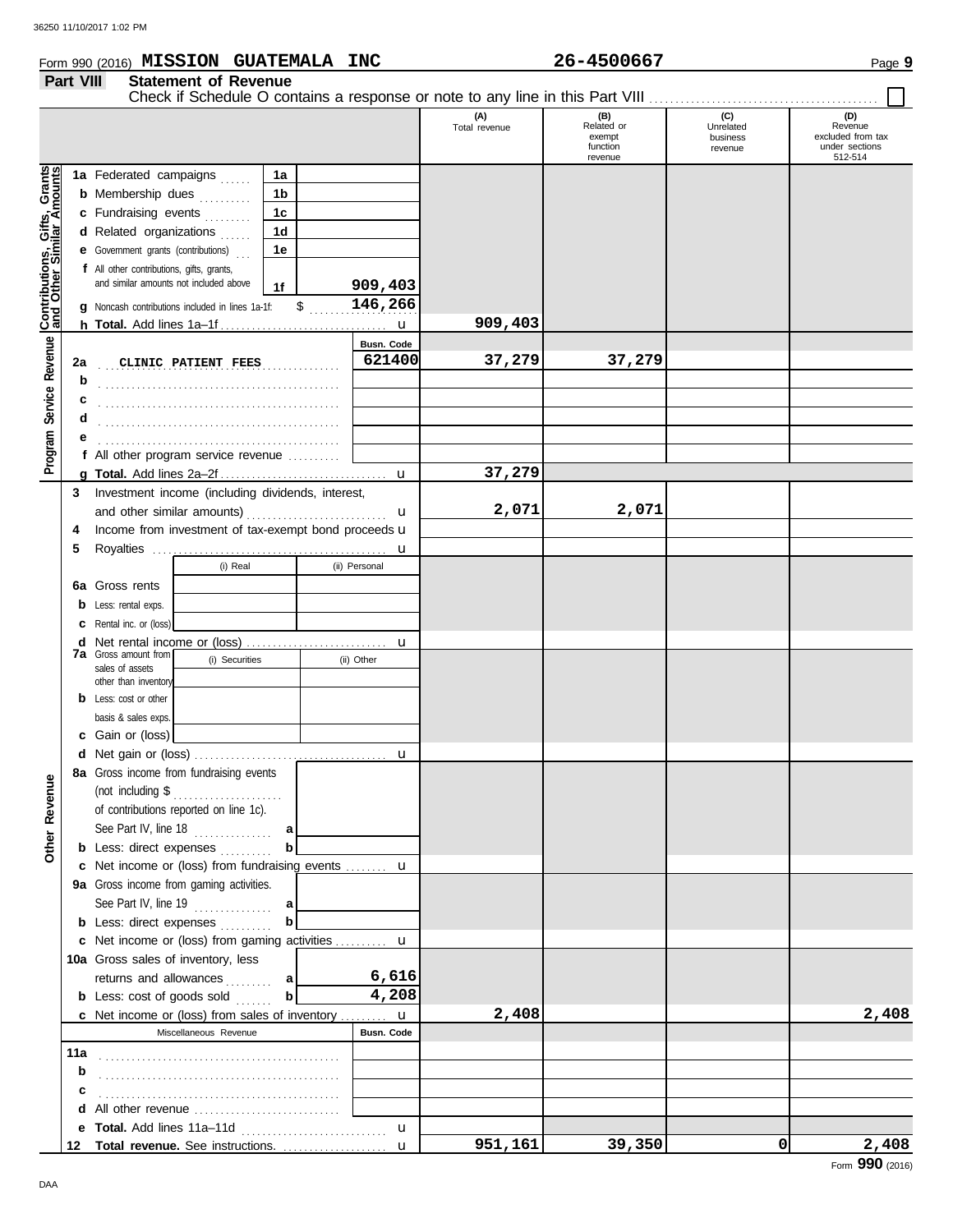#### **Part IX Statement of Functional Expenses** Form 990 (2016) Page **10 MISSION GUATEMALA INC 26-4500667** *Section 501(c)(3) and 501(c)(4) organizations must complete all columns. All other organizations must complete column (A). Do not include amounts reported on lines 6b, 7b, 8b, 9b, and 10b of Part VIII.* **1 2 3** Grants and other assistance to foreign **4 5 6 7 8 9 10 11** Fees for services (non-employees): **a** Management ................................. **b** Legal . . . . . . . . . . . . . . . . . . . . . . . . . . . . . . . . . . . . . . . . . **c** Accounting . . . . . . . . . . . . . . . . . . . . . . . . . . . . . . . . . . . **d** Lobbying . . . . . . . . . . . . . . . . . . . . . . . . . . . . . . . . . . . . . **e** Professional fundraising services. See Part IV, line 17 **f g** Other. (If line 11g amount exceeds 10% of line 25, column **12** Advertising and promotion . . . . . . . . . . . . . . . . . . **13 14 15 16 17 18 19 20 21 22** Depreciation, depletion, and amortization . . . **23 24 a b c d** Grants and other assistance to domestic organizations and domestic governments. See Part IV, line 21 . . . . . . . . . . Grants and other assistance to domestic individuals. See Part IV, line 22 . . . . . . . . . . . . . organizations, foreign governments, and foreign individuals. See Part IV, lines 15 and 16 Benefits paid to or for members ............. Compensation of current officers, directors, trustees, and key employees . . . . . . . . . . . . . . . . Compensation not included above, to disqualified persons (as defined under section 4958(f)(1)) and persons described in section 4958(c)(3)(B) . . . . . . . . Other salaries and wages ................... Pension plan accruals and contributions (include section 401(k) and 403(b) employer contributions) Other employee benefits .................... Payroll taxes . . . . . . . . . . . . . . . . . . . . . . . . . . . . . . . . . Investment management fees ................ Office expenses ................................ Information technology ...................... Royalties . . . . . . . . . . . . . . . . . . . . . . . . . . . . . . . . . . . . . Occupancy . . . . . . . . . . . . . . . . . . . . . . . . . . . . . . . . . . Travel . . . . . . . . . . . . . . . . . . . . . . . . . . . . . . . . . . . . . . . . Payments of travel or entertainment expenses for any federal, state, or local public officials Conferences, conventions, and meetings Interest . . . . . . . . . . . . . . . . . . . . . . . . . . . . . . . . . . . . . . Payments to affiliates . . . . . . . . . . . . . . . . . . . . . . . . Insurance . . . . . . . . . . . . . . . . . . . . . . . . . . . . . . . . . . . . Other expenses. Itemize expenses not covered above (List miscellaneous expenses in line 24e. If line 24e amount exceeds 10% of line 25, column (A) amount, list line 24e expenses on Schedule O.) **(A) (B) (C) (D)** Total expenses Program service Management and expenses and general expenses (D)<br>Fundraising expenses . . . . . . . . . . . . . . . . . . . . . . . . . . . . . . . . . . . . . . . . . . . . . . . **TEAM TRANSPORT, HOUSING 77,518 77,518** . . . . . . . . . . . . . . . . . . . . . . . . . . . . . . . . . . . . . . . . . . . . . . . **TEAM FOOD COSTS 67,983 67,983** . . . . . . . . . . . . . . . . . . . . . . . . . . . . . . . . . . . . . . . . . . . . . . . **CLINIC EXPENSES 33,370 33,290 80** Check if Schedule O contains a response or note to any line in this Part IX (A) amount, list line 11g expenses on Schedule O.) ....... **317,282 317,282 51,255 30,753 10,251 10,251 170,722 138,653 29,329 2,740 13,633 8,180 2,727 2,726 11,124 3,849 7,275 4,273 1,402 2,871 1,772 1,122 650 7,652 7,652 2,482 1,518 964 10,132 2,583 4,776 2,773 21,852 18,318 3,534 19,830 5,200 14,138 492 362 312 50 24,189 24,189 48,656 48,035 621 EYE CLINIC 32,194 32,194 32,194 53,194 59,149**

**993,851 879,700 92,414 21,737**

**e** All other expenses . . . . . . . . . . . . . . . . . . . . . . . . . . . **25 Total functional expenses.** Add lines 1 through 24e . . . . . **26** fundraising solicitation. Check here  $\mathbf{u}$  | if organization reported in column (B) joint costs from a combined educational campaign and following SOP 98-2 (ASC 958-720) **Joint costs.** Complete this line only if the

. . . . . . . . . . . . . . . . . . . . . . . . . . . . . . . . . . . . . . . . . . . . . . .

**77,570 69,149 6,680 1,741**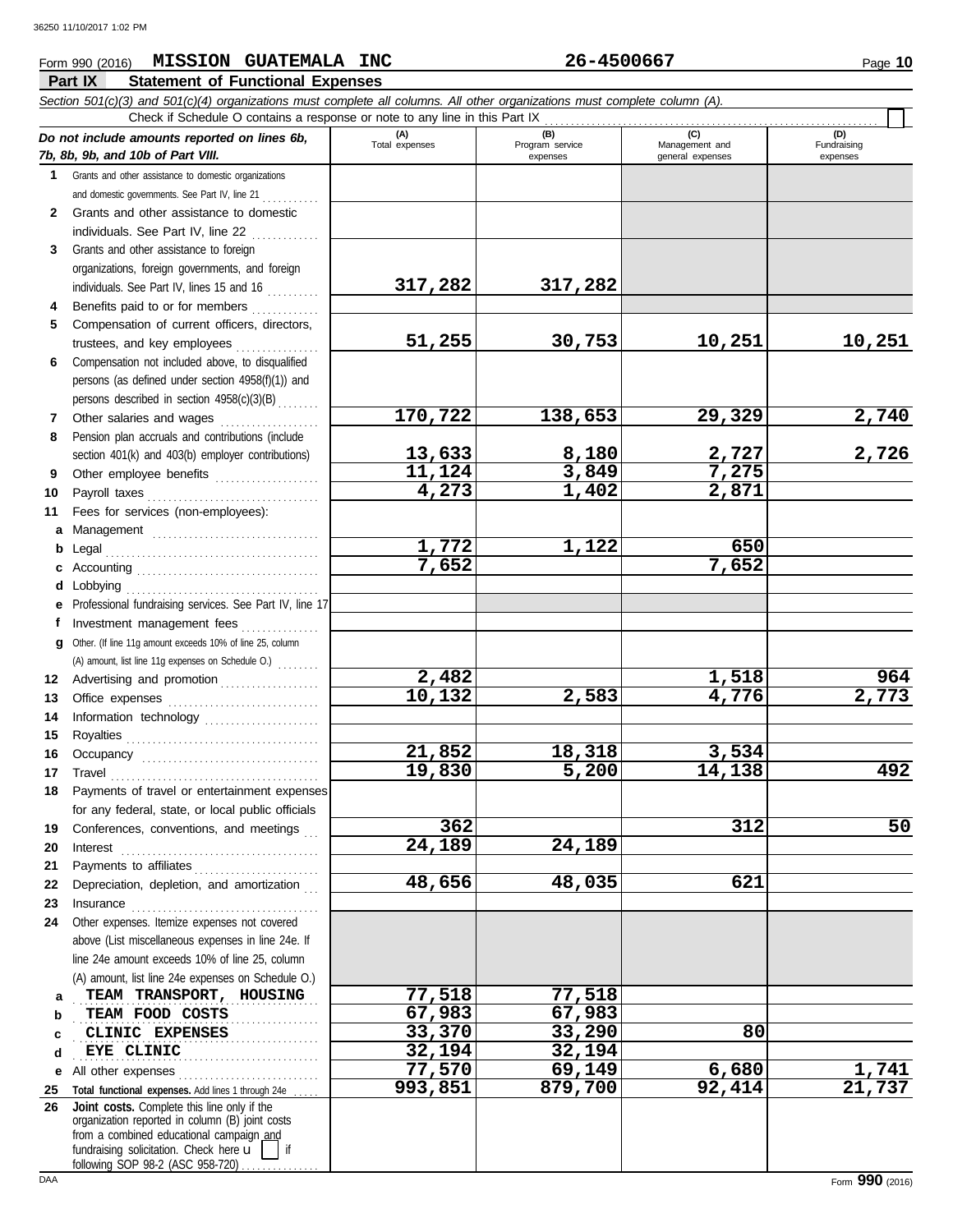### Form 990 (2016) Page **11 MISSION GUATEMALA INC 26-4500667 Part X Balance Sheet**

|                 |    |                                                                                                                                                                                                                                     |                     | (A)               |                | (B)         |
|-----------------|----|-------------------------------------------------------------------------------------------------------------------------------------------------------------------------------------------------------------------------------------|---------------------|-------------------|----------------|-------------|
|                 |    |                                                                                                                                                                                                                                     |                     | Beginning of year |                | End of year |
|                 | 1  |                                                                                                                                                                                                                                     |                     | 269,693           | $\mathbf{1}$   | 124,171     |
|                 | 2  |                                                                                                                                                                                                                                     |                     | 133,795           | $\mathbf{2}$   | 195,355     |
|                 | 3  |                                                                                                                                                                                                                                     |                     |                   | 3              |             |
|                 | 4  |                                                                                                                                                                                                                                     |                     |                   | 4              |             |
|                 | 5  | Loans and other receivables from current and former officers, directors,                                                                                                                                                            |                     |                   |                |             |
|                 |    | trustees, key employees, and highest compensated employees.                                                                                                                                                                         |                     |                   |                |             |
|                 |    |                                                                                                                                                                                                                                     |                     | 5                 |                |             |
|                 | 6  | Loans and other receivables from other disqualified persons (as defined under section                                                                                                                                               |                     |                   |                |             |
|                 |    | $4958(f)(1)$ ), persons described in section $4958(c)(3)(B)$ , and contributing employers and                                                                                                                                       |                     |                   |                |             |
|                 |    | sponsoring organizations of section 501(c)(9) voluntary employees' beneficiary                                                                                                                                                      |                     |                   |                |             |
|                 |    |                                                                                                                                                                                                                                     |                     |                   | 6              |             |
| Assets          | 7  |                                                                                                                                                                                                                                     |                     |                   | $\overline{7}$ | 35,179      |
|                 | 8  | Inventories for sale or use <i>continuous continuous continuous continuous</i> continuous continuous continuous continuous continuous continuous continuous continuous continuous continuous continuous continuous continuous conti |                     |                   | 8              |             |
|                 | 9  |                                                                                                                                                                                                                                     |                     |                   | 9              |             |
|                 |    | 10a Land, buildings, and equipment: cost or                                                                                                                                                                                         |                     |                   |                |             |
|                 |    | other basis. Complete Part VI of Schedule D    10a   1,162,730                                                                                                                                                                      |                     |                   |                |             |
|                 |    |                                                                                                                                                                                                                                     | $\frac{176,464}{ }$ | 1,020,234         | 10c            | 986,266     |
|                 | 11 |                                                                                                                                                                                                                                     |                     |                   | 11             |             |
|                 | 12 |                                                                                                                                                                                                                                     |                     |                   | 12             |             |
|                 | 13 |                                                                                                                                                                                                                                     |                     |                   | 13             |             |
|                 | 14 | Intangible assets with a state of the contract of the state of the state of the state of the state of the state of the state of the state of the state of the state of the state of the state of the state of the state of the      |                     |                   | 14             |             |
|                 | 15 |                                                                                                                                                                                                                                     |                     | 15                |                |             |
|                 | 16 | Total assets. Add lines 1 through 15 (must equal line 34)                                                                                                                                                                           |                     | 1,423,722         | 16             | 1,340,971   |
|                 | 17 |                                                                                                                                                                                                                                     |                     | 17                | 121            |             |
|                 | 18 |                                                                                                                                                                                                                                     |                     | 18                |                |             |
|                 | 19 |                                                                                                                                                                                                                                     |                     |                   | 19             |             |
|                 | 20 |                                                                                                                                                                                                                                     |                     |                   | 20             |             |
|                 | 21 | Escrow or custodial account liability. Complete Part IV of Schedule D                                                                                                                                                               |                     |                   | 21             |             |
|                 | 22 | Loans and other payables to current and former officers, directors,                                                                                                                                                                 |                     |                   |                |             |
| Liabilities     |    | trustees, key employees, highest compensated employees, and                                                                                                                                                                         |                     |                   |                |             |
|                 |    | disqualified persons. Complete Part II of Schedule L                                                                                                                                                                                |                     |                   | 22             |             |
|                 | 23 | Secured mortgages and notes payable to unrelated third parties [1] [1] Secured mortgages and notes payable to unrelated third parties                                                                                               |                     | 618,411           | 23             | 578,229     |
|                 | 24 |                                                                                                                                                                                                                                     |                     |                   | 24             |             |
|                 | 25 | Other liabilities (including federal income tax, payables to related third                                                                                                                                                          |                     |                   |                |             |
|                 |    | parties, and other liabilities not included on lines 17-24). Complete Part X                                                                                                                                                        |                     |                   |                |             |
|                 |    | of Schedule D                                                                                                                                                                                                                       |                     | 618,411           | 25             | 578,350     |
|                 | 26 | Organizations that follow SFAS 117 (ASC 958), check here u                                                                                                                                                                          | and                 |                   | 26             |             |
|                 |    | complete lines 27 through 29, and lines 33 and 34.                                                                                                                                                                                  |                     |                   |                |             |
|                 | 27 | Unrestricted net assets                                                                                                                                                                                                             |                     |                   | 27             |             |
| <b>Balances</b> | 28 |                                                                                                                                                                                                                                     |                     |                   | 28             |             |
|                 | 29 | Permanently restricted net assets                                                                                                                                                                                                   |                     |                   | 29             |             |
| or Fund         |    | $P$ ermanently restricted net assets<br>Organizations that do not follow SFAS 117 (ASC 958), check here $\mathbf{u}$ $\overline{X}$                                                                                                 | and                 |                   |                |             |
|                 |    | complete lines 30 through 34.                                                                                                                                                                                                       |                     |                   |                |             |
|                 | 30 | Capital stock or trust principal, or current funds                                                                                                                                                                                  |                     |                   | 30             |             |
| Assets          | 31 |                                                                                                                                                                                                                                     |                     |                   | 31             |             |
| ğ               | 32 | Retained earnings, endowment, accumulated income, or other funds                                                                                                                                                                    |                     | 805,311           | 32             | 762,621     |
|                 | 33 | Total net assets or fund balances                                                                                                                                                                                                   |                     | 805,311           | 33             | 762,621     |
|                 | 34 |                                                                                                                                                                                                                                     |                     | 1,423,722         | 34             | 1,340,971   |

Form **990** (2016)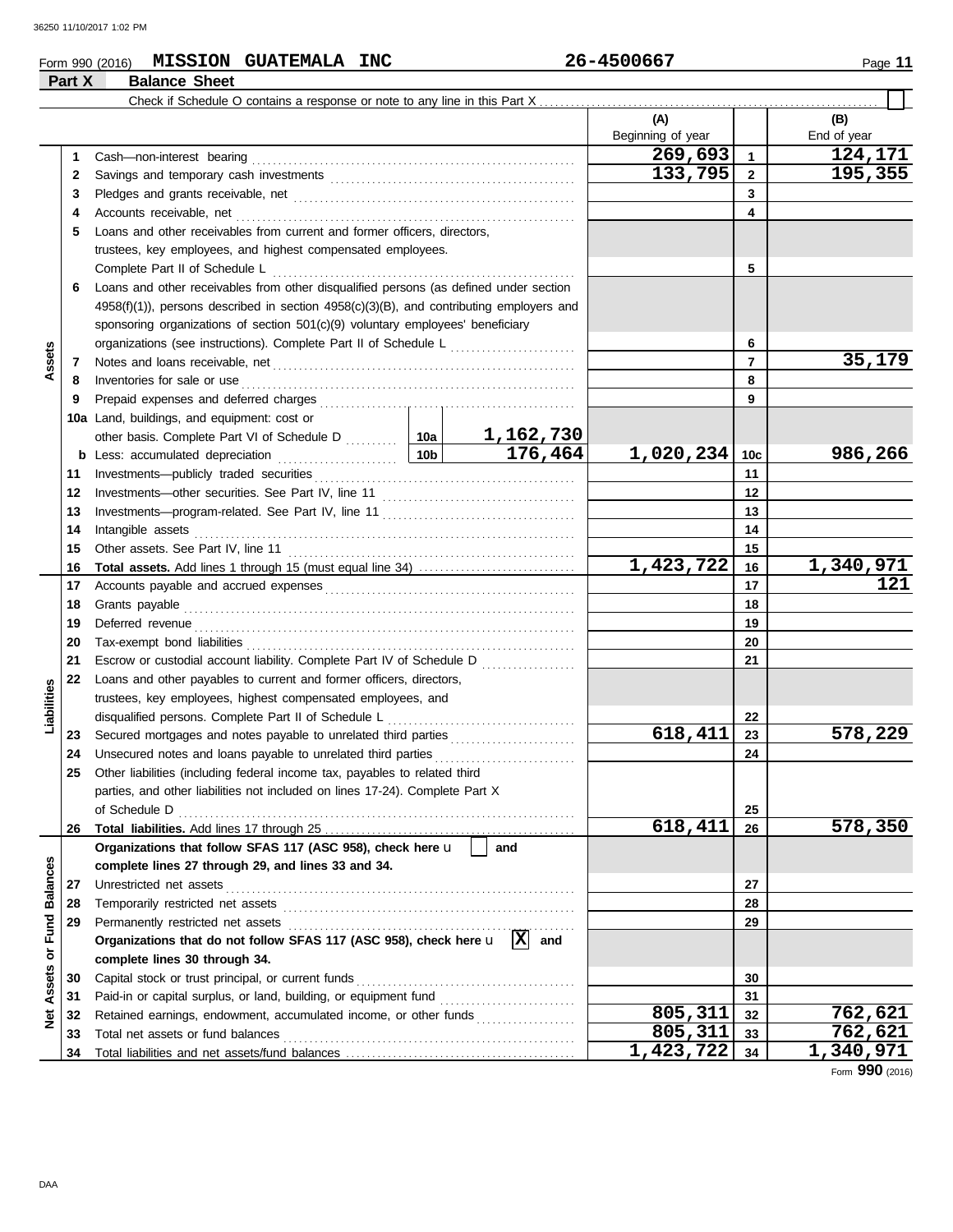|    | 26-4500667<br>Form 990 (2016) MISSION GUATEMALA INC                                                                                                                                                                                 |                |                |           | Page 12 |
|----|-------------------------------------------------------------------------------------------------------------------------------------------------------------------------------------------------------------------------------------|----------------|----------------|-----------|---------|
|    | <b>Reconciliation of Net Assets</b><br>Part XI                                                                                                                                                                                      |                |                |           |         |
|    |                                                                                                                                                                                                                                     |                |                |           |         |
| 1  |                                                                                                                                                                                                                                     | $\mathbf{1}$   |                | 951, 161  |         |
| 2  |                                                                                                                                                                                                                                     | $\overline{2}$ |                | 993,851   |         |
| 3  | Revenue less expenses. Subtract line 2 from line 1                                                                                                                                                                                  | $\mathbf{3}$   |                | $-42,690$ |         |
| 4  |                                                                                                                                                                                                                                     | $\overline{4}$ |                | 805,311   |         |
| 5  |                                                                                                                                                                                                                                     | 5              |                |           |         |
| 6  | Donated services and use of facilities <b>constructs</b> and a service of the service of the service of the service of the service of the service of the service of the service of the service of the service of the service of the | 6              |                |           |         |
| 7  | Investment expenses                                                                                                                                                                                                                 | $\overline{7}$ |                |           |         |
| 8  | Prior period adjustments entertainments and a series of the series of the series of the series of the series of the series of the series of the series of the series of the series of the series of the series of the series o      | 8              |                |           |         |
| 9  |                                                                                                                                                                                                                                     | $\mathbf{9}$   |                |           |         |
| 10 | Net assets or fund balances at end of year. Combine lines 3 through 9 (must equal Part X, line                                                                                                                                      |                |                |           |         |
|    | $33$ , column $(B)$ )                                                                                                                                                                                                               | 10             |                | 762,621   |         |
|    | <b>Financial Statements and Reporting</b><br>Part XII                                                                                                                                                                               |                |                |           |         |
|    |                                                                                                                                                                                                                                     |                |                |           |         |
|    |                                                                                                                                                                                                                                     |                |                | Yes       | No      |
| 1  | $ \mathbf{X} $ Cash<br>Accounting method used to prepare the Form 990:<br>Accrual<br>Other                                                                                                                                          |                |                |           |         |
|    | If the organization changed its method of accounting from a prior year or checked "Other," explain in                                                                                                                               |                |                |           |         |
|    | Schedule O.                                                                                                                                                                                                                         |                |                |           |         |
|    | 2a Were the organization's financial statements compiled or reviewed by an independent accountant?                                                                                                                                  |                | 2a             |           | x       |
|    | If "Yes," check a box below to indicate whether the financial statements for the year were compiled or                                                                                                                              |                |                |           |         |
|    | reviewed on a separate basis, consolidated basis, or both:                                                                                                                                                                          |                |                |           |         |
|    | Both consolidated and separate basis<br>Separate basis<br>  Consolidated basis                                                                                                                                                      |                |                |           |         |
|    | <b>b</b> Were the organization's financial statements audited by an independent accountant?                                                                                                                                         |                | 2b             |           | X       |
|    | If "Yes," check a box below to indicate whether the financial statements for the year were audited on a                                                                                                                             |                |                |           |         |
|    | separate basis, consolidated basis, or both:                                                                                                                                                                                        |                |                |           |         |
|    | Consolidated basis<br>Separate basis<br>  Both consolidated and separate basis                                                                                                                                                      |                |                |           |         |
|    | c If "Yes" to line 2a or 2b, does the organization have a committee that assumes responsibility for oversight                                                                                                                       |                |                |           |         |
|    | of the audit, review, or compilation of its financial statements and selection of an independent accountant?                                                                                                                        |                | 2c             |           |         |
|    | If the organization changed either its oversight process or selection process during the tax year, explain in                                                                                                                       |                |                |           |         |
|    | Schedule O.                                                                                                                                                                                                                         |                |                |           |         |
|    | 3a As a result of a federal award, was the organization required to undergo an audit or audits as set forth in                                                                                                                      |                |                |           |         |
|    | the Single Audit Act and OMB Circular A-133?                                                                                                                                                                                        |                | За             |           |         |
|    | <b>b</b> If "Yes," did the organization undergo the required audit or audits? If the organization did not undergo the                                                                                                               |                |                |           |         |
|    | required audit or audits, explain why in Schedule O and describe any steps taken to undergo such audits.                                                                                                                            |                | 3 <sub>b</sub> |           |         |

Form **990** (2016)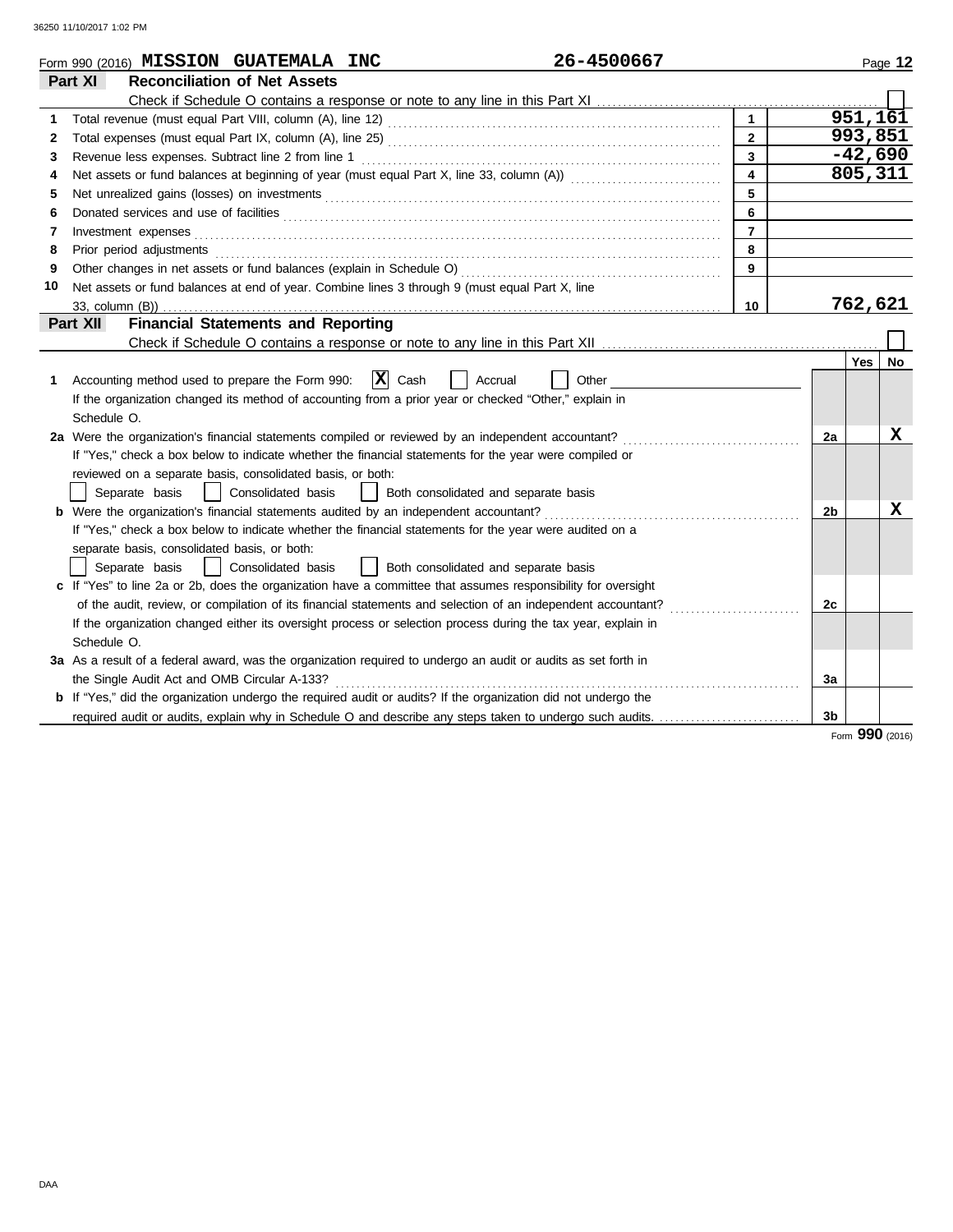| <b>SCHEDULE A</b>          |                                                                                                     | <b>Public Charity Status and Public Support</b>                                                                                                                                                                                          |                          |    |                                | OMB No. 1545-0047  |
|----------------------------|-----------------------------------------------------------------------------------------------------|------------------------------------------------------------------------------------------------------------------------------------------------------------------------------------------------------------------------------------------|--------------------------|----|--------------------------------|--------------------|
| (Form 990 or 990-EZ)       |                                                                                                     | Complete if the organization is a section 501(c)(3) organization or a section 4947(a)(1) nonexempt charitable trust.                                                                                                                     |                          |    |                                | 16                 |
| Department of the Treasury |                                                                                                     | La Attach to Form 990 or Form 990-EZ.                                                                                                                                                                                                    |                          |    |                                | Open to Public     |
| Internal Revenue Service   | u Information about Schedule A (Form 990 or 990-EZ) and its instructions is at www.irs.gov/form990. |                                                                                                                                                                                                                                          |                          |    |                                | Inspection         |
| Name of the organization   |                                                                                                     |                                                                                                                                                                                                                                          |                          |    | Employer identification number |                    |
|                            | <b>MISSION GUATEMALA INC</b>                                                                        |                                                                                                                                                                                                                                          |                          |    | 26-4500667                     |                    |
| Part I                     |                                                                                                     | Reason for Public Charity Status (All organizations must complete this part.) See instructions.                                                                                                                                          |                          |    |                                |                    |
|                            |                                                                                                     | The organization is not a private foundation because it is: (For lines 1 through 12, check only one box.)                                                                                                                                |                          |    |                                |                    |
| 1                          |                                                                                                     | A church, convention of churches, or association of churches described in section 170(b)(1)(A)(i).                                                                                                                                       |                          |    |                                |                    |
| 2                          |                                                                                                     | A school described in section 170(b)(1)(A)(ii). (Attach Schedule E (Form 990 or 990-EZ).)                                                                                                                                                |                          |    |                                |                    |
| 3                          |                                                                                                     | A hospital or a cooperative hospital service organization described in section 170(b)(1)(A)(iii).                                                                                                                                        |                          |    |                                |                    |
| 4                          |                                                                                                     | A medical research organization operated in conjunction with a hospital described in section 170(b)(1)(A)(iii). Enter the hospital's name,                                                                                               |                          |    |                                |                    |
| city, and state:<br>5      |                                                                                                     | An organization operated for the benefit of a college or university owned or operated by a governmental unit described in                                                                                                                |                          |    |                                |                    |
|                            | section 170(b)(1)(A)(iv). (Complete Part II.)                                                       |                                                                                                                                                                                                                                          |                          |    |                                |                    |
| 6                          |                                                                                                     | A federal, state, or local government or governmental unit described in section 170(b)(1)(A)(v).                                                                                                                                         |                          |    |                                |                    |
| X<br>7                     | described in section 170(b)(1)(A)(vi). (Complete Part II.)                                          | An organization that normally receives a substantial part of its support from a governmental unit or from the general public                                                                                                             |                          |    |                                |                    |
| 8                          |                                                                                                     | A community trust described in section 170(b)(1)(A)(vi). (Complete Part II.)                                                                                                                                                             |                          |    |                                |                    |
| 9                          |                                                                                                     | An agricultural research organization described in section 170(b)(1)(A)(ix) operated in conjunction with a land-grant college                                                                                                            |                          |    |                                |                    |
| university:                |                                                                                                     | or university or a non-land grant college of agriculture (see instructions). Enter the name, city, and state of the college or                                                                                                           |                          |    |                                |                    |
| 10                         |                                                                                                     | An organization that normally receives: (1) more than 33 1/3% of its support from contributions, membership fees, and gross                                                                                                              |                          |    |                                |                    |
|                            |                                                                                                     | receipts from activities related to its exempt functions—subject to certain exceptions, and (2) no more than 33 1/3% of its                                                                                                              |                          |    |                                |                    |
|                            |                                                                                                     | support from gross investment income and unrelated business taxable income (less section 511 tax) from businesses                                                                                                                        |                          |    |                                |                    |
|                            |                                                                                                     | acquired by the organization after June 30, 1975. See section 509(a)(2). (Complete Part III.)                                                                                                                                            |                          |    |                                |                    |
| 11<br>12                   |                                                                                                     | An organization organized and operated exclusively to test for public safety. See section 509(a)(4).<br>An organization organized and operated exclusively for the benefit of, to perform the functions of, or to carry out the purposes |                          |    |                                |                    |
|                            |                                                                                                     | of one or more publicly supported organizations described in section 509(a)(1) or section 509(a)(2). See section 509(a)(3).                                                                                                              |                          |    |                                |                    |
|                            |                                                                                                     | Check the box in lines 12a through 12d that describes the type of supporting organization and complete lines 12e, 12f, and 12g.                                                                                                          |                          |    |                                |                    |
| a                          |                                                                                                     | Type I. A supporting organization operated, supervised, or controlled by its supported organization(s), typically by giving                                                                                                              |                          |    |                                |                    |
|                            |                                                                                                     | the supported organization(s) the power to regularly appoint or elect a majority of the directors or trustees of the                                                                                                                     |                          |    |                                |                    |
| b                          |                                                                                                     | supporting organization. You must complete Part IV, Sections A and B.<br>Type II. A supporting organization supervised or controlled in connection with its supported organization(s), by having                                         |                          |    |                                |                    |
|                            |                                                                                                     | control or management of the supporting organization vested in the same persons that control or manage the supported                                                                                                                     |                          |    |                                |                    |
|                            |                                                                                                     | organization(s). You must complete Part IV, Sections A and C.                                                                                                                                                                            |                          |    |                                |                    |
| c                          |                                                                                                     | Type III functionally integrated. A supporting organization operated in connection with, and functionally integrated with,                                                                                                               |                          |    |                                |                    |
| d                          |                                                                                                     | its supported organization(s) (see instructions). You must complete Part IV, Sections A, D, and E.<br>Type III non-functionally integrated. A supporting organization operated in connection with its supported organization(s)          |                          |    |                                |                    |
|                            |                                                                                                     | that is not functionally integrated. The organization generally must satisfy a distribution requirement and an attentiveness                                                                                                             |                          |    |                                |                    |
|                            |                                                                                                     | requirement (see instructions). You must complete Part IV, Sections A and D, and Part V.                                                                                                                                                 |                          |    |                                |                    |
| е                          |                                                                                                     | Check this box if the organization received a written determination from the IRS that it is a Type I, Type II, Type III                                                                                                                  |                          |    |                                |                    |
| f                          | Enter the number of supported organizations                                                         | functionally integrated, or Type III non-functionally integrated supporting organization.                                                                                                                                                |                          |    |                                |                    |
| g                          |                                                                                                     | Provide the following information about the supported organization(s).                                                                                                                                                                   |                          |    |                                |                    |
| (i) Name of supported      | (ii) EIN                                                                                            | (iii) Type of organization                                                                                                                                                                                                               | (iv) Is the organization |    | (v) Amount of monetary         | (vi) Amount of     |
| organization               |                                                                                                     | (described on lines 1-10                                                                                                                                                                                                                 | listed in your governing |    | support (see                   | other support (see |
|                            |                                                                                                     | above (see instructions))                                                                                                                                                                                                                | document?                |    | instructions)                  | instructions)      |
| (A)                        |                                                                                                     |                                                                                                                                                                                                                                          | Yes                      | No |                                |                    |
|                            |                                                                                                     |                                                                                                                                                                                                                                          |                          |    |                                |                    |
| (B)                        |                                                                                                     |                                                                                                                                                                                                                                          |                          |    |                                |                    |
| (C)                        |                                                                                                     |                                                                                                                                                                                                                                          |                          |    |                                |                    |
| (D)                        |                                                                                                     |                                                                                                                                                                                                                                          |                          |    |                                |                    |
|                            |                                                                                                     |                                                                                                                                                                                                                                          |                          |    |                                |                    |
| (E)                        |                                                                                                     |                                                                                                                                                                                                                                          |                          |    |                                |                    |
| <b>Total</b>               |                                                                                                     |                                                                                                                                                                                                                                          |                          |    |                                |                    |

**For Paperwork Reduction Act Notice, see the Instructions for Form 990 or 990-EZ.**

**Schedule A (Form 990 or 990-EZ) 2016**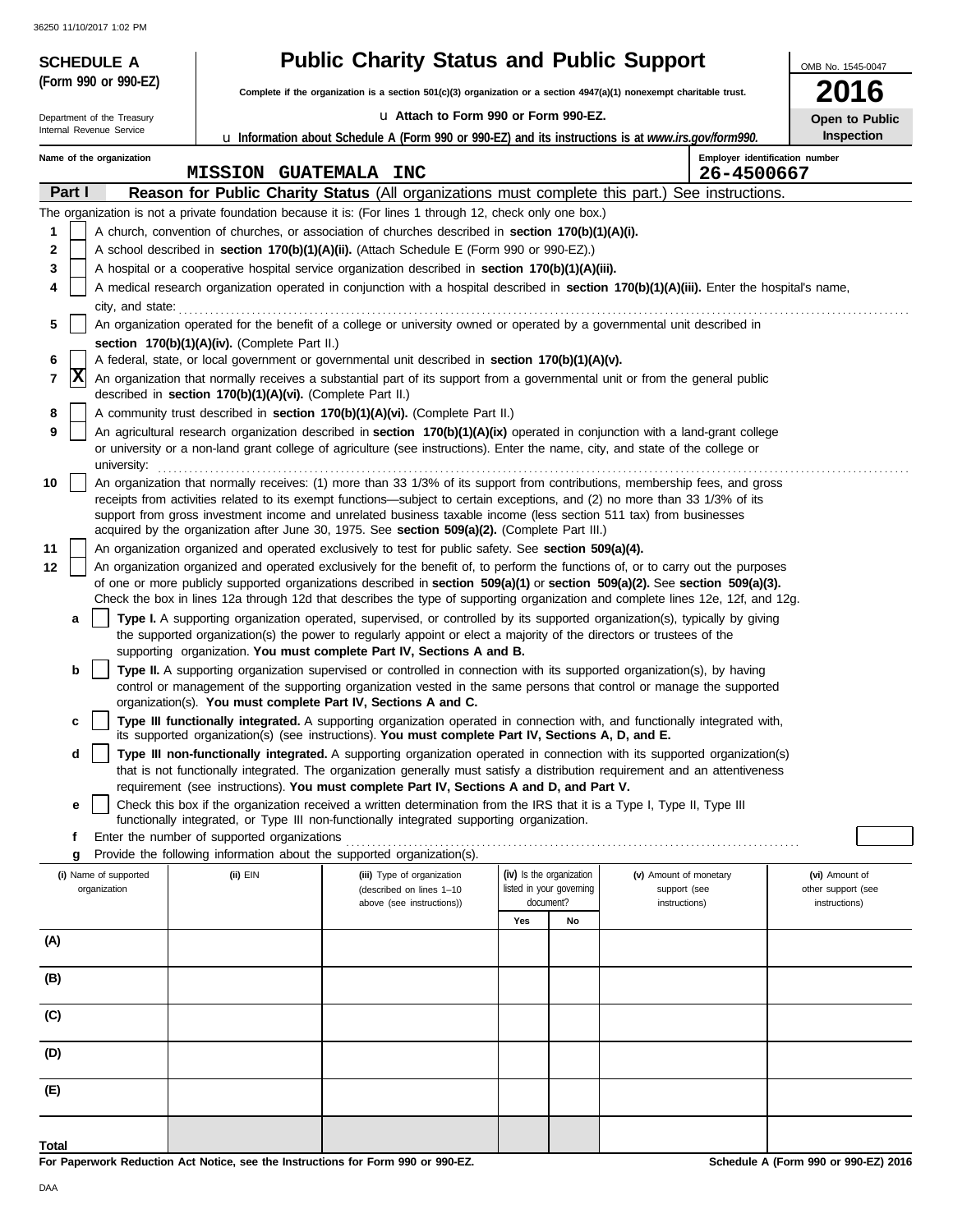|              | Schedule A (Form 990 or 990-EZ) 2016                                                                                                                                                                                                        | <b>MISSION GUATEMALA INC</b> |            |            |            | 26-4500667 | Page 2                                        |  |
|--------------|---------------------------------------------------------------------------------------------------------------------------------------------------------------------------------------------------------------------------------------------|------------------------------|------------|------------|------------|------------|-----------------------------------------------|--|
|              | Support Schedule for Organizations Described in Sections 170(b)(1)(A)(iv) and 170(b)(1)(A)(vi)<br>Part II                                                                                                                                   |                              |            |            |            |            |                                               |  |
|              | (Complete only if you checked the box on line 5, 7, or 8 of Part I or if the organization failed to qualify under                                                                                                                           |                              |            |            |            |            |                                               |  |
|              | Part III. If the organization fails to qualify under the tests listed below, please complete Part III.)                                                                                                                                     |                              |            |            |            |            |                                               |  |
|              | <b>Section A. Public Support</b>                                                                                                                                                                                                            |                              |            |            |            |            |                                               |  |
|              | Calendar year (or fiscal year beginning in)<br>$\mathbf{u}$                                                                                                                                                                                 | (a) 2012                     | (b) $2013$ | $(c)$ 2014 | $(d)$ 2015 | (e) 2016   | (f) Total                                     |  |
| 1            | Gifts, grants, contributions, and                                                                                                                                                                                                           |                              |            |            |            |            |                                               |  |
|              | membership fees received. (Do not                                                                                                                                                                                                           |                              |            |            |            |            |                                               |  |
|              | include any "unusual grants.")                                                                                                                                                                                                              | 482,065                      | 604,339    | 933,066    | 1,015,817  | 909,403    | 3,944,690                                     |  |
| $\mathbf{2}$ | Tax revenues levied for the                                                                                                                                                                                                                 |                              |            |            |            |            |                                               |  |
|              | organization's benefit and either paid                                                                                                                                                                                                      |                              |            |            |            |            |                                               |  |
|              | to or expended on its behalf                                                                                                                                                                                                                |                              |            |            |            |            |                                               |  |
| 3            | The value of services or facilities                                                                                                                                                                                                         |                              |            |            |            |            |                                               |  |
|              | furnished by a governmental unit to the                                                                                                                                                                                                     |                              |            |            |            |            |                                               |  |
|              | organization without charge                                                                                                                                                                                                                 |                              |            |            |            |            |                                               |  |
| 4            | Total. Add lines 1 through 3                                                                                                                                                                                                                | 482,065                      | 604,339    | 933,066    | 1,015,817  | 909,403    | 3,944,690                                     |  |
| 5            | The portion of total contributions by                                                                                                                                                                                                       |                              |            |            |            |            |                                               |  |
|              | each person (other than a<br>governmental unit or publicly                                                                                                                                                                                  |                              |            |            |            |            |                                               |  |
|              | supported organization) included on                                                                                                                                                                                                         |                              |            |            |            |            |                                               |  |
|              | line 1 that exceeds 2% of the amount                                                                                                                                                                                                        |                              |            |            |            |            |                                               |  |
|              | shown on line 11, column (f) $\ldots$                                                                                                                                                                                                       |                              |            |            |            |            |                                               |  |
| 6            | Public support. Subtract line 5 from line 4.<br><b>Section B. Total Support</b>                                                                                                                                                             |                              |            |            |            |            | 3,944,690                                     |  |
|              | Calendar year (or fiscal year beginning in)<br>$\mathbf{u}$                                                                                                                                                                                 | (a) 2012                     | (b) $2013$ | $(c)$ 2014 | $(d)$ 2015 | (e) $2016$ | (f) Total                                     |  |
| 7            | Amounts from line 4                                                                                                                                                                                                                         | 482,065                      | 604,339    | 933,066    | 1,015,817  | 909,403    | 3,944,690                                     |  |
| 8            | Gross income from interest, dividends,                                                                                                                                                                                                      |                              |            |            |            |            |                                               |  |
|              | payments received on securities loans,                                                                                                                                                                                                      |                              |            |            |            |            |                                               |  |
|              | rents, royalties and income from similar                                                                                                                                                                                                    | 342                          | 776        | 596        | 1,349      | 2,071      | 5,134                                         |  |
|              |                                                                                                                                                                                                                                             |                              |            |            |            |            |                                               |  |
| 9            | Net income from unrelated business                                                                                                                                                                                                          |                              |            |            |            |            |                                               |  |
|              | activities, whether or not the business<br>is regularly carried on $\ldots$ , $\ldots$ , $\ldots$                                                                                                                                           |                              |            |            |            |            |                                               |  |
|              |                                                                                                                                                                                                                                             |                              |            |            |            |            |                                               |  |
| 10           | Other income. Do not include gain or<br>loss from the sale of capital assets                                                                                                                                                                |                              |            |            |            |            |                                               |  |
|              |                                                                                                                                                                                                                                             |                              |            |            | 8,444      | 6,202      | 14,646                                        |  |
| 11           | Total support. Add lines 7 through 10                                                                                                                                                                                                       |                              |            |            |            |            | 3,964,470                                     |  |
| 12           |                                                                                                                                                                                                                                             |                              |            |            |            | 12         | 97,415                                        |  |
| 13           | First five years. If the Form 990 is for the organization's first, second, third, fourth, or fifth tax year as a section 501(c)(3)                                                                                                          |                              |            |            |            |            |                                               |  |
|              | organization, check this box and stop here <b>construction and construction</b> construction and construction and stop here <b>constructed</b>                                                                                              |                              |            |            |            |            | ▶                                             |  |
|              | Section C. Computation of Public Support Percentage                                                                                                                                                                                         |                              |            |            |            |            |                                               |  |
| 14           | Public support percentage for 2016 (line 6, column (f) divided by line 11, column (f)) [[[[[[[[[[[[[[[[[[[[[[                                                                                                                               |                              |            |            |            | 14         | 99.50%                                        |  |
| 15           |                                                                                                                                                                                                                                             |                              |            |            |            | 15         | 99.60%                                        |  |
| 16a          | 33 1/3% support test-2016. If the organization did not check the box on line 13, and line 14 is 33 1/3% or more, check this                                                                                                                 |                              |            |            |            |            |                                               |  |
|              | box and stop here. The organization qualifies as a publicly supported organization <b>construes and stop here.</b> The organization                                                                                                         |                              |            |            |            |            | $\blacktriangleright$ $\overline{\mathbf{X}}$ |  |
| b            | 33 1/3% support test-2015. If the organization did not check a box on line 13 or 16a, and line 15 is 33 1/3% or more, check                                                                                                                 |                              |            |            |            |            |                                               |  |
|              |                                                                                                                                                                                                                                             |                              |            |            |            |            |                                               |  |
| 17a          | 10%-facts-and-circumstances test-2016. If the organization did not check a box on line 13, 16a, or 16b, and line 14 is                                                                                                                      |                              |            |            |            |            |                                               |  |
|              | 10% or more, and if the organization meets the "facts-and-circumstances" test, check this box and stop here. Explain in                                                                                                                     |                              |            |            |            |            |                                               |  |
|              | Part VI how the organization meets the "facts-and-circumstances" test. The organization qualifies as a publicly supported                                                                                                                   |                              |            |            |            |            |                                               |  |
|              | organization                                                                                                                                                                                                                                |                              |            |            |            |            |                                               |  |
| b            | 10%-facts-and-circumstances test-2015. If the organization did not check a box on line 13, 16a, 16b, or 17a, and line<br>15 is 10% or more, and if the organization meets the "facts-and-circumstances" test, check this box and stop here. |                              |            |            |            |            |                                               |  |
|              | Explain in Part VI how the organization meets the "facts-and-circumstances" test. The organization qualifies as a publicly                                                                                                                  |                              |            |            |            |            |                                               |  |
|              |                                                                                                                                                                                                                                             |                              |            |            |            |            |                                               |  |
| 18           | supported organization with the contract of the contract of the contract of the contract of the contract of the<br>Private foundation. If the organization did not check a box on line 13, 16a, 16b, 17a, or 17b, check this box and see    |                              |            |            |            |            |                                               |  |
|              |                                                                                                                                                                                                                                             |                              |            |            |            |            |                                               |  |
|              |                                                                                                                                                                                                                                             |                              |            |            |            |            |                                               |  |

**Schedule A (Form 990 or 990-EZ) 2016**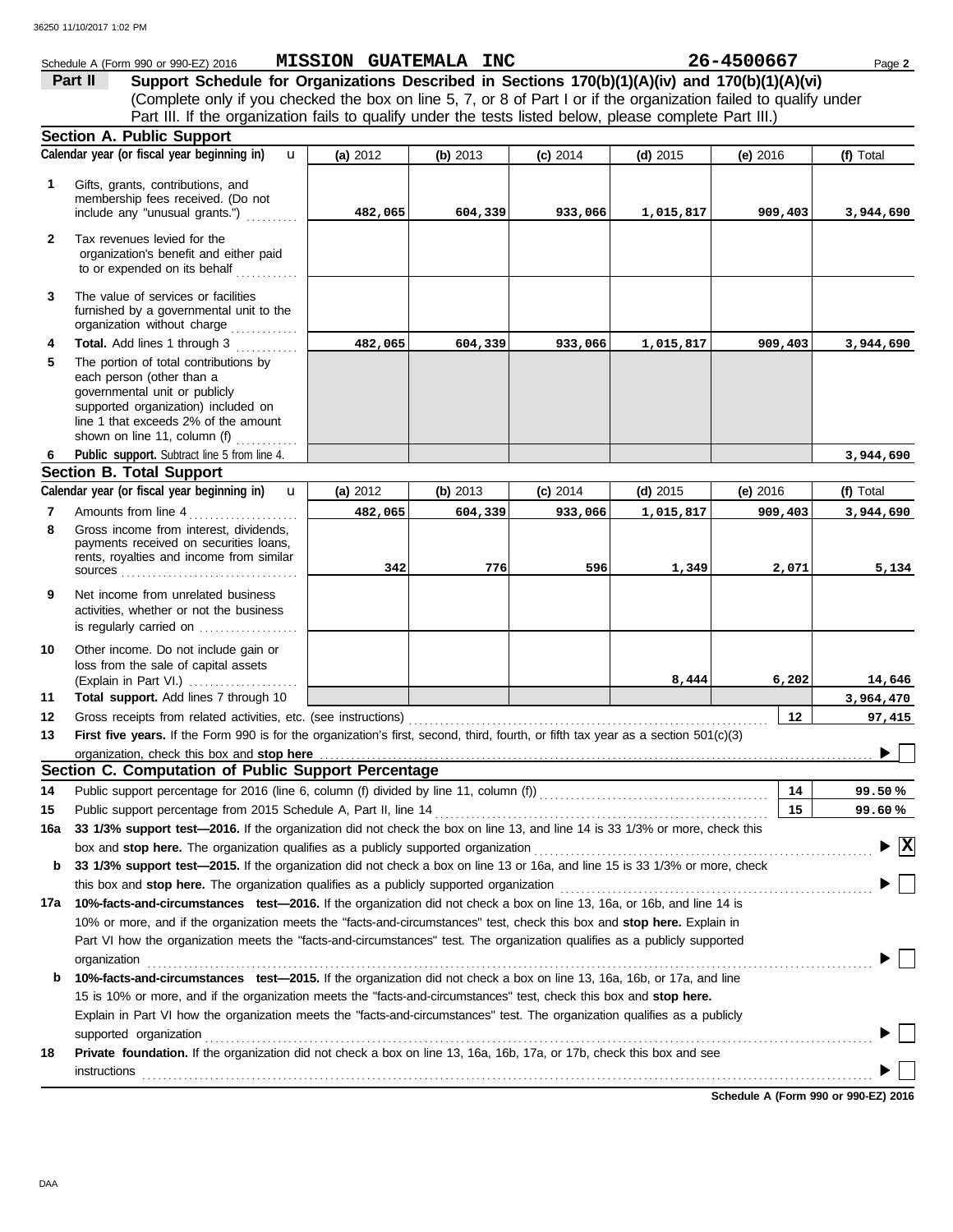#### **Section B. Total Support** unrelated trade or business under section 513 **Part III Support Schedule for Organizations Described in Section 509(a)(2)** (Complete only if you checked the box on line 10 of Part I or if the organization failed to qualify under Part II. **1 2 3 6 8** Schedule A (Form 990 or 990-EZ) 2016 Page **3 MISSION GUATEMALA INC 26-4500667** Gifts, grants, contributions, and membership fees received. (Do not include any "unusual grants.") . . . **Public support.** (Subtract line 7c from Gross receipts from admissions, merchandise sold or services performed, or facilities furnished in any activity that is related to the Gross receipts from activities that are not an **Total.** Add lines 1 through 5 **Section A. Public Support** organization's tax-exempt purpose .......... **4** Tax revenues levied for the organization's benefit and either paid to or expended on its behalf when  $\cdots$ organization without charge .............. furnished by a governmental unit to the **5** The value of services or facilities **7a** Amounts included on lines 1, 2, and 3 received from disqualified persons **b** Amounts included on lines 2 and 3 received from other than disqualified persons that exceed the greater of \$5,000 or 1% of the amount on line 13 for the year  $\ldots$ **c** Add lines 7a and 7b . . . . . . . . . . . . . . . . . . . . . Amounts from line 6 . . . . . . . . . . . . . . . . . . . . . **9** royalties and income from similar sources . . . . payments received on securities loans, rents, **10a** Gross income from interest, dividends, **b** Unrelated business taxable income (less section 511 taxes) from businesses acquired after June 30, 1975 **c** Add lines 10a and 10b . . . . . . . . . . . . . . . . . . **11** Net income from unrelated business activities not included in line 10b, whether or not the business is regularly carried on . . . . (Explain in Part VI.) . . . . . . . . . . . . . . . . . . . . . loss from the sale of capital assets **12** Other income. Do not include gain or **13 Total support.** (Add lines 9, 10c, 11, **14 First five years.** If the Form 990 is for the organization's first, second, third, fourth, or fifth tax year as a section 501(c)(3) organization, check this box and stop here **Section C. Computation of Public Support Percentage** Public support percentage from 2015 Schedule A, Part III, line 15 . . . . . . . . . . . . . . . . . . . . . . . . . . . . . . . . . . . . . . . . . . . . . . . . . . . . . . . . . . . . . . . **15** Public support percentage for 2016 (line 8, column (f) divided by line 13, column (f)) . . . . . . . . . . . . . . . . . . . . . . . . . . . . . . . . . . . . . . . . . . . . **16 Section D. Computation of Investment Income Percentage 18** Investment income percentage for **2016** (line 10c, column (f) divided by line 13, column (f)) . . . . . . . . . . . . . . . . . . . . . . . . . . . . . . . . . . . . **17** Investment income percentage from **2015** Schedule A, Part III, line 17 . . . . . . . . . . . . . . . . . . . . . . . . . . . . . . . . . . . . . . . . . . . . . . . . . . . . . . . . . . % % **16 15 17 18** % % **(a)** 2012 **(b)** 2013 **(c)** 2014 **(d)** 2015 **(e)** 2016 **(f)** Total **(f)** Total line 6.) . . . . . . . . . . . . . . . . . . . . . . . . . . . . . . . . . . . **Calendar year (or fiscal year beginning in)**  Calendar year (or fiscal year beginning in) **u** and 12.) . . . . . . . . . . . . . . . . . . . . . . . . . . . . . . . . . If the organization fails to qualify under the tests listed below, please complete Part II.) **(a)** 2012 **(b)** 2013 **(c)** 2014 **(d)** 2015 **(e)** 2016 u

**19a 33 1/3% support tests—2016.** If the organization did not check the box on line 14, and line 15 is more than 33 1/3%, and line 17 is not more than 33 1/3%, check this box and **stop here.** The organization qualifies as a publicly supported organization . . . . . . . . . . . . . . . . . . . . . ▶ **b 33 1/3% support tests—2015.** If the organization did not check a box on line 14 or line 19a, and line 16 is more than 33 1/3%, and line 18 is not more than 33 1/3%, check this box and **stop here.** The organization qualifies as a publicly supported organization . . . . . . . . . . . . . . . . .

**20 Private foundation.** If the organization did not check a box on line 14, 19a, or 19b, check this box and see instructions . . . . . . . . . . . . . . . . . . . . . . . . .

**Schedule A (Form 990 or 990-EZ) 2016**

DAA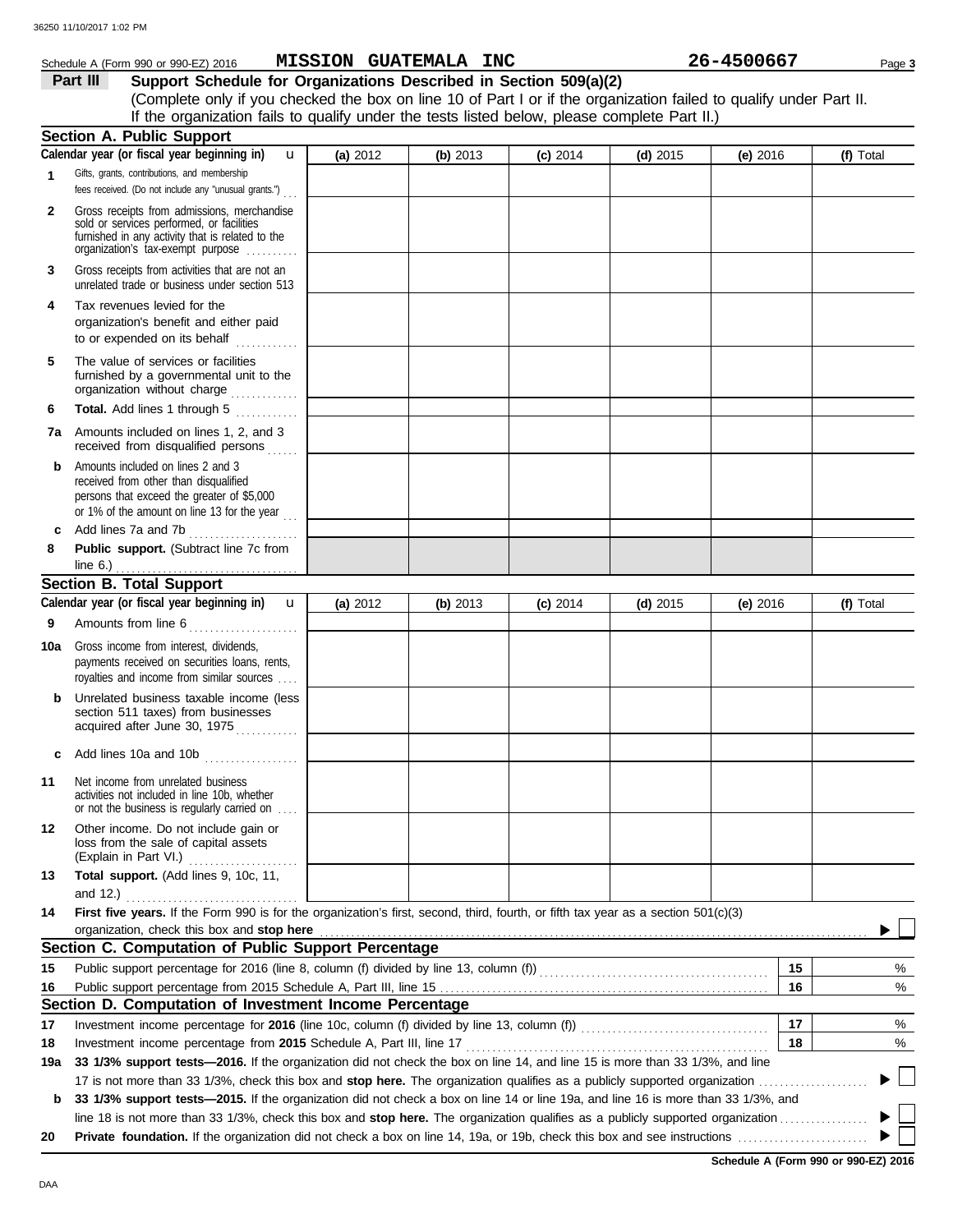|         | <b>MISSION GUATEMALA INC</b><br>Schedule A (Form 990 or 990-EZ) 2016                                                                                                                                                                                                                                                          | 26-4500667                          |     | Page 4 |
|---------|-------------------------------------------------------------------------------------------------------------------------------------------------------------------------------------------------------------------------------------------------------------------------------------------------------------------------------|-------------------------------------|-----|--------|
| Part IV | <b>Supporting Organizations</b>                                                                                                                                                                                                                                                                                               |                                     |     |        |
|         | (Complete only if you checked a box in line 12 on Part I. If you checked 12a of Part I, complete Sections A<br>and B. If you checked 12b of Part I, complete Sections A and C. If you checked 12c of Part I, complete<br>Sections A, D, and E. If you checked 12d of Part I, complete Sections A and D, and complete Part V.) |                                     |     |        |
|         | Section A. All Supporting Organizations                                                                                                                                                                                                                                                                                       |                                     |     |        |
|         |                                                                                                                                                                                                                                                                                                                               |                                     | Yes | No     |
| 1       | Are all of the organization's supported organizations listed by name in the organization's governing                                                                                                                                                                                                                          |                                     |     |        |
|         | documents? If "No," describe in Part VI how the supported organizations are designated. If designated by                                                                                                                                                                                                                      |                                     |     |        |
|         | class or purpose, describe the designation. If historic and continuing relationship, explain.                                                                                                                                                                                                                                 | 1                                   |     |        |
| 2       | Did the organization have any supported organization that does not have an IRS determination of status                                                                                                                                                                                                                        |                                     |     |        |
|         | under section 509(a)(1) or (2)? If "Yes," explain in Part VI how the organization determined that the supported                                                                                                                                                                                                               |                                     |     |        |
|         | organization was described in section 509(a)(1) or (2).                                                                                                                                                                                                                                                                       | 2                                   |     |        |
| За      | Did the organization have a supported organization described in section $501(c)(4)$ , (5), or (6)? If "Yes," answer                                                                                                                                                                                                           |                                     |     |        |
|         | $(b)$ and $(c)$ below.                                                                                                                                                                                                                                                                                                        | 3a                                  |     |        |
| b       | Did the organization confirm that each supported organization qualified under section $501(c)(4)$ , $(5)$ , or $(6)$ and                                                                                                                                                                                                      |                                     |     |        |
|         | satisfied the public support tests under section 509(a)(2)? If "Yes," describe in Part VI when and how the                                                                                                                                                                                                                    |                                     |     |        |
|         | organization made the determination.                                                                                                                                                                                                                                                                                          | 3b                                  |     |        |
| c       | Did the organization ensure that all support to such organizations was used exclusively for section $170(c)(2)(B)$                                                                                                                                                                                                            |                                     |     |        |
|         | purposes? If "Yes," explain in Part VI what controls the organization put in place to ensure such use.                                                                                                                                                                                                                        | 3c                                  |     |        |
| 4a      | Was any supported organization not organized in the United States ("foreign supported organization")? If                                                                                                                                                                                                                      |                                     |     |        |
| b       | "Yes," and if you checked 12a or 12b in Part I, answer (b) and (c) below.<br>Did the organization have ultimate control and discretion in deciding whether to make grants to the foreign                                                                                                                                      | 4a                                  |     |        |
|         | supported organization? If "Yes," describe in Part VI how the organization had such control and discretion                                                                                                                                                                                                                    |                                     |     |        |
|         | despite being controlled or supervised by or in connection with its supported organizations.                                                                                                                                                                                                                                  | 4b                                  |     |        |
| c       | Did the organization support any foreign supported organization that does not have an IRS determination                                                                                                                                                                                                                       |                                     |     |        |
|         | under sections $501(c)(3)$ and $509(a)(1)$ or (2)? If "Yes," explain in Part VI what controls the organization used                                                                                                                                                                                                           |                                     |     |        |
|         | to ensure that all support to the foreign supported organization was used exclusively for section $170(c)(2)(B)$                                                                                                                                                                                                              |                                     |     |        |
|         | purposes.                                                                                                                                                                                                                                                                                                                     | 4c                                  |     |        |
| 5a      | Did the organization add, substitute, or remove any supported organizations during the tax year? If "Yes,"                                                                                                                                                                                                                    |                                     |     |        |
|         | answer (b) and (c) below (if applicable). Also, provide detail in Part VI, including (i) the names and EIN                                                                                                                                                                                                                    |                                     |     |        |
|         | numbers of the supported organizations added, substituted, or removed; (ii) the reasons for each such action;                                                                                                                                                                                                                 |                                     |     |        |
|         | (iii) the authority under the organization's organizing document authorizing such action; and (iv) how the action                                                                                                                                                                                                             |                                     |     |        |
|         | was accomplished (such as by amendment to the organizing document).                                                                                                                                                                                                                                                           | 5a                                  |     |        |
| b       | Type I or Type II only. Was any added or substituted supported organization part of a class already                                                                                                                                                                                                                           |                                     |     |        |
|         | designated in the organization's organizing document?                                                                                                                                                                                                                                                                         | 5b                                  |     |        |
| c       | Substitutions only. Was the substitution the result of an event beyond the organization's control?                                                                                                                                                                                                                            | 5 <sub>c</sub>                      |     |        |
| 6       | Did the organization provide support (whether in the form of grants or the provision of services or facilities) to                                                                                                                                                                                                            |                                     |     |        |
|         | anyone other than (i) its supported organizations, (ii) individuals that are part of the charitable class benefited<br>by one or more of its supported organizations, or (iii) other supporting organizations that also support or                                                                                            |                                     |     |        |
|         | benefit one or more of the filing organization's supported organizations? If "Yes," provide detail in Part VI.                                                                                                                                                                                                                | 6                                   |     |        |
| 7       | Did the organization provide a grant, loan, compensation, or other similar payment to a substantial contributor                                                                                                                                                                                                               |                                     |     |        |
|         | (defined in section $4958(c)(3)(C)$ ), a family member of a substantial contributor, or a 35% controlled entity with                                                                                                                                                                                                          |                                     |     |        |
|         | regard to a substantial contributor? If "Yes," complete Part I of Schedule L (Form 990 or 990-EZ).                                                                                                                                                                                                                            | 7                                   |     |        |
| 8       | Did the organization make a loan to a disqualified person (as defined in section 4958) not described in line 7?                                                                                                                                                                                                               |                                     |     |        |
|         | If "Yes," complete Part I of Schedule L (Form 990 or 990-EZ).                                                                                                                                                                                                                                                                 | 8                                   |     |        |
| 9а      | Was the organization controlled directly or indirectly at any time during the tax year by one or more                                                                                                                                                                                                                         |                                     |     |        |
|         | disqualified persons as defined in section 4946 (other than foundation managers and organizations described                                                                                                                                                                                                                   |                                     |     |        |
|         | in section 509(a)(1) or (2))? If "Yes," provide detail in Part VI.                                                                                                                                                                                                                                                            | 9a                                  |     |        |
| b       | Did one or more disqualified persons (as defined in line 9a) hold a controlling interest in any entity in which                                                                                                                                                                                                               |                                     |     |        |
|         | the supporting organization had an interest? If "Yes," provide detail in Part VI.                                                                                                                                                                                                                                             | 9b                                  |     |        |
| c       | Did a disqualified person (as defined in line 9a) have an ownership interest in, or derive any personal benefit                                                                                                                                                                                                               |                                     |     |        |
|         | from, assets in which the supporting organization also had an interest? If "Yes," provide detail in Part VI.                                                                                                                                                                                                                  | 9c                                  |     |        |
| 10a     | Was the organization subject to the excess business holdings rules of section 4943 because of section                                                                                                                                                                                                                         |                                     |     |        |
|         | 4943(f) (regarding certain Type II supporting organizations, and all Type III non-functionally integrated                                                                                                                                                                                                                     |                                     |     |        |
|         | supporting organizations)? If "Yes," answer 10b below.                                                                                                                                                                                                                                                                        | 10a                                 |     |        |
| b       | Did the organization have any excess business holdings in the tax year? (Use Schedule C, Form 4720, to<br>determine whether the organization had excess business holdings.)                                                                                                                                                   | 10 <sub>b</sub>                     |     |        |
|         |                                                                                                                                                                                                                                                                                                                               | Schodule A (Form 000 or 000 EZ) 204 |     |        |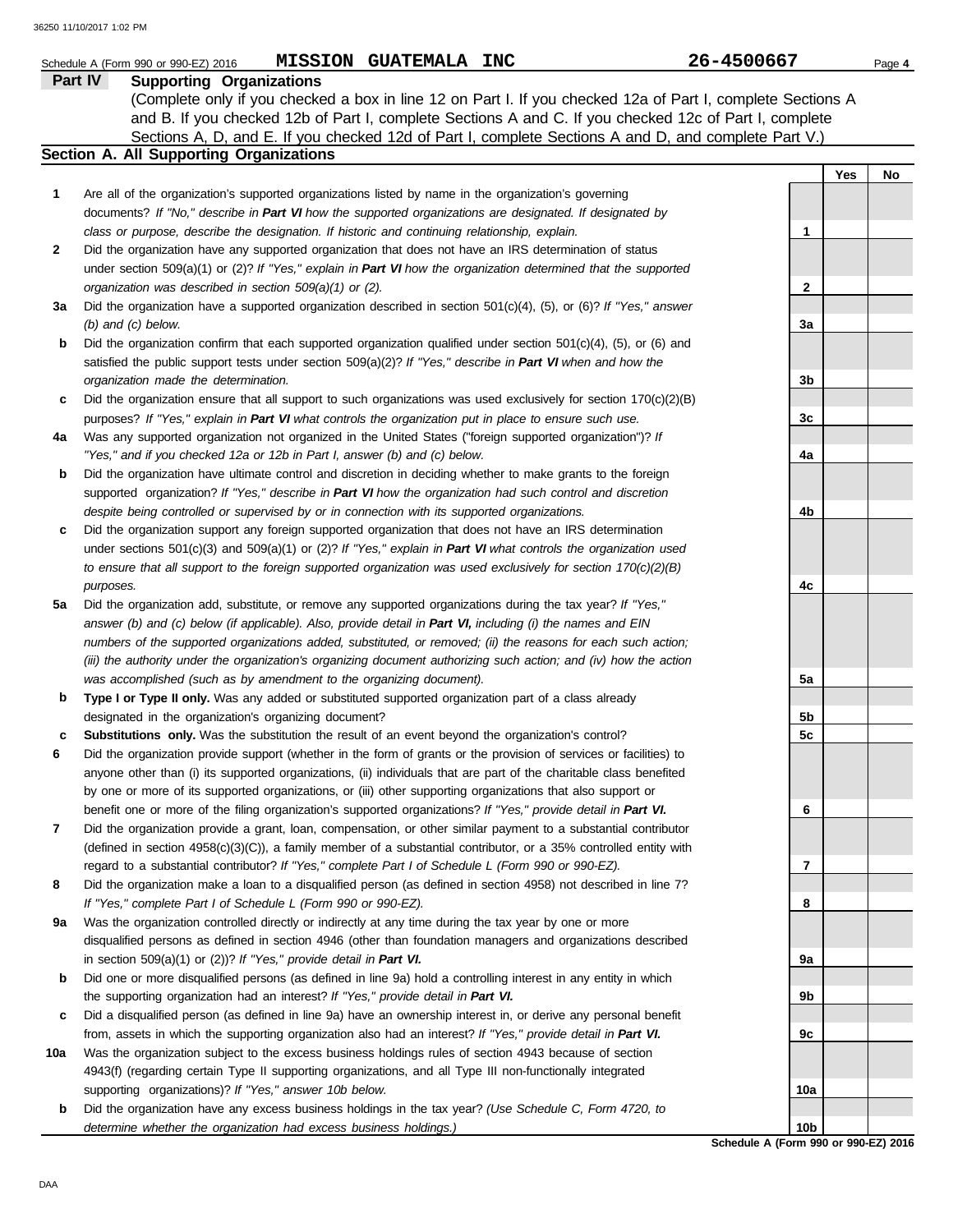|         | <b>MISSION GUATEMALA INC</b><br>Schedule A (Form 990 or 990-EZ) 2016                                                              | 26-4500667      |     | Page 5 |
|---------|-----------------------------------------------------------------------------------------------------------------------------------|-----------------|-----|--------|
| Part IV | <b>Supporting Organizations (continued)</b>                                                                                       |                 |     |        |
|         |                                                                                                                                   |                 | Yes | No     |
| 11      | Has the organization accepted a gift or contribution from any of the following persons?                                           |                 |     |        |
| a       | A person who directly or indirectly controls, either alone or together with persons described in (b) and (c)                      |                 |     |        |
|         | below, the governing body of a supported organization?                                                                            | 11a             |     |        |
|         | <b>b</b> A family member of a person described in (a) above?                                                                      | 11 <sub>b</sub> |     |        |
|         | c A 35% controlled entity of a person described in (a) or (b) above? If "Yes" to a, b, or c, provide detail in Part VI.           | 11c             |     |        |
|         | Section B. Type I Supporting Organizations                                                                                        |                 |     |        |
|         |                                                                                                                                   |                 | Yes | No     |
| 1       | Did the directors, trustees, or membership of one or more supported organizations have the power to                               |                 |     |        |
|         | regularly appoint or elect at least a majority of the organization's directors or trustees at all times during the                |                 |     |        |
|         | tax year? If "No," describe in Part VI how the supported organization(s) effectively operated, supervised, or                     |                 |     |        |
|         | controlled the organization's activities. If the organization had more than one supported organization,                           |                 |     |        |
|         | describe how the powers to appoint and/or remove directors or trustees were allocated among the supported                         |                 |     |        |
|         | organizations and what conditions or restrictions, if any, applied to such powers during the tax year.                            | 1               |     |        |
| 2       | Did the organization operate for the benefit of any supported organization other than the supported                               |                 |     |        |
|         | organization(s) that operated, supervised, or controlled the supporting organization? If "Yes," explain in Part                   |                 |     |        |
|         | VI how providing such benefit carried out the purposes of the supported organization(s) that operated,                            |                 |     |        |
|         | supervised, or controlled the supporting organization.                                                                            | $\mathbf 2$     |     |        |
|         | Section C. Type II Supporting Organizations                                                                                       |                 |     |        |
|         |                                                                                                                                   |                 | Yes | No     |
| 1       | Were a majority of the organization's directors or trustees during the tax year also a majority of the directors                  |                 |     |        |
|         | or trustees of each of the organization's supported organization(s)? If "No," describe in Part VI how control                     |                 |     |        |
|         | or management of the supporting organization was vested in the same persons that controlled or managed                            |                 |     |        |
|         | the supported organization(s).                                                                                                    | 1               |     |        |
|         | Section D. All Type III Supporting Organizations                                                                                  |                 |     |        |
|         |                                                                                                                                   |                 | Yes | No     |
| 1       | Did the organization provide to each of its supported organizations, by the last day of the fifth month of the                    |                 |     |        |
|         | organization's tax year, (i) a written notice describing the type and amount of support provided during the prior tax             |                 |     |        |
|         | year, (ii) a copy of the Form 990 that was most recently filed as of the date of notification, and (iii) copies of the            |                 |     |        |
|         | organization's governing documents in effect on the date of notification, to the extent not previously provided?                  | 1               |     |        |
| 2       | Were any of the organization's officers, directors, or trustees either (i) appointed or elected by the supported                  |                 |     |        |
|         | organization(s) or (ii) serving on the governing body of a supported organization? If "No," explain in Part VI how                |                 |     |        |
|         | the organization maintained a close and continuous working relationship with the supported organization(s).                       | 2               |     |        |
| 3       | By reason of the relationship described in (2), did the organization's supported organizations have a                             |                 |     |        |
|         | significant voice in the organization's investment policies and in directing the use of the organization's                        |                 |     |        |
|         | income or assets at all times during the tax year? If "Yes," describe in Part VI the role the organization's                      |                 |     |        |
|         | supported organizations played in this regard.                                                                                    | 3               |     |        |
|         | Section E. Type III Functionally-Integrated Supporting Organizations                                                              |                 |     |        |
| 1       | Check the box next to the method that the organization used to satisfy the Integral Part Test during the year (see instructions). |                 |     |        |
| a       | The organization satisfied the Activities Test. Complete line 2 below.                                                            |                 |     |        |
| b       | The organization is the parent of each of its supported organizations. Complete line 3 below.                                     |                 |     |        |
| C       | The organization supported a governmental entity. Describe in Part VI how you supported a government entity (see instructions).   |                 |     |        |
|         |                                                                                                                                   |                 |     |        |
| 2       | Activities Test. Answer (a) and (b) below.                                                                                        |                 | Yes | No     |
| а       | Did substantially all of the organization's activities during the tax year directly further the exempt purposes of                |                 |     |        |
|         | the supported organization(s) to which the organization was responsive? If "Yes," then in Part VI identify                        |                 |     |        |
|         | those supported organizations and explain how these activities directly furthered their exempt purposes,                          |                 |     |        |
|         | how the organization was responsive to those supported organizations, and how the organization determined                         |                 |     |        |
|         | that these activities constituted substantially all of its activities.                                                            | 2a              |     |        |
| b       | Did the activities described in (a) constitute activities that, but for the organization's involvement, one or more               |                 |     |        |
|         | of the organization's supported organization(s) would have been engaged in? If "Yes," explain in Part VI the                      |                 |     |        |
|         | reasons for the organization's position that its supported organization(s) would have engaged in these                            |                 |     |        |
|         | activities but for the organization's involvement.                                                                                | 2b              |     |        |
| 3       | Parent of Supported Organizations. Answer (a) and (b) below.                                                                      |                 |     |        |
| а       | Did the organization have the power to regularly appoint or elect a majority of the officers, directors, or                       |                 |     |        |
|         | trustees of each of the supported organizations? Provide details in Part VI.                                                      | За              |     |        |
| b       | Did the organization exercise a substantial degree of direction over the policies, programs, and activities of each               |                 |     |        |
|         | of its supported organizations? If "Yes," describe in Part VI the role played by the organization in this regard.                 | 3 <sub>b</sub>  |     |        |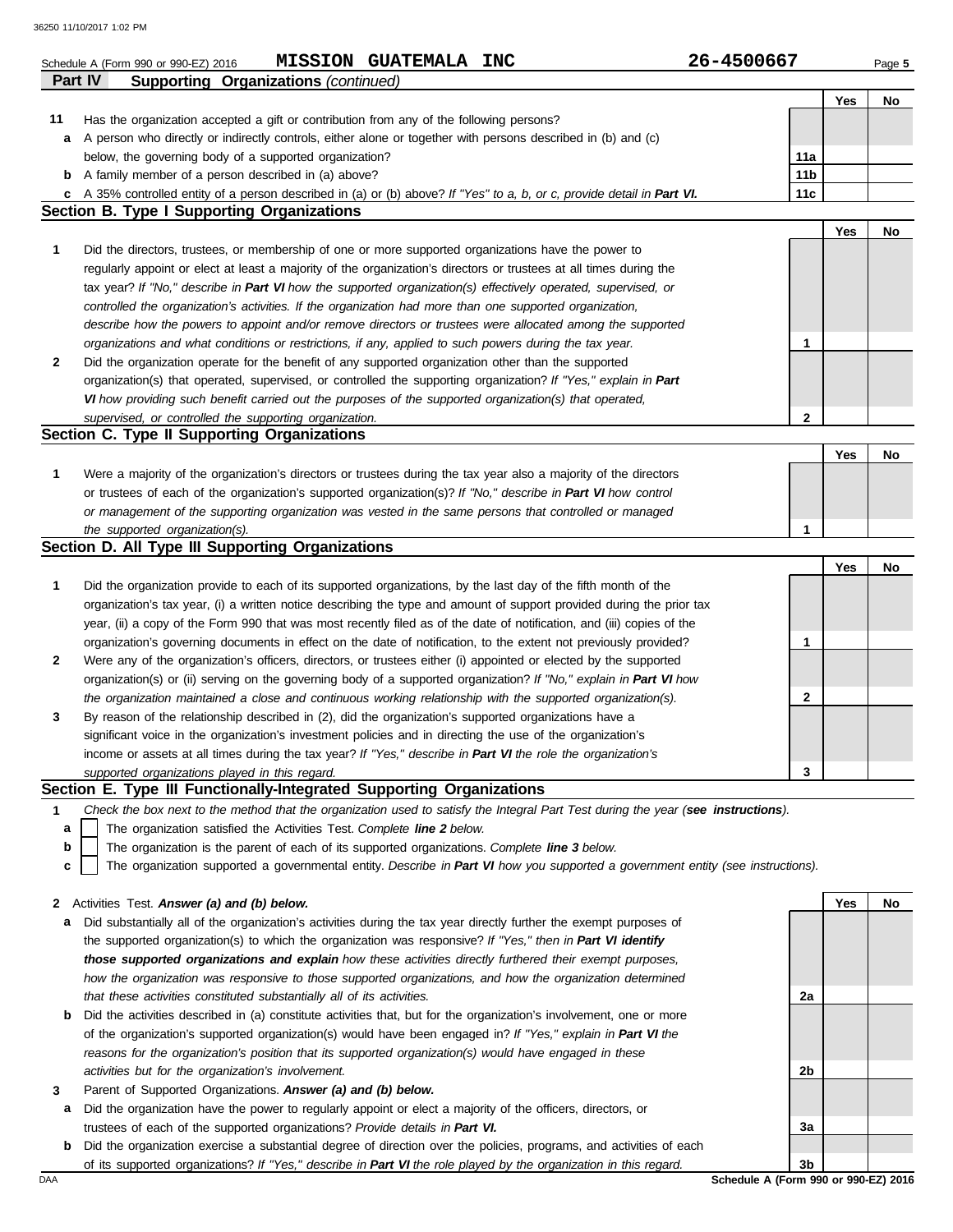| <b>MISSION GUATEMALA INC</b><br>Schedule A (Form 990 or 990-EZ) 2016                                                                            |                                                                                                                           | 26-4500667     | Page 6                         |  |  |  |  |  |
|-------------------------------------------------------------------------------------------------------------------------------------------------|---------------------------------------------------------------------------------------------------------------------------|----------------|--------------------------------|--|--|--|--|--|
| <b>Part V</b><br>Type III Non-Functionally Integrated 509(a)(3) Supporting Organizations                                                        |                                                                                                                           |                |                                |  |  |  |  |  |
| Check here if the organization satisfied the Integral Part Test as a qualifying trust on Nov. 20, 1970 (explain in Part VI). See<br>$\mathbf 1$ |                                                                                                                           |                |                                |  |  |  |  |  |
|                                                                                                                                                 | instructions. All other Type III non-functionally integrated supporting organizations must complete Sections A through E. |                |                                |  |  |  |  |  |
| Section A - Adjusted Net Income                                                                                                                 | (B) Current Year                                                                                                          |                |                                |  |  |  |  |  |
|                                                                                                                                                 |                                                                                                                           | (A) Prior Year | (optional)                     |  |  |  |  |  |
| 1<br>Net short-term capital gain                                                                                                                | $\mathbf{1}$                                                                                                              |                |                                |  |  |  |  |  |
| 2<br>Recoveries of prior-year distributions                                                                                                     | $\mathbf{2}$                                                                                                              |                |                                |  |  |  |  |  |
| 3<br>Other gross income (see instructions)                                                                                                      | 3                                                                                                                         |                |                                |  |  |  |  |  |
| 4<br>Add lines 1 through 3.                                                                                                                     | 4                                                                                                                         |                |                                |  |  |  |  |  |
| 5<br>Depreciation and depletion                                                                                                                 | 5                                                                                                                         |                |                                |  |  |  |  |  |
| Portion of operating expenses paid or incurred for production or<br>6                                                                           |                                                                                                                           |                |                                |  |  |  |  |  |
| collection of gross income or for management, conservation, or                                                                                  |                                                                                                                           |                |                                |  |  |  |  |  |
| maintenance of property held for production of income (see instructions)                                                                        | 6                                                                                                                         |                |                                |  |  |  |  |  |
| 7<br>Other expenses (see instructions)                                                                                                          | 7                                                                                                                         |                |                                |  |  |  |  |  |
| Adjusted Net Income (subtract lines 5, 6 and 7 from line 4).<br>8                                                                               | 8                                                                                                                         |                |                                |  |  |  |  |  |
| Section B - Minimum Asset Amount                                                                                                                |                                                                                                                           | (A) Prior Year | (B) Current Year<br>(optional) |  |  |  |  |  |
| Aggregate fair market value of all non-exempt-use assets (see<br>1                                                                              |                                                                                                                           |                |                                |  |  |  |  |  |
| instructions for short tax year or assets held for part of year):                                                                               |                                                                                                                           |                |                                |  |  |  |  |  |
| Average monthly value of securities<br>a                                                                                                        | 1a                                                                                                                        |                |                                |  |  |  |  |  |
| Average monthly cash balances<br>b                                                                                                              | 1 <sub>b</sub>                                                                                                            |                |                                |  |  |  |  |  |
| Fair market value of other non-exempt-use assets<br>c                                                                                           | 1c                                                                                                                        |                |                                |  |  |  |  |  |
| <b>Total</b> (add lines 1a, 1b, and 1c)<br>d                                                                                                    | 1d                                                                                                                        |                |                                |  |  |  |  |  |
| <b>Discount</b> claimed for blockage or other<br>е                                                                                              |                                                                                                                           |                |                                |  |  |  |  |  |
| factors (explain in detail in <b>Part VI</b> ):                                                                                                 |                                                                                                                           |                |                                |  |  |  |  |  |
| $\mathbf{2}$<br>Acquisition indebtedness applicable to non-exempt-use assets                                                                    | $\mathbf{2}$                                                                                                              |                |                                |  |  |  |  |  |
| Subtract line 2 from line 1d.<br>3                                                                                                              | 3                                                                                                                         |                |                                |  |  |  |  |  |
| Cash deemed held for exempt use. Enter 1-1/2% of line 3 (for greater amount,<br>4                                                               |                                                                                                                           |                |                                |  |  |  |  |  |
| see instructions).                                                                                                                              | 4                                                                                                                         |                |                                |  |  |  |  |  |
| 5<br>Net value of non-exempt-use assets (subtract line 4 from line 3)                                                                           | 5                                                                                                                         |                |                                |  |  |  |  |  |
| 6<br>Multiply line 5 by .035.                                                                                                                   | 6                                                                                                                         |                |                                |  |  |  |  |  |
| 7<br>Recoveries of prior-year distributions                                                                                                     | $\overline{7}$                                                                                                            |                |                                |  |  |  |  |  |
| 8<br>Minimum Asset Amount (add line 7 to line 6)                                                                                                | 8                                                                                                                         |                |                                |  |  |  |  |  |
| Section C - Distributable Amount                                                                                                                |                                                                                                                           |                | <b>Current Year</b>            |  |  |  |  |  |
| Adjusted net income for prior year (from Section A, line 8, Column A)<br>1                                                                      | $\mathbf{1}$                                                                                                              |                |                                |  |  |  |  |  |
| $\mathbf{2}$<br>Enter 85% of line 1.                                                                                                            | $\mathbf{2}$                                                                                                              |                |                                |  |  |  |  |  |
| Minimum asset amount for prior year (from Section B, line 8, Column A)<br>3                                                                     | 3                                                                                                                         |                |                                |  |  |  |  |  |
| 4<br>Enter greater of line 2 or line 3.                                                                                                         | 4                                                                                                                         |                |                                |  |  |  |  |  |
| 5<br>Income tax imposed in prior year                                                                                                           | 5                                                                                                                         |                |                                |  |  |  |  |  |
| <b>Distributable Amount.</b> Subtract line 5 from line 4, unless subject to<br>6                                                                |                                                                                                                           |                |                                |  |  |  |  |  |
| emergency temporary reduction (see instructions).                                                                                               | 6                                                                                                                         |                |                                |  |  |  |  |  |

**7** instructions). Check here if the current year is the organization's first as a non-functionally integrated Type III supporting organization (see

**Schedule A (Form 990 or 990-EZ) 2016**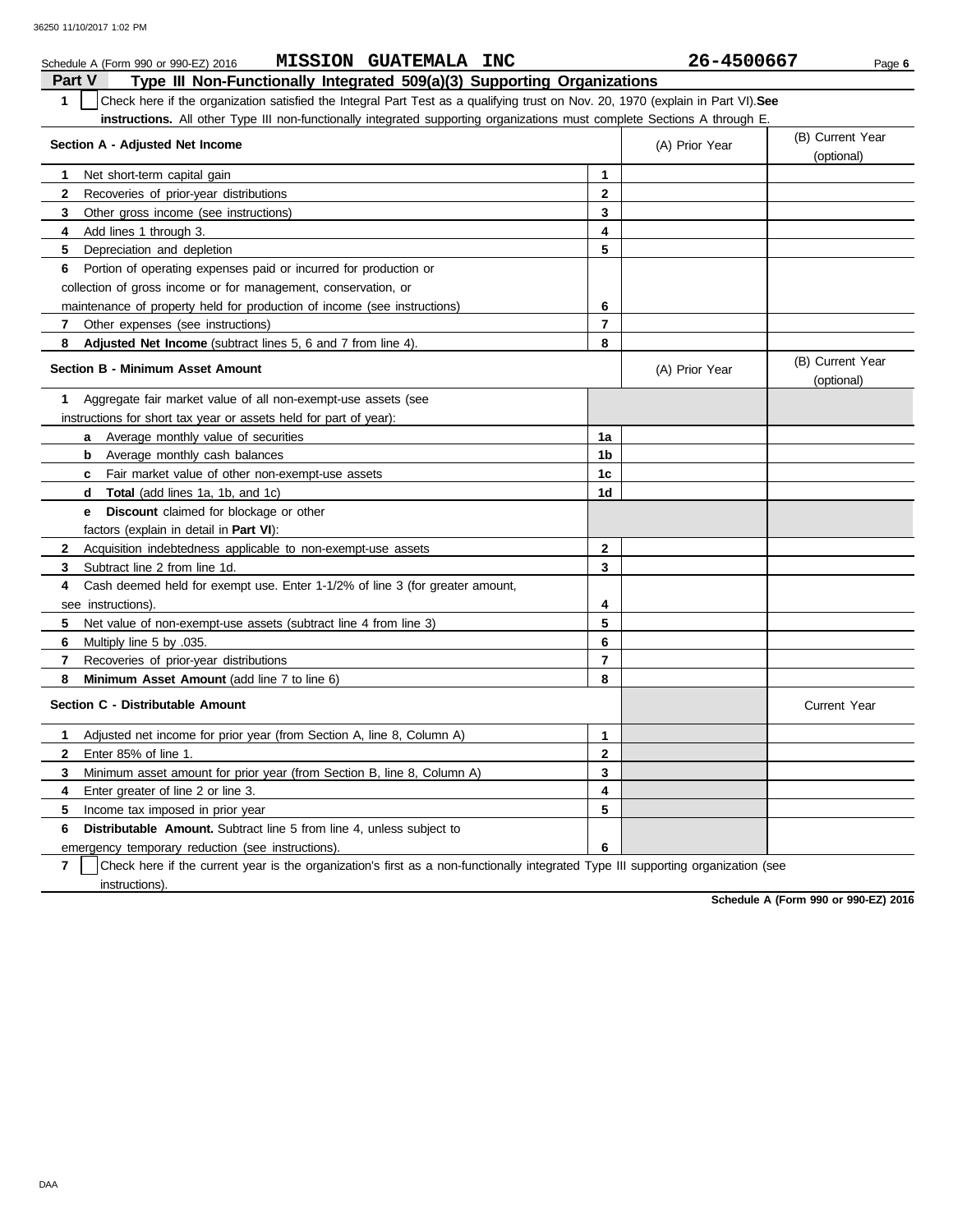| <b>Part V</b> | <b>MISSION GUATEMALA INC</b><br>Schedule A (Form 990 or 990-EZ) 2016<br>Type III Non-Functionally Integrated 509(a)(3) Supporting Organizations (continued) |                             | 26-4500667                | Page 7               |
|---------------|-------------------------------------------------------------------------------------------------------------------------------------------------------------|-----------------------------|---------------------------|----------------------|
|               | <b>Section D - Distributions</b>                                                                                                                            |                             |                           | <b>Current Year</b>  |
| 1             | Amounts paid to supported organizations to accomplish exempt purposes                                                                                       |                             |                           |                      |
| $\mathbf{2}$  | Amounts paid to perform activity that directly furthers exempt purposes of supported                                                                        |                             |                           |                      |
|               | organizations, in excess of income from activity                                                                                                            |                             |                           |                      |
| 3             | Administrative expenses paid to accomplish exempt purposes of supported organizations                                                                       |                             |                           |                      |
| 4             | Amounts paid to acquire exempt-use assets                                                                                                                   |                             |                           |                      |
| 5             | Qualified set-aside amounts (prior IRS approval required)                                                                                                   |                             |                           |                      |
| 6             | Other distributions (describe in Part VI). See instructions.                                                                                                |                             |                           |                      |
| 7             | Total annual distributions. Add lines 1 through 6.                                                                                                          |                             |                           |                      |
| 8             | Distributions to attentive supported organizations to which the organization is responsive                                                                  |                             |                           |                      |
|               | (provide details in Part VI). See instructions.                                                                                                             |                             |                           |                      |
| 9             | Distributable amount for 2016 from Section C, line 6                                                                                                        |                             |                           |                      |
| 10            | Line 8 amount divided by Line 9 amount                                                                                                                      |                             |                           |                      |
|               |                                                                                                                                                             | (i)                         | (iii)                     | (iii)                |
|               | Section E - Distribution Allocations (see instructions)                                                                                                     | <b>Excess Distributions</b> | <b>Underdistributions</b> | <b>Distributable</b> |
|               |                                                                                                                                                             |                             | Pre-2016                  | Amount for 2016      |
| 1             | Distributable amount for 2016 from Section C, line 6                                                                                                        |                             |                           |                      |
|               | Underdistributions, if any, for years prior to 2016                                                                                                         |                             |                           |                      |
| $\mathbf{2}$  | (reasonable cause required-explain in Part VI). See<br>instructions.                                                                                        |                             |                           |                      |
| 3             | Excess distributions carryover, if any, to 2016:                                                                                                            |                             |                           |                      |
| a             |                                                                                                                                                             |                             |                           |                      |
| b             |                                                                                                                                                             |                             |                           |                      |
|               |                                                                                                                                                             |                             |                           |                      |
|               |                                                                                                                                                             |                             |                           |                      |
|               |                                                                                                                                                             |                             |                           |                      |
|               | f Total of lines 3a through e                                                                                                                               |                             |                           |                      |
|               | g Applied to underdistributions of prior years                                                                                                              |                             |                           |                      |
|               | h Applied to 2016 distributable amount                                                                                                                      |                             |                           |                      |
|               | Carryover from 2011 not applied (see instructions)                                                                                                          |                             |                           |                      |
|               | Remainder. Subtract lines 3g, 3h, and 3i from 3f.                                                                                                           |                             |                           |                      |
| 4             | Distributions for 2016 from                                                                                                                                 |                             |                           |                      |
|               | Section D, line 7:<br>\$                                                                                                                                    |                             |                           |                      |
|               | a Applied to underdistributions of prior years                                                                                                              |                             |                           |                      |
|               | <b>b</b> Applied to 2016 distributable amount                                                                                                               |                             |                           |                      |
|               | c Remainder. Subtract lines 4a and 4b from 4.                                                                                                               |                             |                           |                      |
| 5.            | Remaining underdistributions for years prior to 2016, if                                                                                                    |                             |                           |                      |
|               | any. Subtract lines 3g and 4a from line 2. For result                                                                                                       |                             |                           |                      |
|               | greater than zero, explain in Part VI. See instructions.                                                                                                    |                             |                           |                      |
| 6             | Remaining underdistributions for 2016. Subtract lines 3h                                                                                                    |                             |                           |                      |
|               | and 4b from line 1. For result greater than zero, explain in                                                                                                |                             |                           |                      |
|               | Part VI. See instructions.                                                                                                                                  |                             |                           |                      |
| 7             | Excess distributions carryover to 2017. Add lines 3j                                                                                                        |                             |                           |                      |
|               | and 4c.<br>Breakdown of line 7:                                                                                                                             |                             |                           |                      |
| 8             |                                                                                                                                                             |                             |                           |                      |
| a             |                                                                                                                                                             |                             |                           |                      |
|               | c Excess from 2014                                                                                                                                          |                             |                           |                      |
|               | d Excess from 2015                                                                                                                                          |                             |                           |                      |
|               | e Excess from 2016                                                                                                                                          |                             |                           |                      |
|               |                                                                                                                                                             |                             |                           |                      |

**Schedule A (Form 990 or 990-EZ) 2016**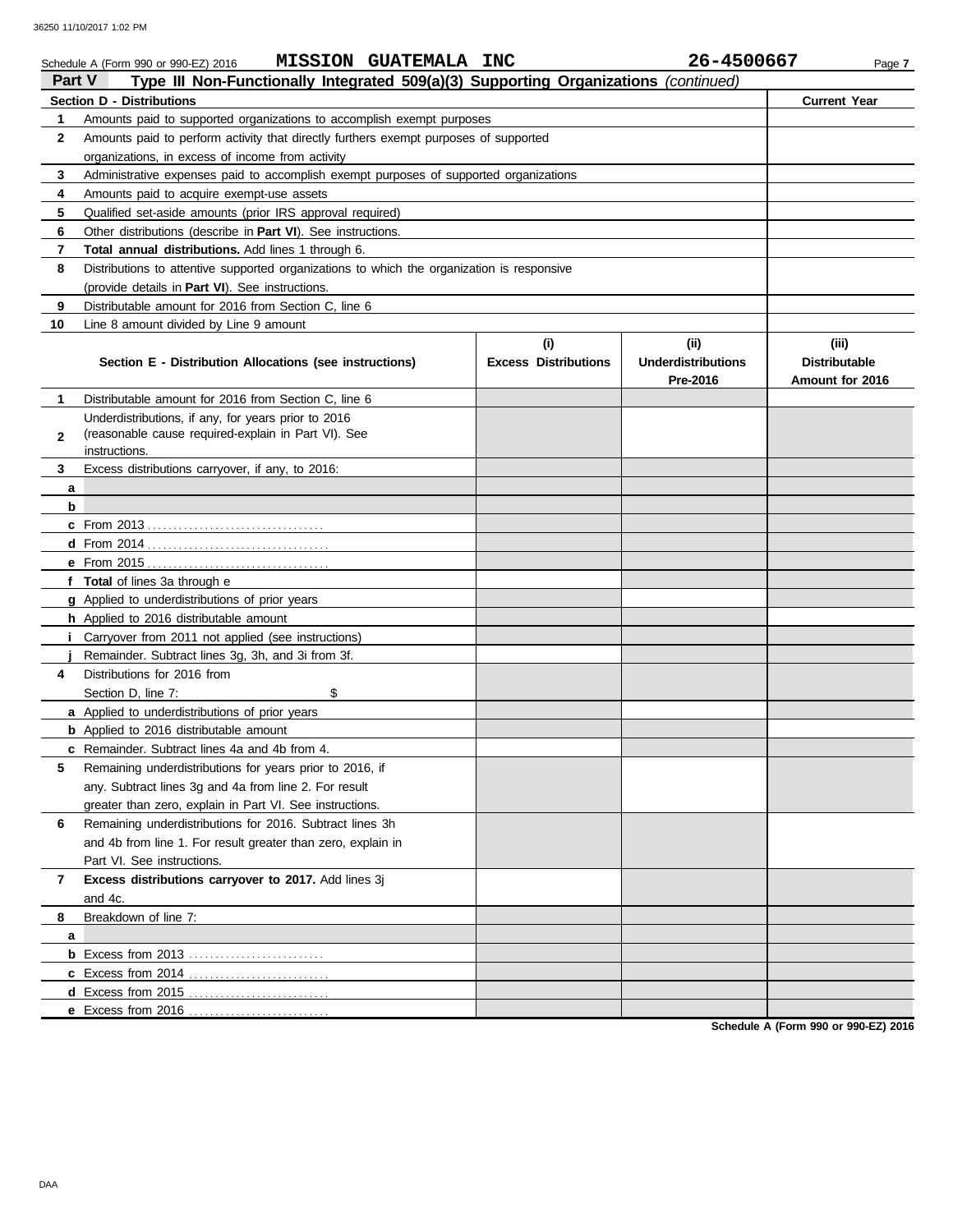|         | Schedule A (Form 990 or 990-EZ) 2016 | <b>MISSION GUATEMALA INC</b>                                                                   |     |        | 26-4500667                                                                                                             | Page 8 |
|---------|--------------------------------------|------------------------------------------------------------------------------------------------|-----|--------|------------------------------------------------------------------------------------------------------------------------|--------|
| Part VI |                                      |                                                                                                |     |        | Supplemental Information. Provide the explanations required by Part II, line 10; Part II, line 17a or 17b; Part        |        |
|         |                                      |                                                                                                |     |        | III, line 12; Part IV, Section A, lines 1, 2, 3b, 3c, 4b, 4c, 5a, 6, 9a, 9b, 9c, 11a, 11b, and 11c; Part IV, Section   |        |
|         |                                      |                                                                                                |     |        | B, lines 1 and 2; Part IV, Section C, line 1; Part IV, Section D, lines 2 and 3; Part IV, Section E, lines 1c, 2a, 2b, |        |
|         |                                      |                                                                                                |     |        | 3a and 3b; Part V, line 1; Part V, Section B, line 1e; Part V, Section D, lines 5, 6, and 8; and Part V, Section E,    |        |
|         |                                      | lines 2, 5, and 6. Also complete this part for any additional information. (See instructions.) |     |        |                                                                                                                        |        |
|         |                                      |                                                                                                |     |        |                                                                                                                        |        |
|         |                                      | PART II, LINE 10 - OTHER INCOME DETAIL                                                         |     |        |                                                                                                                        |        |
|         |                                      |                                                                                                |     |        |                                                                                                                        |        |
|         | T-SHIRT SALES                        |                                                                                                | \$. | 14,646 |                                                                                                                        |        |
|         |                                      |                                                                                                |     |        |                                                                                                                        |        |
|         |                                      |                                                                                                |     |        |                                                                                                                        |        |
|         |                                      |                                                                                                |     |        |                                                                                                                        |        |
|         |                                      |                                                                                                |     |        |                                                                                                                        |        |
|         |                                      |                                                                                                |     |        |                                                                                                                        |        |
|         |                                      |                                                                                                |     |        |                                                                                                                        |        |
|         |                                      |                                                                                                |     |        |                                                                                                                        |        |
|         |                                      |                                                                                                |     |        |                                                                                                                        |        |
|         |                                      |                                                                                                |     |        |                                                                                                                        |        |
|         |                                      |                                                                                                |     |        |                                                                                                                        |        |
|         |                                      |                                                                                                |     |        |                                                                                                                        |        |
|         |                                      |                                                                                                |     |        |                                                                                                                        |        |
|         |                                      |                                                                                                |     |        |                                                                                                                        |        |
|         |                                      |                                                                                                |     |        |                                                                                                                        |        |
|         |                                      |                                                                                                |     |        |                                                                                                                        |        |
|         |                                      |                                                                                                |     |        |                                                                                                                        |        |
|         |                                      |                                                                                                |     |        |                                                                                                                        |        |
|         |                                      |                                                                                                |     |        |                                                                                                                        |        |
|         |                                      |                                                                                                |     |        |                                                                                                                        |        |
|         |                                      |                                                                                                |     |        |                                                                                                                        |        |
|         |                                      |                                                                                                |     |        |                                                                                                                        |        |
|         |                                      |                                                                                                |     |        |                                                                                                                        |        |
|         |                                      |                                                                                                |     |        |                                                                                                                        |        |
|         |                                      |                                                                                                |     |        |                                                                                                                        |        |
|         |                                      |                                                                                                |     |        |                                                                                                                        |        |
|         |                                      |                                                                                                |     |        |                                                                                                                        |        |
|         |                                      |                                                                                                |     |        |                                                                                                                        |        |
|         |                                      |                                                                                                |     |        |                                                                                                                        |        |
|         |                                      |                                                                                                |     |        |                                                                                                                        |        |
|         |                                      |                                                                                                |     |        |                                                                                                                        |        |
|         |                                      |                                                                                                |     |        |                                                                                                                        |        |
|         |                                      |                                                                                                |     |        |                                                                                                                        |        |
|         |                                      |                                                                                                |     |        |                                                                                                                        |        |
|         |                                      |                                                                                                |     |        |                                                                                                                        |        |
|         |                                      |                                                                                                |     |        |                                                                                                                        |        |
|         |                                      |                                                                                                |     |        |                                                                                                                        |        |
|         |                                      |                                                                                                |     |        |                                                                                                                        |        |
|         |                                      |                                                                                                |     |        |                                                                                                                        |        |
|         |                                      |                                                                                                |     |        |                                                                                                                        |        |
|         |                                      |                                                                                                |     |        |                                                                                                                        |        |
|         |                                      |                                                                                                |     |        |                                                                                                                        |        |
|         |                                      |                                                                                                |     |        |                                                                                                                        |        |
|         |                                      |                                                                                                |     |        |                                                                                                                        |        |
|         |                                      |                                                                                                |     |        |                                                                                                                        |        |
|         |                                      |                                                                                                |     |        |                                                                                                                        |        |
|         |                                      |                                                                                                |     |        |                                                                                                                        |        |
|         |                                      |                                                                                                |     |        |                                                                                                                        |        |
|         |                                      |                                                                                                |     |        |                                                                                                                        |        |
|         |                                      |                                                                                                |     |        |                                                                                                                        |        |
|         |                                      |                                                                                                |     |        |                                                                                                                        |        |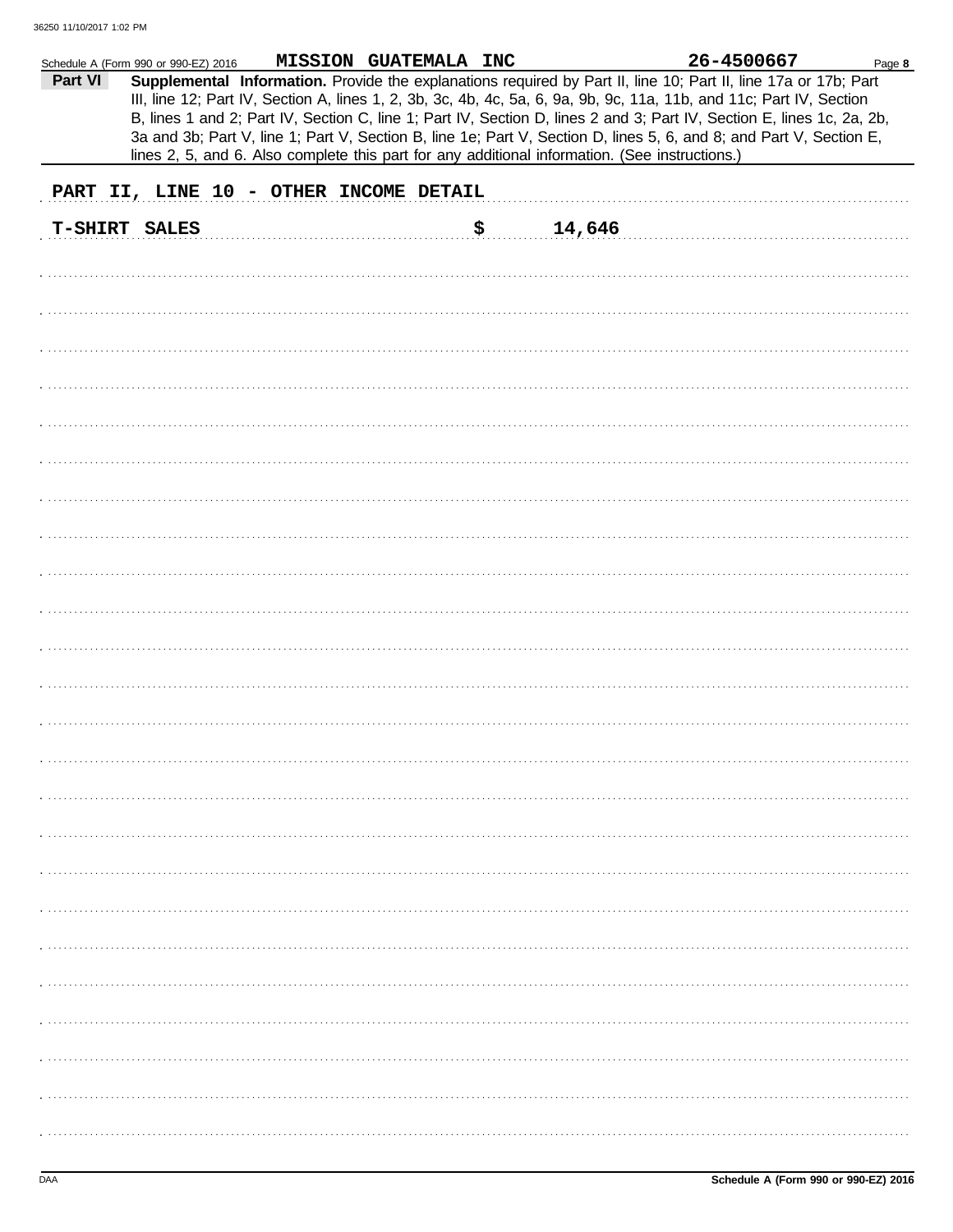Department of the Treasury Internal Revenue Service

**(Form 990)**

### **SCHEDULE D Supplemental Financial Statements**

**Part IV, line 6, 7, 8, 9, 10, 11a, 11b, 11c, 11d, 11e, 11f, 12a, or 12b.** u **Complete if the organization answered "Yes" on Form 990,**

u **Attach to Form 990.**  u **Information about Schedule D (Form 990) and its instructions is at** *www.irs.gov/form990.*

**Inspection**

**2016**

**Open to Public**

OMB No. 1545-0047

|   | Name of the organization                                                                                                                                                              | Employer identification number                     |                                 |
|---|---------------------------------------------------------------------------------------------------------------------------------------------------------------------------------------|----------------------------------------------------|---------------------------------|
|   | <b>MISSION GUATEMALA INC</b>                                                                                                                                                          |                                                    | 26-4500667                      |
|   | Organizations Maintaining Donor Advised Funds or Other Similar Funds or Accounts.<br>Part I                                                                                           |                                                    |                                 |
|   | Complete if the organization answered "Yes" on Form 990, Part IV, line 6.                                                                                                             |                                                    |                                 |
|   |                                                                                                                                                                                       | (a) Donor advised funds                            | (b) Funds and other accounts    |
| 1 | Total number at end of year                                                                                                                                                           |                                                    |                                 |
| 2 | Aggregate value of contributions to (during year) [1] [1] [1] [1] [1] Aggregate value of contributions to (during year)                                                               |                                                    |                                 |
| 3 | Aggregate value of grants from (during year)                                                                                                                                          |                                                    |                                 |
| 4 | Aggregate value at end of year                                                                                                                                                        |                                                    |                                 |
| 5 | Did the organization inform all donors and donor advisors in writing that the assets held in donor advised                                                                            |                                                    |                                 |
|   |                                                                                                                                                                                       |                                                    | Yes<br>No                       |
| 6 | Did the organization inform all grantees, donors, and donor advisors in writing that grant funds can be used                                                                          |                                                    |                                 |
|   | only for charitable purposes and not for the benefit of the donor or donor advisor, or for any other purpose                                                                          |                                                    |                                 |
|   | conferring impermissible private benefit?                                                                                                                                             |                                                    | Yes<br>No                       |
|   | Part II<br><b>Conservation Easements.</b><br>Complete if the organization answered "Yes" on Form 990, Part IV, line 7.                                                                |                                                    |                                 |
| 1 | Purpose(s) of conservation easements held by the organization (check all that apply).                                                                                                 |                                                    |                                 |
|   | Preservation of land for public use (e.g., recreation or education)                                                                                                                   | Preservation of a historically important land area |                                 |
|   | Protection of natural habitat                                                                                                                                                         | Preservation of a certified historic structure     |                                 |
|   | Preservation of open space                                                                                                                                                            |                                                    |                                 |
| 2 | Complete lines 2a through 2d if the organization held a qualified conservation contribution in the form of a conservation                                                             |                                                    |                                 |
|   | easement on the last day of the tax year.                                                                                                                                             |                                                    | Held at the End of the Tax Year |
| а |                                                                                                                                                                                       |                                                    | 2a                              |
| b |                                                                                                                                                                                       |                                                    | 2b                              |
|   | Number of conservation easements on a certified historic structure included in (a) [[[[[[[[[[[[[[[[[[[[[[[[[]]]]]]]                                                                   |                                                    | 2c                              |
| d | Number of conservation easements included in (c) acquired after 8/17/06, and not on a                                                                                                 |                                                    |                                 |
|   | historic structure listed in the National Register                                                                                                                                    |                                                    | 2d                              |
| 3 | Number of conservation easements modified, transferred, released, extinguished, or terminated by the organization during the                                                          |                                                    |                                 |
|   | tax year $\mathbf u$                                                                                                                                                                  |                                                    |                                 |
|   | Number of states where property subject to conservation easement is located u                                                                                                         |                                                    |                                 |
| 5 | Does the organization have a written policy regarding the periodic monitoring, inspection, handling of                                                                                |                                                    |                                 |
|   |                                                                                                                                                                                       |                                                    | No<br>Yes                       |
| 6 | Staff and volunteer hours devoted to monitoring, inspecting, handling of violations, and enforcing conservation easements during the year                                             |                                                    |                                 |
|   | u <sub></sub>                                                                                                                                                                         |                                                    |                                 |
| 7 | Amount of expenses incurred in monitoring, inspecting, handling of violations, and enforcing conservation easements during the year                                                   |                                                    |                                 |
|   | u\$                                                                                                                                                                                   |                                                    |                                 |
|   | Does each conservation easement reported on line 2(d) above satisfy the requirements of section 170(h)(4)(B)(i)                                                                       |                                                    |                                 |
|   |                                                                                                                                                                                       |                                                    | No<br>Yes                       |
| 9 | In Part XIII, describe how the organization reports conservation easements in its revenue and expense statement, and                                                                  |                                                    |                                 |
|   | balance sheet, and include, if applicable, the text of the footnote to the organization's financial statements that describes the                                                     |                                                    |                                 |
|   | organization's accounting for conservation easements.                                                                                                                                 |                                                    |                                 |
|   | Organizations Maintaining Collections of Art, Historical Treasures, or Other Similar Assets.<br>Part III<br>Complete if the organization answered "Yes" on Form 990, Part IV, line 8. |                                                    |                                 |
|   | 1a If the organization elected, as permitted under SFAS 116 (ASC 958), not to report in its revenue statement and balance sheet                                                       |                                                    |                                 |
|   | works of art, historical treasures, or other similar assets held for public exhibition, education, or research in furtherance of                                                      |                                                    |                                 |
|   | public service, provide, in Part XIII, the text of the footnote to its financial statements that describes these items.                                                               |                                                    |                                 |
| b | If the organization elected, as permitted under SFAS 116 (ASC 958), to report in its revenue statement and balance sheet                                                              |                                                    |                                 |
|   | works of art, historical treasures, or other similar assets held for public exhibition, education, or research in furtherance of                                                      |                                                    |                                 |
|   | public service, provide the following amounts relating to these items:                                                                                                                |                                                    |                                 |
|   |                                                                                                                                                                                       |                                                    | $\mathbf{u}$ \$                 |
|   | (ii) Assets included in Form 990, Part X                                                                                                                                              |                                                    |                                 |
| 2 | If the organization received or held works of art, historical treasures, or other similar assets for financial gain, provide the                                                      |                                                    |                                 |
|   | following amounts required to be reported under SFAS 116 (ASC 958) relating to these items:                                                                                           |                                                    |                                 |
| а |                                                                                                                                                                                       |                                                    | u \$                            |
|   |                                                                                                                                                                                       |                                                    |                                 |

DAA **For Paperwork Reduction Act Notice, see the Instructions for Form 990.**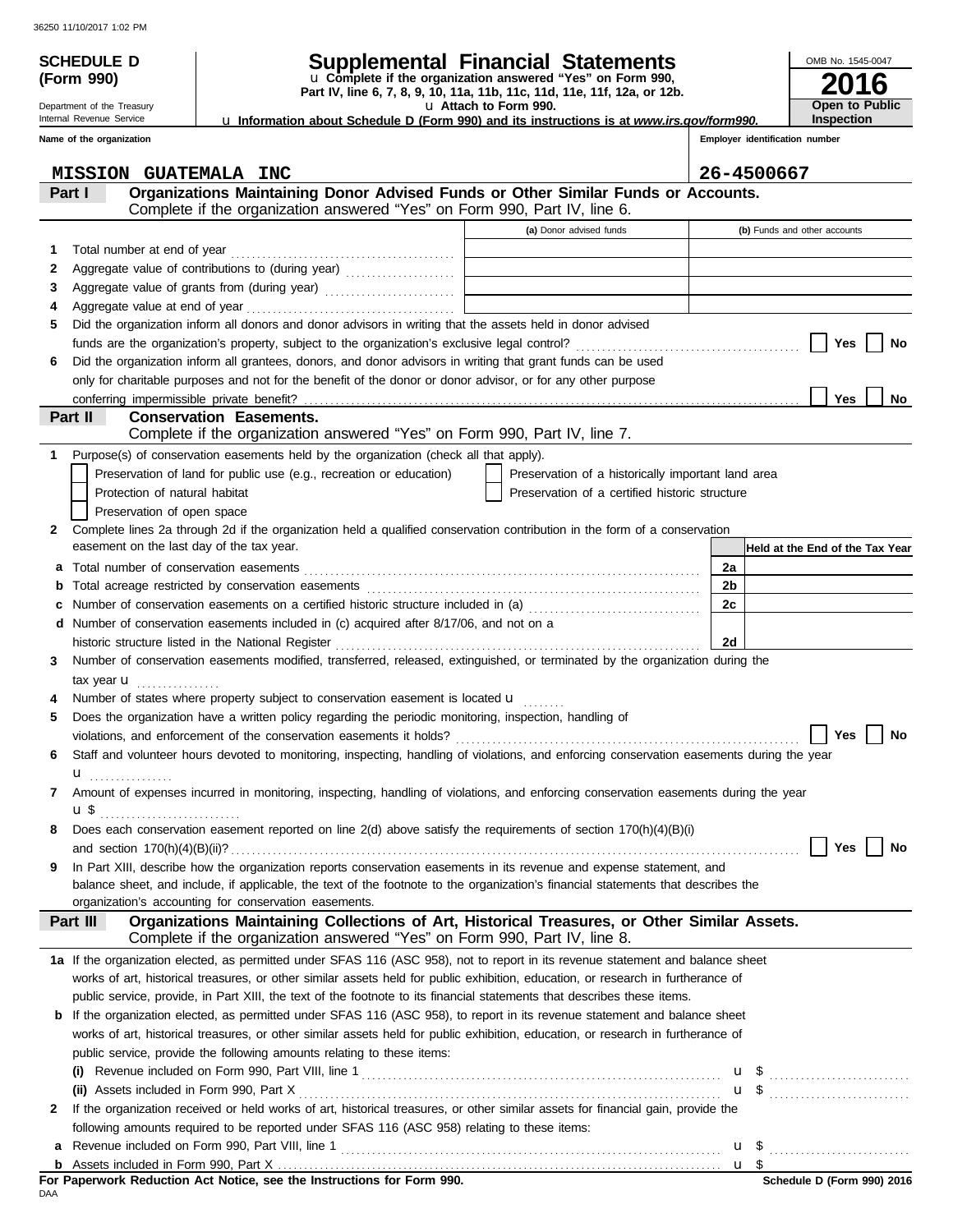|    | Schedule D (Form 990) 2016 MISSION GUATEMALA INC<br>Organizations Maintaining Collections of Art, Historical Treasures, or Other Similar Assets (continued)<br>Part III |                         |                           |                    | 26-4500667      |                      | Page 2              |  |
|----|-------------------------------------------------------------------------------------------------------------------------------------------------------------------------|-------------------------|---------------------------|--------------------|-----------------|----------------------|---------------------|--|
| 3  | Using the organization's acquisition, accession, and other records, check any of the following that are a significant use of its                                        |                         |                           |                    |                 |                      |                     |  |
|    | collection items (check all that apply):                                                                                                                                |                         |                           |                    |                 |                      |                     |  |
| a  | Public exhibition                                                                                                                                                       | d                       | Loan or exchange programs |                    |                 |                      |                     |  |
| b  | Scholarly research                                                                                                                                                      | е                       |                           |                    |                 |                      |                     |  |
| c  | Preservation for future generations                                                                                                                                     |                         |                           |                    |                 |                      |                     |  |
|    | Provide a description of the organization's collections and explain how they further the organization's exempt purpose in Part<br>XIII.                                 |                         |                           |                    |                 |                      |                     |  |
| 5. | During the year, did the organization solicit or receive donations of art, historical treasures, or other similar                                                       |                         |                           |                    |                 |                      |                     |  |
|    | assets to be sold to raise funds rather than to be maintained as part of the organization's collection?                                                                 |                         |                           |                    |                 |                      | <b>Yes</b><br>No    |  |
|    | Part IV<br><b>Escrow and Custodial Arrangements.</b>                                                                                                                    |                         |                           |                    |                 |                      |                     |  |
|    | Complete if the organization answered "Yes" on Form 990, Part IV, line 9, or reported an amount on Form                                                                 |                         |                           |                    |                 |                      |                     |  |
|    | 990, Part X, line 21.                                                                                                                                                   |                         |                           |                    |                 |                      |                     |  |
|    | 1a Is the organization an agent, trustee, custodian or other intermediary for contributions or other assets not                                                         |                         |                           |                    |                 |                      |                     |  |
|    |                                                                                                                                                                         |                         |                           |                    |                 |                      | Yes<br>No           |  |
|    | <b>b</b> If "Yes," explain the arrangement in Part XIII and complete the following table:                                                                               |                         |                           |                    |                 |                      |                     |  |
|    |                                                                                                                                                                         |                         |                           |                    |                 |                      | Amount              |  |
| c  |                                                                                                                                                                         |                         |                           |                    |                 | 1c                   |                     |  |
|    |                                                                                                                                                                         |                         |                           |                    |                 | 1d                   |                     |  |
|    |                                                                                                                                                                         |                         |                           |                    |                 | 1e                   |                     |  |
|    |                                                                                                                                                                         |                         |                           |                    |                 | 1f                   |                     |  |
|    | 2a Did the organization include an amount on Form 990, Part X, line 21, for escrow or custodial account liability?                                                      |                         |                           |                    |                 |                      | <b>Yes</b><br>No    |  |
|    |                                                                                                                                                                         |                         |                           |                    |                 |                      |                     |  |
|    | <b>Endowment Funds.</b><br>Part V                                                                                                                                       |                         |                           |                    |                 |                      |                     |  |
|    | Complete if the organization answered "Yes" on Form 990, Part IV, line 10.                                                                                              |                         |                           |                    |                 |                      |                     |  |
|    |                                                                                                                                                                         | (a) Current year        | (b) Prior year            | (c) Two years back |                 | (d) Three years back | (e) Four years back |  |
|    | 1a Beginning of year balance                                                                                                                                            |                         |                           |                    |                 |                      |                     |  |
|    | <b>b</b> Contributions                                                                                                                                                  |                         |                           |                    |                 |                      |                     |  |
|    | c Net investment earnings, gains, and                                                                                                                                   |                         |                           |                    |                 |                      |                     |  |
|    | d Grants or scholarships                                                                                                                                                |                         |                           |                    |                 |                      |                     |  |
|    | e Other expenditures for facilities and                                                                                                                                 |                         |                           |                    |                 |                      |                     |  |
|    |                                                                                                                                                                         |                         |                           |                    |                 |                      |                     |  |
|    | f Administrative expenses                                                                                                                                               |                         |                           |                    |                 |                      |                     |  |
|    |                                                                                                                                                                         |                         |                           |                    |                 |                      |                     |  |
|    | 2 Provide the estimated percentage of the current year end balance (line 1g, column (a)) held as:                                                                       |                         |                           |                    |                 |                      |                     |  |
|    | a Board designated or quasi-endowment u %                                                                                                                               |                         |                           |                    |                 |                      |                     |  |
|    | Permanent endowment <b>u</b> %                                                                                                                                          |                         |                           |                    |                 |                      |                     |  |
| c  | Temporarily restricted endowment <b>u</b>                                                                                                                               | %                       |                           |                    |                 |                      |                     |  |
|    | The percentages on lines 2a, 2b, and 2c should equal 100%.                                                                                                              |                         |                           |                    |                 |                      |                     |  |
|    | 3a Are there endowment funds not in the possession of the organization that are held and administered for the                                                           |                         |                           |                    |                 |                      |                     |  |
|    | organization by:                                                                                                                                                        |                         |                           |                    |                 |                      | <b>Yes</b><br>No.   |  |
|    |                                                                                                                                                                         |                         |                           |                    |                 |                      | 3a(i)               |  |
|    |                                                                                                                                                                         |                         |                           |                    |                 |                      | 3a(ii)              |  |
|    |                                                                                                                                                                         |                         |                           |                    |                 |                      | 3b                  |  |
|    | Describe in Part XIII the intended uses of the organization's endowment funds.                                                                                          |                         |                           |                    |                 |                      |                     |  |
|    | Land, Buildings, and Equipment.<br>Part VI                                                                                                                              |                         |                           |                    |                 |                      |                     |  |
|    | Complete if the organization answered "Yes" on Form 990, Part IV, line 11a. See Form 990, Part X, line 10.                                                              |                         |                           |                    |                 |                      |                     |  |
|    | Description of property                                                                                                                                                 | (a) Cost or other basis | (b) Cost or other basis   |                    | (c) Accumulated |                      | (d) Book value      |  |
|    |                                                                                                                                                                         | (investment)            | (other)                   |                    | depreciation    |                      |                     |  |
|    |                                                                                                                                                                         |                         |                           | 33,782             |                 |                      | 33,782              |  |
|    |                                                                                                                                                                         |                         |                           | 1,010,140          |                 | 102,231              | 907,909             |  |
|    | c Leasehold improvements                                                                                                                                                |                         |                           |                    |                 |                      |                     |  |
|    |                                                                                                                                                                         |                         |                           | 118,808            |                 | 74,233               | 44,575              |  |
|    |                                                                                                                                                                         |                         |                           |                    |                 |                      |                     |  |
|    |                                                                                                                                                                         |                         |                           |                    |                 | $\mathbf u$          | 986,266             |  |

**Schedule D (Form 990) 2016**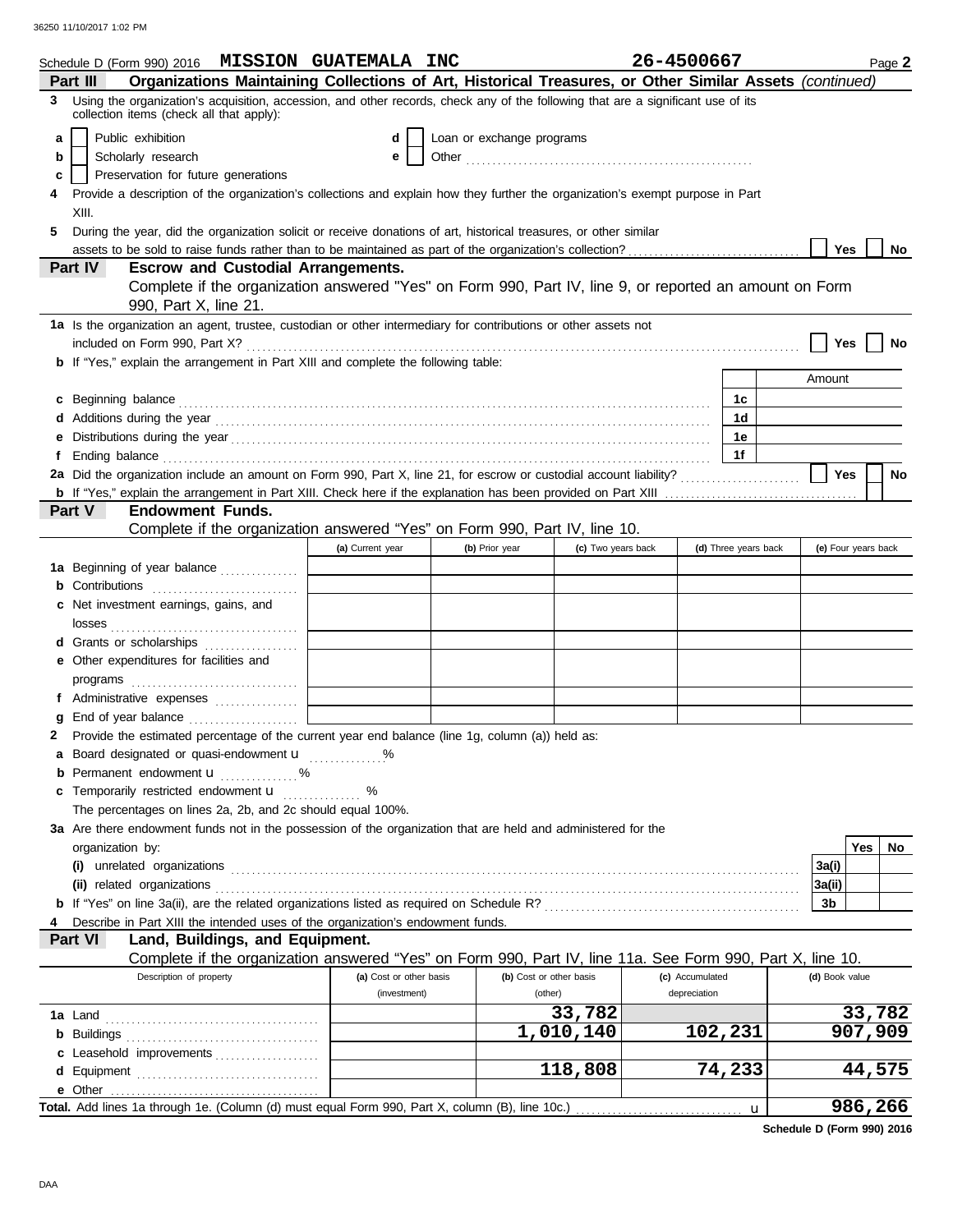|                          | <b>MISSION GUATEMALA INC</b><br>Schedule D (Form 990) 2016                                                 |                | 26-4500667                       | Page 3         |
|--------------------------|------------------------------------------------------------------------------------------------------------|----------------|----------------------------------|----------------|
| Part VII                 | <b>Investments-Other Securities.</b>                                                                       |                |                                  |                |
|                          | Complete if the organization answered "Yes" on Form 990, Part IV, line 11b. See Form 990, Part X, line 12. |                |                                  |                |
|                          | (a) Description of security or category                                                                    | (b) Book value | (c) Method of valuation:         |                |
|                          | (including name of security)                                                                               |                | Cost or end-of-year market value |                |
|                          |                                                                                                            |                |                                  |                |
|                          |                                                                                                            |                |                                  |                |
|                          | (3) Other $\ldots$ $\ldots$ $\ldots$ $\ldots$ $\ldots$ $\ldots$ $\ldots$ $\ldots$ $\ldots$                 |                |                                  |                |
| (A)                      |                                                                                                            |                |                                  |                |
| (B)                      |                                                                                                            |                |                                  |                |
| (C)                      |                                                                                                            |                |                                  |                |
| $\overline{D}$ (D)       |                                                                                                            |                |                                  |                |
| $\mathbf{E}(\mathsf{E})$ |                                                                                                            |                |                                  |                |
| (F)                      |                                                                                                            |                |                                  |                |
| (G)                      |                                                                                                            |                |                                  |                |
| (H)                      |                                                                                                            |                |                                  |                |
|                          | Total. (Column (b) must equal Form 990, Part X, col. (B) line 12.) $\mathbf u$                             |                |                                  |                |
| Part VIII                | Investments-Program Related.                                                                               |                |                                  |                |
|                          | Complete if the organization answered "Yes" on Form 990, Part IV, line 11c. See Form 990, Part X, line 13. |                |                                  |                |
|                          | (a) Description of investment                                                                              | (b) Book value | (c) Method of valuation:         |                |
|                          |                                                                                                            |                | Cost or end-of-year market value |                |
| (1)                      |                                                                                                            |                |                                  |                |
| (2)                      |                                                                                                            |                |                                  |                |
| (3)                      |                                                                                                            |                |                                  |                |
| (4)                      |                                                                                                            |                |                                  |                |
| (5)                      |                                                                                                            |                |                                  |                |
| (6)                      |                                                                                                            |                |                                  |                |
| (7)                      |                                                                                                            |                |                                  |                |
| (8)                      |                                                                                                            |                |                                  |                |
| (9)                      |                                                                                                            |                |                                  |                |
|                          | Total. (Column (b) must equal Form 990, Part X, col. (B) line 13.) $\mathbf u$                             |                |                                  |                |
| Part IX                  | Other Assets.                                                                                              |                |                                  |                |
|                          | Complete if the organization answered "Yes" on Form 990, Part IV, line 11d. See Form 990, Part X, line 15. |                |                                  |                |
|                          | (a) Description                                                                                            |                |                                  | (b) Book value |
| (1)                      |                                                                                                            |                |                                  |                |
| (2)                      |                                                                                                            |                |                                  |                |
| (3)                      |                                                                                                            |                |                                  |                |
| (4)                      |                                                                                                            |                |                                  |                |
| (5)                      |                                                                                                            |                |                                  |                |
| (6)                      |                                                                                                            |                |                                  |                |
| (7)                      |                                                                                                            |                |                                  |                |
| (8)                      |                                                                                                            |                |                                  |                |
| (9)                      |                                                                                                            |                |                                  |                |
|                          | Total. (Column (b) must equal Form 990, Part X, col. (B) line 15.)                                         |                | u                                |                |
| Part X                   | Other Liabilities.                                                                                         |                |                                  |                |
|                          | Complete if the organization answered "Yes" on Form 990, Part IV, line 11e or 11f. See Form 990, Part X,   |                |                                  |                |
|                          | line 25.                                                                                                   |                |                                  |                |
| 1.                       | (a) Description of liability                                                                               | (b) Book value |                                  |                |
| (1)                      | Federal income taxes                                                                                       |                |                                  |                |
| (2)                      |                                                                                                            |                |                                  |                |
| (3)                      |                                                                                                            |                |                                  |                |
|                          |                                                                                                            |                |                                  |                |
| (4)                      |                                                                                                            |                |                                  |                |
| (5)                      |                                                                                                            |                |                                  |                |
| (6)<br>(7)               |                                                                                                            |                |                                  |                |
|                          |                                                                                                            |                |                                  |                |

**Total.** *(Column (b) must equal Form 990, Part X, col. (B) line 25.)* u

Liability for uncertain tax positions. In Part XIII, provide the text of the footnote to the organization's financial statements that reports the **2.** organization's liability for uncertain tax positions under FIN 48 (ASC 740). Check here if the text of the footnote has been provided in Part XIII

 $(9)$ (8)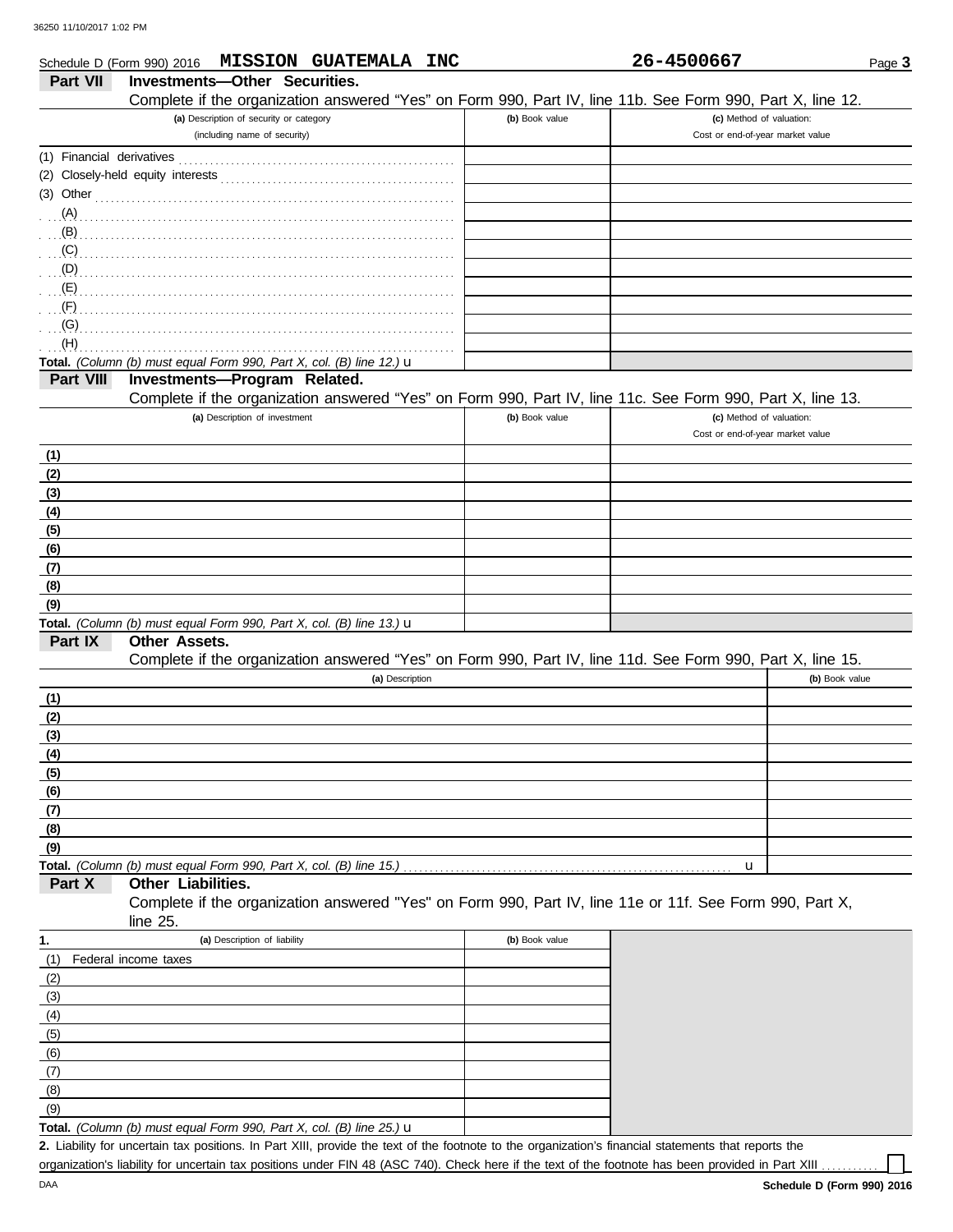|    | Schedule D (Form 990) 2016 MISSION GUATEMALA INC                                                                                                                                                                               |                | 26-4500667 | Page 4 |
|----|--------------------------------------------------------------------------------------------------------------------------------------------------------------------------------------------------------------------------------|----------------|------------|--------|
|    | Reconciliation of Revenue per Audited Financial Statements With Revenue per Return.<br>Part XI                                                                                                                                 |                |            |        |
|    | Complete if the organization answered "Yes" on Form 990, Part IV, line 12a.                                                                                                                                                    |                |            |        |
| 1  | Total revenue, gains, and other support per audited financial statements [[11, 11] [11] Total revenue, gains, and other support per audited financial statements                                                               |                | 1          |        |
| 2  | Amounts included on line 1 but not on Form 990, Part VIII, line 12:                                                                                                                                                            |                |            |        |
| а  |                                                                                                                                                                                                                                | 2a             |            |        |
| b  |                                                                                                                                                                                                                                | 2 <sub>b</sub> |            |        |
| c  |                                                                                                                                                                                                                                | 2c             |            |        |
| d  |                                                                                                                                                                                                                                | 2d             |            |        |
| е  | Add lines 2a through 2d [11] Annual Material Material Material Material Material Material Material Material Material Material Material Material Material Material Material Material Material Material Material Material Materi |                | 2e         |        |
| 3  |                                                                                                                                                                                                                                |                | 3          |        |
|    | Amounts included on Form 990, Part VIII, line 12, but not on line 1:                                                                                                                                                           |                |            |        |
| а  | Investment expenses not included on Form 990, Part VIII, line 7b [                                                                                                                                                             | 4а             |            |        |
| b  |                                                                                                                                                                                                                                | 4b             |            |        |
|    | Add lines 4a and 4b                                                                                                                                                                                                            |                | 4c         |        |
| 5. |                                                                                                                                                                                                                                |                | 5          |        |
|    | Part XII<br>Reconciliation of Expenses per Audited Financial Statements With Expenses per Return.                                                                                                                              |                |            |        |
|    | Complete if the organization answered "Yes" on Form 990, Part IV, line 12a.                                                                                                                                                    |                |            |        |
| 1  | Total expenses and losses per audited financial statements                                                                                                                                                                     |                | 1          |        |
| 2  | Amounts included on line 1 but not on Form 990, Part IX, line 25:                                                                                                                                                              |                |            |        |
| а  |                                                                                                                                                                                                                                | 2a             |            |        |
| b  |                                                                                                                                                                                                                                | 2 <sub>b</sub> |            |        |
| c  |                                                                                                                                                                                                                                | 2c             |            |        |
| d  |                                                                                                                                                                                                                                | 2d             |            |        |
| е  | Add lines 2a through 2d [11] Additional Property and Table 1 and Table 1 and Table 1 and Table 1 and Table 1 and Table 1 and Table 1 and Table 1 and Table 1 and Table 1 and Table 1 and Table 1 and Table 1 and Table 1 and T |                | 2e         |        |
| 3  |                                                                                                                                                                                                                                |                | 3          |        |
|    | Amounts included on Form 990, Part IX, line 25, but not on line 1:                                                                                                                                                             |                |            |        |
| а  |                                                                                                                                                                                                                                | 4a             |            |        |
| b  |                                                                                                                                                                                                                                | 4 <sub>b</sub> |            |        |
|    | c Add lines 4a and 4b                                                                                                                                                                                                          |                | 4c         |        |
|    |                                                                                                                                                                                                                                |                | 5          |        |
|    | Part XIII Supplemental Information.                                                                                                                                                                                            |                |            |        |
|    | Provide the descriptions required for Part II, lines 3, 5, and 9; Part III, lines 1a and 4; Part IV, lines 1b and 2b; Part V, line 4; Part X, line                                                                             |                |            |        |
|    | 2; Part XI, lines 2d and 4b; and Part XII, lines 2d and 4b. Also complete this part to provide any additional information.                                                                                                     |                |            |        |
|    |                                                                                                                                                                                                                                |                |            |        |
|    |                                                                                                                                                                                                                                |                |            |        |
|    |                                                                                                                                                                                                                                |                |            |        |
|    |                                                                                                                                                                                                                                |                |            |        |
|    |                                                                                                                                                                                                                                |                |            |        |
|    |                                                                                                                                                                                                                                |                |            |        |
|    |                                                                                                                                                                                                                                |                |            |        |
|    |                                                                                                                                                                                                                                |                |            |        |
|    |                                                                                                                                                                                                                                |                |            |        |
|    |                                                                                                                                                                                                                                |                |            |        |
|    |                                                                                                                                                                                                                                |                |            |        |
|    |                                                                                                                                                                                                                                |                |            |        |
|    |                                                                                                                                                                                                                                |                |            |        |
|    |                                                                                                                                                                                                                                |                |            |        |
|    |                                                                                                                                                                                                                                |                |            |        |
|    |                                                                                                                                                                                                                                |                |            |        |
|    |                                                                                                                                                                                                                                |                |            |        |
|    |                                                                                                                                                                                                                                |                |            |        |
|    |                                                                                                                                                                                                                                |                |            |        |
|    |                                                                                                                                                                                                                                |                |            |        |
|    |                                                                                                                                                                                                                                |                |            |        |
|    |                                                                                                                                                                                                                                |                |            |        |
|    |                                                                                                                                                                                                                                |                |            |        |
|    |                                                                                                                                                                                                                                |                |            |        |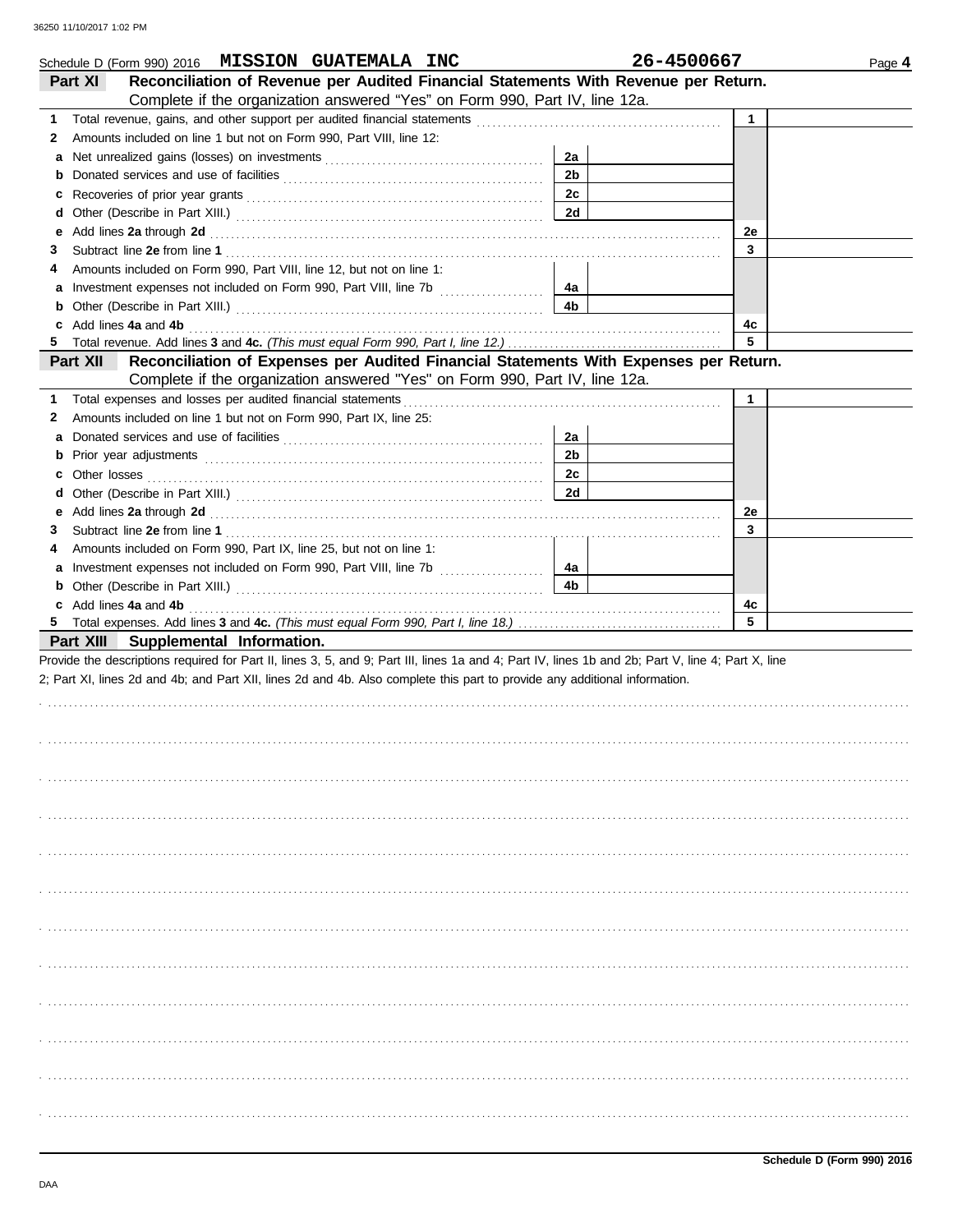| Schedule D (Form 990) 2016 MISSION GUATEMALA INC  | 26-4500667 | Page 5 |
|---------------------------------------------------|------------|--------|
| Supplemental Information (continued)<br>Part XIII |            |        |
|                                                   |            |        |
|                                                   |            |        |
|                                                   |            |        |
|                                                   |            |        |
|                                                   |            |        |
|                                                   |            |        |
|                                                   |            |        |
|                                                   |            |        |
|                                                   |            |        |
|                                                   |            |        |
|                                                   |            |        |
|                                                   |            |        |
|                                                   |            |        |
|                                                   |            |        |
|                                                   |            |        |
|                                                   |            |        |
|                                                   |            |        |
|                                                   |            |        |
|                                                   |            |        |
|                                                   |            |        |
|                                                   |            |        |
|                                                   |            |        |
|                                                   |            |        |
|                                                   |            |        |
|                                                   |            |        |
|                                                   |            |        |
|                                                   |            |        |
|                                                   |            |        |
|                                                   |            |        |
|                                                   |            |        |
|                                                   |            |        |
|                                                   |            |        |
|                                                   |            |        |
|                                                   |            |        |
|                                                   |            |        |
|                                                   |            |        |
|                                                   |            |        |
|                                                   |            |        |
|                                                   |            |        |
|                                                   |            |        |
|                                                   |            |        |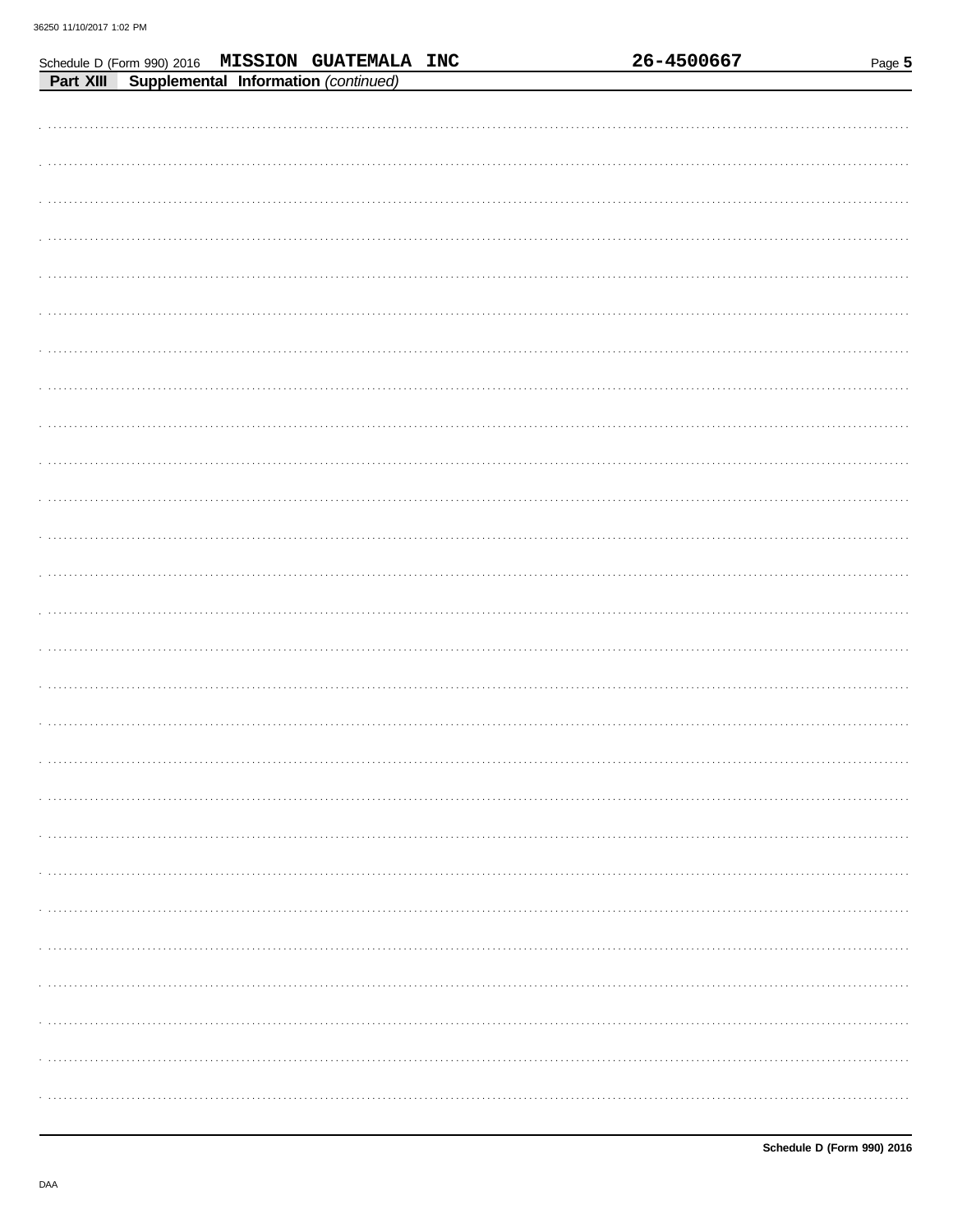| <b>SCHEDULE F</b><br>(Form 990)                                                      | <b>Statement of Activities Outside the United States</b><br>u Complete if the organization answered "Yes" on Form 990, Part IV, line 14b, 15, or 16. |                                           |                                                                                                                      |                                                                                                                                                                                                                                  |  |                                                                                                                                                                |                      |  |                                                                                                                 | OMB No. 1545-0047<br>2016 |                                                                   |  |
|--------------------------------------------------------------------------------------|------------------------------------------------------------------------------------------------------------------------------------------------------|-------------------------------------------|----------------------------------------------------------------------------------------------------------------------|----------------------------------------------------------------------------------------------------------------------------------------------------------------------------------------------------------------------------------|--|----------------------------------------------------------------------------------------------------------------------------------------------------------------|----------------------|--|-----------------------------------------------------------------------------------------------------------------|---------------------------|-------------------------------------------------------------------|--|
| Department of the Treasury                                                           |                                                                                                                                                      |                                           | La Attach to Form 990.<br>La Information about Schedule F (Form 990) and its instructions is at www.irs.gov/form990. |                                                                                                                                                                                                                                  |  |                                                                                                                                                                |                      |  |                                                                                                                 |                           | Open to Public                                                    |  |
| Internal Revenue Service<br>Name of the organization<br><b>MISSION GUATEMALA INC</b> |                                                                                                                                                      |                                           |                                                                                                                      |                                                                                                                                                                                                                                  |  |                                                                                                                                                                |                      |  | <b>Inspection</b><br>Employer identification number<br>26-4500667                                               |                           |                                                                   |  |
| Part I                                                                               |                                                                                                                                                      |                                           |                                                                                                                      | General Information on Activities Outside the United States. Complete if the organization answered "Yes" on                                                                                                                      |  |                                                                                                                                                                |                      |  |                                                                                                                 |                           |                                                                   |  |
|                                                                                      |                                                                                                                                                      | Form 990, Part IV, line 14b.              |                                                                                                                      |                                                                                                                                                                                                                                  |  |                                                                                                                                                                |                      |  |                                                                                                                 |                           |                                                                   |  |
| grants or assistance?                                                                |                                                                                                                                                      |                                           |                                                                                                                      | 1 For grantmakers. Does the organization maintain records to substantiate the amount of its grants and other<br>assistance, the grantees' eligibility for the grants or assistance, and the selection criteria used to award the |  |                                                                                                                                                                |                      |  |                                                                                                                 |                           | $X$ Yes<br>No                                                     |  |
| $\mathbf{2}$<br>assistance outside the United States.                                |                                                                                                                                                      |                                           |                                                                                                                      | For grantmakers. Describe in Part V the organization's procedures for monitoring the use of its grants and other                                                                                                                 |  |                                                                                                                                                                |                      |  |                                                                                                                 |                           |                                                                   |  |
| 3                                                                                    |                                                                                                                                                      |                                           |                                                                                                                      | Activities per Region. (The following Part I, line 3 table can be duplicated if additional space is needed.)                                                                                                                     |  |                                                                                                                                                                |                      |  |                                                                                                                 |                           |                                                                   |  |
| (a) Region                                                                           |                                                                                                                                                      | (b) Number of<br>offices in the<br>region |                                                                                                                      | (c) Number of<br>employees,<br>agents, and<br>independent<br>contractors<br>in the region                                                                                                                                        |  | (d) Activities conducted in the<br>region (by type) (such as,<br>fundraising, program services,<br>investments, grants to recipients<br>located in the region) |                      |  | (e) If activity listed in (d) is<br>a program service,<br>describe specific type of<br>service(s) in the region |                           | (f) Total<br>expenditures for<br>and investments<br>in the region |  |
| CENTRAL AMERICA AND THE                                                              |                                                                                                                                                      |                                           |                                                                                                                      | <b>CARIBBEAN</b>                                                                                                                                                                                                                 |  |                                                                                                                                                                |                      |  |                                                                                                                 |                           |                                                                   |  |
| (1)                                                                                  |                                                                                                                                                      |                                           | 1                                                                                                                    |                                                                                                                                                                                                                                  |  | 19 PROGRAM SERVICES                                                                                                                                            | MEDICAL, FOOD, SUPPL |  |                                                                                                                 |                           | 853,671                                                           |  |
| (2)                                                                                  |                                                                                                                                                      |                                           |                                                                                                                      |                                                                                                                                                                                                                                  |  |                                                                                                                                                                |                      |  |                                                                                                                 |                           |                                                                   |  |
| (3)                                                                                  |                                                                                                                                                      |                                           |                                                                                                                      |                                                                                                                                                                                                                                  |  |                                                                                                                                                                |                      |  |                                                                                                                 |                           |                                                                   |  |
| (4)                                                                                  |                                                                                                                                                      |                                           |                                                                                                                      |                                                                                                                                                                                                                                  |  |                                                                                                                                                                |                      |  |                                                                                                                 |                           |                                                                   |  |
| (5)                                                                                  |                                                                                                                                                      |                                           |                                                                                                                      |                                                                                                                                                                                                                                  |  |                                                                                                                                                                |                      |  |                                                                                                                 |                           |                                                                   |  |
| (6)                                                                                  |                                                                                                                                                      |                                           |                                                                                                                      |                                                                                                                                                                                                                                  |  |                                                                                                                                                                |                      |  |                                                                                                                 |                           |                                                                   |  |
| (7)                                                                                  |                                                                                                                                                      |                                           |                                                                                                                      |                                                                                                                                                                                                                                  |  |                                                                                                                                                                |                      |  |                                                                                                                 |                           |                                                                   |  |
| (8)                                                                                  |                                                                                                                                                      |                                           |                                                                                                                      |                                                                                                                                                                                                                                  |  |                                                                                                                                                                |                      |  |                                                                                                                 |                           |                                                                   |  |
| (9)                                                                                  |                                                                                                                                                      |                                           |                                                                                                                      |                                                                                                                                                                                                                                  |  |                                                                                                                                                                |                      |  |                                                                                                                 |                           |                                                                   |  |
| (10)                                                                                 |                                                                                                                                                      |                                           |                                                                                                                      |                                                                                                                                                                                                                                  |  |                                                                                                                                                                |                      |  |                                                                                                                 |                           |                                                                   |  |
| (11)                                                                                 |                                                                                                                                                      |                                           |                                                                                                                      |                                                                                                                                                                                                                                  |  |                                                                                                                                                                |                      |  |                                                                                                                 |                           |                                                                   |  |
| (12)                                                                                 |                                                                                                                                                      |                                           |                                                                                                                      |                                                                                                                                                                                                                                  |  |                                                                                                                                                                |                      |  |                                                                                                                 |                           |                                                                   |  |
| (13)                                                                                 |                                                                                                                                                      |                                           |                                                                                                                      |                                                                                                                                                                                                                                  |  |                                                                                                                                                                |                      |  |                                                                                                                 |                           |                                                                   |  |
| (14)                                                                                 |                                                                                                                                                      |                                           |                                                                                                                      |                                                                                                                                                                                                                                  |  |                                                                                                                                                                |                      |  |                                                                                                                 |                           |                                                                   |  |
| (15)                                                                                 |                                                                                                                                                      |                                           |                                                                                                                      |                                                                                                                                                                                                                                  |  |                                                                                                                                                                |                      |  |                                                                                                                 |                           |                                                                   |  |
| (16)                                                                                 |                                                                                                                                                      |                                           |                                                                                                                      |                                                                                                                                                                                                                                  |  |                                                                                                                                                                |                      |  |                                                                                                                 |                           |                                                                   |  |
|                                                                                      |                                                                                                                                                      |                                           |                                                                                                                      |                                                                                                                                                                                                                                  |  |                                                                                                                                                                |                      |  |                                                                                                                 |                           |                                                                   |  |
| (17)<br>3a Sub-total                                                                 |                                                                                                                                                      |                                           | 1                                                                                                                    | 19                                                                                                                                                                                                                               |  |                                                                                                                                                                |                      |  |                                                                                                                 |                           | 853,671                                                           |  |
| <b>b</b> Total from continuation<br>sheets to Part I                                 |                                                                                                                                                      |                                           |                                                                                                                      |                                                                                                                                                                                                                                  |  |                                                                                                                                                                |                      |  |                                                                                                                 |                           |                                                                   |  |
| c Totals (add<br>lines 3a and 3b)                                                    |                                                                                                                                                      |                                           | 1                                                                                                                    | 19                                                                                                                                                                                                                               |  |                                                                                                                                                                |                      |  |                                                                                                                 |                           | 853,671                                                           |  |

**For Paperwork Reduction Act Notice, see the Instructions for Form 990.** Schedule F (Form 990) 2016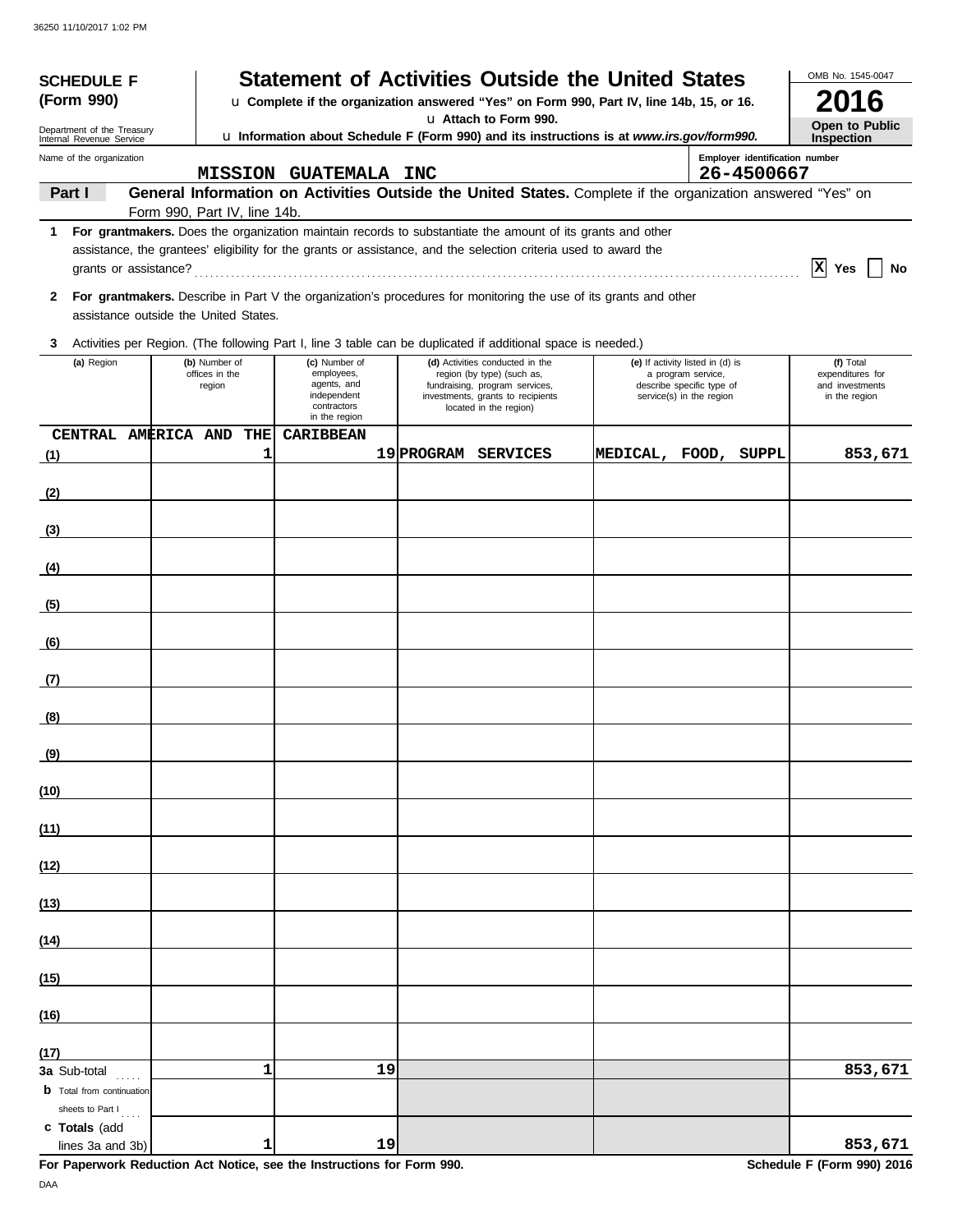|         | Schedule F (Form 990) 2016  | MISSION                         | GUATEMALA INC |                                                                                                                                              | 26-4500667                  |                       |                          |                                          | Page 2                                                         |
|---------|-----------------------------|---------------------------------|---------------|----------------------------------------------------------------------------------------------------------------------------------------------|-----------------------------|-----------------------|--------------------------|------------------------------------------|----------------------------------------------------------------|
| Part II |                             |                                 |               | Grants and Other Assistance to Organizations or Entities Outside the United States. Complete if the organization answered "Yes" on Form 990, |                             |                       |                          |                                          |                                                                |
|         |                             |                                 |               | Part IV, line 15, for any recipient who received more than \$5,000. Part II can be duplicated if additional space is needed.                 |                             |                       |                          |                                          |                                                                |
|         | (a) Name of<br>organization | (b) IRS code<br>section and EIN | (c) Region    | (d) Purpose of<br>grant                                                                                                                      | (e) Amount of<br>cash grant | (f) Manner of<br>cash | (g) Amount of<br>noncash | (h) Description<br>of noncash assistance | (i) Method of<br>valuation<br>(book, FMV,<br>appraisal, other) |
|         |                             | (if applicable)                 |               |                                                                                                                                              |                             | disbursement          | assistance               |                                          |                                                                |

| UI YAI IILAUUTT | <b>JULIUII GIN LIN</b><br>(if applicable) | yıcın                             | cası yıanı | יונטש<br>disbursement | <b>ININGOIL</b><br>assistance | UI HUHUGUH GUUNGHUU    | appraisal, other) |
|-----------------|-------------------------------------------|-----------------------------------|------------|-----------------------|-------------------------------|------------------------|-------------------|
|                 |                                           | KITCHEN CONSTRUCTION              |            |                       |                               |                        | <b>COST</b>       |
| (1)             |                                           | CENTRAL AMERICANAND THE CARRIBEAN |            |                       |                               | 6,765 BUILD MATERIALS  |                   |
|                 |                                           | BATH CONSTRUCTION                 |            |                       |                               |                        | <b>COST</b>       |
| (2)             |                                           | CENTRAL AMERICA AND THE CARRIBEAN |            |                       |                               | 12,731 BUILD MATERIALS |                   |
|                 |                                           | REHAB HOUSE OPERATIO              | 46,687     | CASH/CHECK            |                               |                        |                   |
| (3)             |                                           | CENTRAL AMERICA AND THE CARRIBEAN |            |                       |                               |                        |                   |
|                 |                                           | KITCHEN CONSTRUCTION              |            |                       |                               |                        | <b>COST</b>       |
| (4)             |                                           | CENTRAL AMERICA AND THE CARRIBEAN |            |                       |                               | 12,060 BUILD MATERIALS |                   |
|                 |                                           |                                   |            |                       |                               |                        |                   |
| (5)             |                                           |                                   |            |                       |                               |                        |                   |
|                 |                                           |                                   |            |                       |                               |                        |                   |
| (6)             |                                           |                                   |            |                       |                               |                        |                   |
| (7)             |                                           |                                   |            |                       |                               |                        |                   |
|                 |                                           |                                   |            |                       |                               |                        |                   |
| (8)             |                                           |                                   |            |                       |                               |                        |                   |
|                 |                                           |                                   |            |                       |                               |                        |                   |
| (9)             |                                           |                                   |            |                       |                               |                        |                   |
|                 |                                           |                                   |            |                       |                               |                        |                   |
| (10)            |                                           |                                   |            |                       |                               |                        |                   |
|                 |                                           |                                   |            |                       |                               |                        |                   |
| (11)            |                                           |                                   |            |                       |                               |                        |                   |
|                 |                                           |                                   |            |                       |                               |                        |                   |
| (12)            |                                           |                                   |            |                       |                               |                        |                   |
| (13)            |                                           |                                   |            |                       |                               |                        |                   |
|                 |                                           |                                   |            |                       |                               |                        |                   |
| (14)            |                                           |                                   |            |                       |                               |                        |                   |
|                 |                                           |                                   |            |                       |                               |                        |                   |
| (15)            |                                           |                                   |            |                       |                               |                        |                   |
|                 |                                           |                                   |            |                       |                               |                        |                   |
| (16)            |                                           |                                   |            |                       |                               |                        |                   |

**2** Enter total number of recipient organizations listed above that are recognized as charities by the foreign country, recognized as tax-exempt

**3** Enter total number of other organizations or entities . . . . . . . . . . . . . . . . . . . . . . . . . . . . . . . . . . . . . . . . . . . . . . . . . . . . . . . . . . . . . . . . . . . . . . . . . . . . . . . . . . . . . . . . . . . . . . . . . . . . . . . . . . . . . . . . . . . . . . . . . .

by the IRS, or for which the grantee or counsel has provided a section 501(c)(3) equivalency letter . . . . . . . . . . . . . . . . . . . . . . . . . . . . . . . . . . . . . . . . . . . . . . . . . . . . . . . . . . . . . . . . . . . . . . . . . u

u

**Schedule F (Form 990) 2016**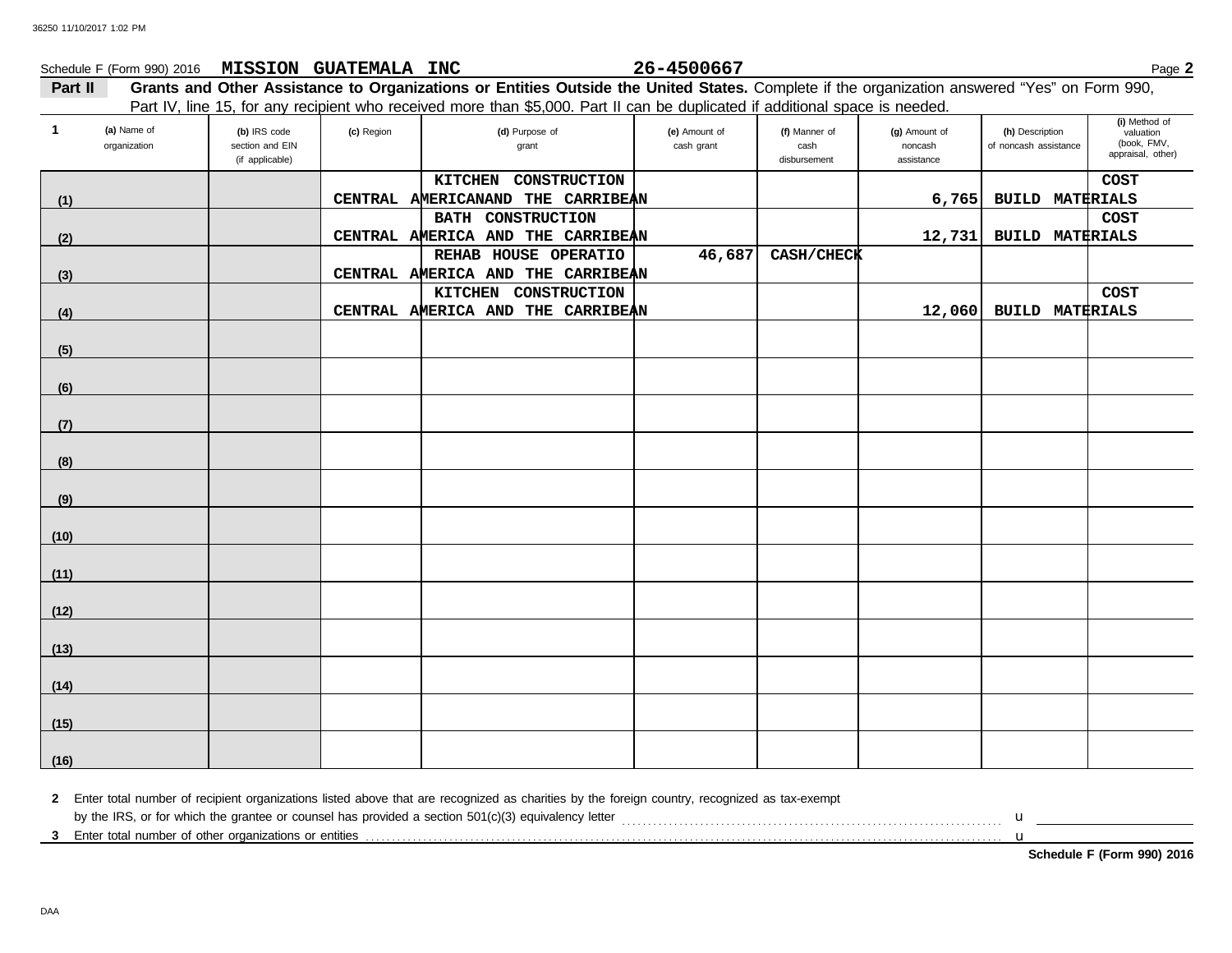### Schedule F (Form 990) 2016 Page **3 MISSION GUATEMALA INC 26-4500667**

Part III Grants and Other Assistance to Individuals Outside the United States. Complete if the organization answered "Yes" on Form 990, Part IV, line 16. Part III can be duplicated if additional space is needed.

| Fait in earl be deplicated if additional space is riceded.<br>(a) Type of grant or assistance                                                                                                                                                                                                                                                                                                                                                                      | (b) Region | (c) Number of       | (d) Amount of                     | (e) Manner of | (f) Amount of  | (g) Description       | (h) Method of     |
|--------------------------------------------------------------------------------------------------------------------------------------------------------------------------------------------------------------------------------------------------------------------------------------------------------------------------------------------------------------------------------------------------------------------------------------------------------------------|------------|---------------------|-----------------------------------|---------------|----------------|-----------------------|-------------------|
|                                                                                                                                                                                                                                                                                                                                                                                                                                                                    |            | recipients          | cash grant                        | cash          | noncash        | of noncash assistance | valuation         |
|                                                                                                                                                                                                                                                                                                                                                                                                                                                                    |            |                     |                                   | disbursement  | assistance     |                       | (book, FMV,       |
|                                                                                                                                                                                                                                                                                                                                                                                                                                                                    |            |                     |                                   |               |                |                       | appraisal, other) |
|                                                                                                                                                                                                                                                                                                                                                                                                                                                                    |            | CENTRAL AMERICA AND | THE CARIBBEAN                     |               |                |                       |                   |
|                                                                                                                                                                                                                                                                                                                                                                                                                                                                    |            |                     |                                   |               |                |                       |                   |
| (1) CHRISTMAS FUND                                                                                                                                                                                                                                                                                                                                                                                                                                                 |            |                     | 5,239                             |               |                | FOOD BASKETS          | <b>COST</b>       |
|                                                                                                                                                                                                                                                                                                                                                                                                                                                                    |            | CENTRAL AMERICA AND | THE CARIBBEAN                     |               |                |                       |                   |
| (2) SCHOLARSHIPS                                                                                                                                                                                                                                                                                                                                                                                                                                                   |            |                     | 12,148                            |               |                | SCHOLARSHIPS          | <b>COST</b>       |
|                                                                                                                                                                                                                                                                                                                                                                                                                                                                    |            |                     | CENTRAL AMERICA AND THE CARIBBEAN |               |                |                       |                   |
|                                                                                                                                                                                                                                                                                                                                                                                                                                                                    |            |                     |                                   |               |                |                       |                   |
| (3) FOOD FOR THE NEEDY                                                                                                                                                                                                                                                                                                                                                                                                                                             |            |                     |                                   |               | $204,074$ FOOD |                       | DONATE VAL        |
|                                                                                                                                                                                                                                                                                                                                                                                                                                                                    |            |                     |                                   |               |                |                       |                   |
| (4)<br><u> 1989 - Johann Barbara, martxa a</u>                                                                                                                                                                                                                                                                                                                                                                                                                     |            |                     |                                   |               |                |                       |                   |
|                                                                                                                                                                                                                                                                                                                                                                                                                                                                    |            |                     |                                   |               |                |                       |                   |
|                                                                                                                                                                                                                                                                                                                                                                                                                                                                    |            |                     |                                   |               |                |                       |                   |
| (5)<br>the control of the control of the control of the control of                                                                                                                                                                                                                                                                                                                                                                                                 |            |                     |                                   |               |                |                       |                   |
|                                                                                                                                                                                                                                                                                                                                                                                                                                                                    |            |                     |                                   |               |                |                       |                   |
| (6)<br>$\mathcal{L}(\mathcal{L}(\mathcal{L}(\mathcal{L}(\mathcal{L}(\mathcal{L}(\mathcal{L}(\mathcal{L}(\mathcal{L}(\mathcal{L}(\mathcal{L}(\mathcal{L}(\mathcal{L}(\mathcal{L}(\mathcal{L}(\mathcal{L}(\mathcal{L}(\mathcal{L}(\mathcal{L}(\mathcal{L}(\mathcal{L}(\mathcal{L}(\mathcal{L}(\mathcal{L}(\mathcal{L}(\mathcal{L}(\mathcal{L}(\mathcal{L}(\mathcal{L}(\mathcal{L}(\mathcal{L}(\mathcal{L}(\mathcal{L}(\mathcal{L}(\mathcal{L}(\mathcal{L}(\mathcal{$ |            |                     |                                   |               |                |                       |                   |
|                                                                                                                                                                                                                                                                                                                                                                                                                                                                    |            |                     |                                   |               |                |                       |                   |
|                                                                                                                                                                                                                                                                                                                                                                                                                                                                    |            |                     |                                   |               |                |                       |                   |
| (7)                                                                                                                                                                                                                                                                                                                                                                                                                                                                |            |                     |                                   |               |                |                       |                   |
|                                                                                                                                                                                                                                                                                                                                                                                                                                                                    |            |                     |                                   |               |                |                       |                   |
| (8)<br><u> 1989 - Andrea Station Barbara (</u>                                                                                                                                                                                                                                                                                                                                                                                                                     |            |                     |                                   |               |                |                       |                   |
|                                                                                                                                                                                                                                                                                                                                                                                                                                                                    |            |                     |                                   |               |                |                       |                   |
|                                                                                                                                                                                                                                                                                                                                                                                                                                                                    |            |                     |                                   |               |                |                       |                   |
| (9)                                                                                                                                                                                                                                                                                                                                                                                                                                                                |            |                     |                                   |               |                |                       |                   |
|                                                                                                                                                                                                                                                                                                                                                                                                                                                                    |            |                     |                                   |               |                |                       |                   |
| (10)<br><u> 1989 - Jan Stein, Amerikaansk politiker (</u>                                                                                                                                                                                                                                                                                                                                                                                                          |            |                     |                                   |               |                |                       |                   |
|                                                                                                                                                                                                                                                                                                                                                                                                                                                                    |            |                     |                                   |               |                |                       |                   |
|                                                                                                                                                                                                                                                                                                                                                                                                                                                                    |            |                     |                                   |               |                |                       |                   |
| (11)                                                                                                                                                                                                                                                                                                                                                                                                                                                               |            |                     |                                   |               |                |                       |                   |
|                                                                                                                                                                                                                                                                                                                                                                                                                                                                    |            |                     |                                   |               |                |                       |                   |
| (12)                                                                                                                                                                                                                                                                                                                                                                                                                                                               |            |                     |                                   |               |                |                       |                   |
|                                                                                                                                                                                                                                                                                                                                                                                                                                                                    |            |                     |                                   |               |                |                       |                   |
| (13)<br>$\mathcal{L}(\mathcal{L}(\mathcal{L}))$ and $\mathcal{L}(\mathcal{L}(\mathcal{L}))$ and $\mathcal{L}(\mathcal{L}(\mathcal{L}))$ . Then the contribution of $\mathcal{L}(\mathcal{L})$                                                                                                                                                                                                                                                                      |            |                     |                                   |               |                |                       |                   |
|                                                                                                                                                                                                                                                                                                                                                                                                                                                                    |            |                     |                                   |               |                |                       |                   |
|                                                                                                                                                                                                                                                                                                                                                                                                                                                                    |            |                     |                                   |               |                |                       |                   |
| (14)                                                                                                                                                                                                                                                                                                                                                                                                                                                               |            |                     |                                   |               |                |                       |                   |
|                                                                                                                                                                                                                                                                                                                                                                                                                                                                    |            |                     |                                   |               |                |                       |                   |
| (15)                                                                                                                                                                                                                                                                                                                                                                                                                                                               |            |                     |                                   |               |                |                       |                   |
|                                                                                                                                                                                                                                                                                                                                                                                                                                                                    |            |                     |                                   |               |                |                       |                   |
|                                                                                                                                                                                                                                                                                                                                                                                                                                                                    |            |                     |                                   |               |                |                       |                   |
| (16)<br>the control of the control of the control of the                                                                                                                                                                                                                                                                                                                                                                                                           |            |                     |                                   |               |                |                       |                   |
|                                                                                                                                                                                                                                                                                                                                                                                                                                                                    |            |                     |                                   |               |                |                       |                   |
| (17)                                                                                                                                                                                                                                                                                                                                                                                                                                                               |            |                     |                                   |               |                |                       |                   |
|                                                                                                                                                                                                                                                                                                                                                                                                                                                                    |            |                     |                                   |               |                |                       |                   |
|                                                                                                                                                                                                                                                                                                                                                                                                                                                                    |            |                     |                                   |               |                |                       |                   |
| (18)                                                                                                                                                                                                                                                                                                                                                                                                                                                               |            |                     |                                   |               |                |                       |                   |

**Schedule F (Form 990) 2016**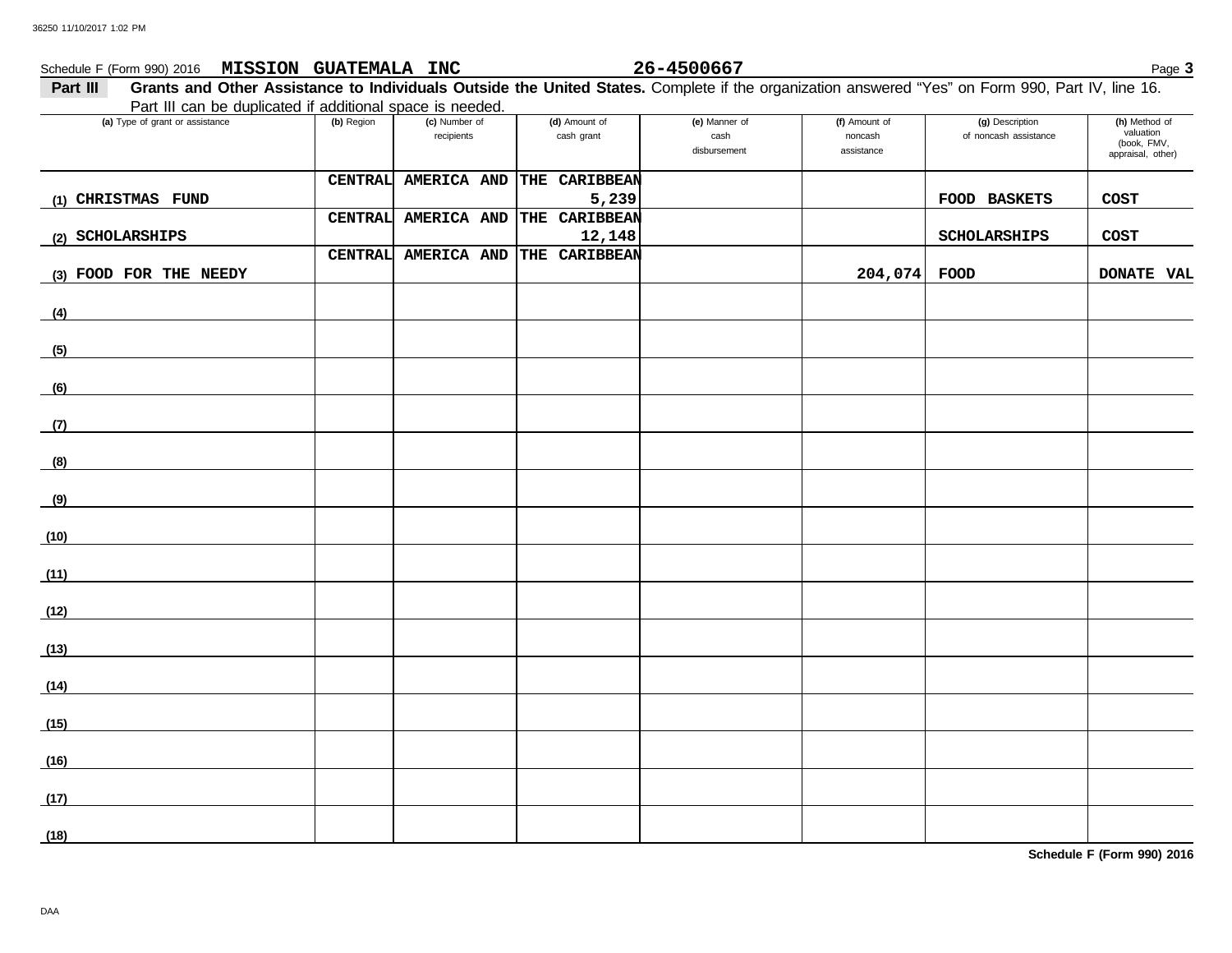|   | Schedule F (Form 990) 2016      | <b>MISSION GUATEMALA INC</b> | 26-4500667                                                                                                                                                                                                                                                                                                                                                                                                                                      |     | Page 4   |
|---|---------------------------------|------------------------------|-------------------------------------------------------------------------------------------------------------------------------------------------------------------------------------------------------------------------------------------------------------------------------------------------------------------------------------------------------------------------------------------------------------------------------------------------|-----|----------|
|   | Part IV<br><b>Foreign Forms</b> |                              |                                                                                                                                                                                                                                                                                                                                                                                                                                                 |     |          |
| 1 |                                 |                              | Was the organization a U.S. transferor of property to a foreign corporation during the tax year? If "Yes,"<br>the organization may be required to file Form 926, Return by a U.S. Transferor of Property to a Foreign                                                                                                                                                                                                                           | Yes | X <br>No |
| 2 |                                 |                              | Did the organization have an interest in a foreign trust during the tax year? If "Yes," the organization<br>may be required to separately file Form 3520, Annual Return To Report Transactions With Foreign<br>Trusts and Receipt of Certain Foreign Gifts, and/or Form 3520-A, Annual Information Return of Foreign<br>Trust With a U.S. Owner (see Instructions for Forms 3520 and 3520-A; do not file with Form 990)                         | Yes | X <br>No |
| 3 |                                 |                              | Did the organization have an ownership interest in a foreign corporation during the tax year? If "Yes,"<br>the organization may be required to file Form 5471, Information Return of U.S. Persons With Respect to                                                                                                                                                                                                                               | Yes | x <br>No |
|   |                                 |                              | Was the organization a direct or indirect shareholder of a passive foreign investment company or a<br>qualified electing fund during the tax year? If "Yes," the organization may be required to file Form 8621,<br>Information Return by a Shareholder of a Passive Foreign Investment Company or Qualified Electing                                                                                                                           | Yes | X <br>No |
| 5 |                                 |                              | Did the organization have an ownership interest in a foreign partnership during the tax year? If "Yes,"<br>the organization may be required to file Form 8865, Return of U.S. Persons With Respect to Certain<br>Foreign Partnerships (see Instructions for Form 8865) Material Construction Construction Construction Construction Construction Construction Construction Construction Construction Construction Construction Construction Con | Yes | X No     |
| 6 |                                 |                              | Did the organization have any operations in or related to any boycotting countries during the tax year? If<br>"Yes," the organization may be required to separately file Form 5713, International Boycott Report (see                                                                                                                                                                                                                           | Yes | x<br>No  |

**Schedule F (Form 990) 2016**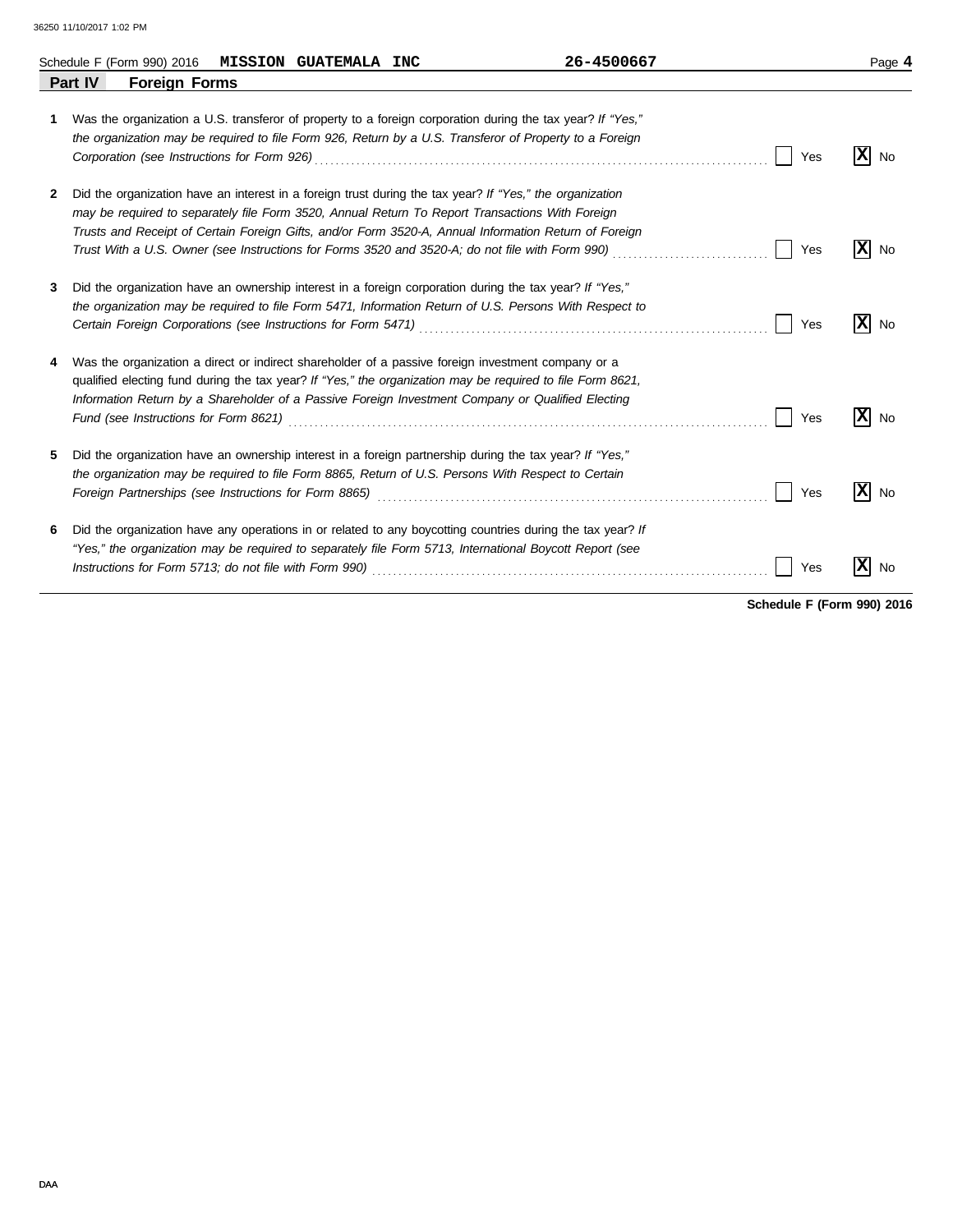|                | Schedule F (Form 990) 2016<br><b>MISSION GUATEMALA INC</b>                                                                                                                                                                                                                                                                                                                                                                                       | 26-4500667       |                     |                                                    | Page 5 |
|----------------|--------------------------------------------------------------------------------------------------------------------------------------------------------------------------------------------------------------------------------------------------------------------------------------------------------------------------------------------------------------------------------------------------------------------------------------------------|------------------|---------------------|----------------------------------------------------|--------|
| Part V         | Supplemental Information<br>Provide the information required by Part I, line 2 (monitoring of funds); Part I, line 3, column (f) (accounting method;<br>amounts of investments vs. expenditures per region); Part II, line 1 (accounting method); Part III (accounting method); and<br>Part III, column (c) (estimated number of recipients), as applicable. Also complete this part to provide any additional<br>information. See instructions. |                  |                     |                                                    |        |
|                | PART I, LINE 2 - PROCEDURES FOR MONITORING THE USE OF GRANT FUNDS                                                                                                                                                                                                                                                                                                                                                                                |                  |                     |                                                    |        |
|                | MISSION GUATEMALA HAS PEOPLE AND STAFF ON THE GROUND                                                                                                                                                                                                                                                                                                                                                                                             |                  |                     | IN GUATEMALA.<br>ΙN                                |        |
|                | GENERAL, THE INDIVIDUAL/ORGANIZATIONAL NEED IS OBSERVED BY A MISSION                                                                                                                                                                                                                                                                                                                                                                             |                  |                     |                                                    |        |
|                | <b>GUATEMALA STAFF</b><br>PERSON.                                                                                                                                                                                                                                                                                                                                                                                                                |                  |                     | ON A FEW OCCASIONS, MISSION GUATEMALA IS SOLICITED |        |
|                | INDIVIDUAL OR ORGANIZATION.<br>FOR HELP BY THE                                                                                                                                                                                                                                                                                                                                                                                                   | THE              | <b>STAFF</b>        | SOCIAL WORKER                                      |        |
| <b>FURTHER</b> | <b>INVESTIGATES</b><br>THE NEED AND REPORTS BACK TO                                                                                                                                                                                                                                                                                                                                                                                              |                  |                     | THE SENIOR STAFF PEOPLE                            |        |
|                | BASED ON THE RECOMMENDATION OF THE SOCIAL WORKER, STAFF<br>IN GUATEMALA.                                                                                                                                                                                                                                                                                                                                                                         |                  |                     |                                                    |        |
|                | OBSERVATIONS, AND GENERAL KNOWLEDGE OF THE COUNTRY AND NEED, A DECISION IS                                                                                                                                                                                                                                                                                                                                                                       |                  |                     |                                                    |        |
|                | REACHED ON WHETHER OR NOT TO ISSUE THE GRANT.                                                                                                                                                                                                                                                                                                                                                                                                    |                  |                     | AGAIN, BECAUSE WE HAVE STAFF                       |        |
|                |                                                                                                                                                                                                                                                                                                                                                                                                                                                  |                  |                     |                                                    |        |
|                | ON THE GROUND, THERE IS USUALLY A FOLLOW UP VISIT(S) TO ENSURE THAT                                                                                                                                                                                                                                                                                                                                                                              |                  |                     | THE                                                |        |
| <b>GRANT</b>   | IS BEING USED PROPERLY AND AS                                                                                                                                                                                                                                                                                                                                                                                                                    | <b>INTENDED.</b> |                     |                                                    |        |
|                |                                                                                                                                                                                                                                                                                                                                                                                                                                                  |                  |                     |                                                    |        |
|                | PART I, LINE 3 - ACTIVITIES PER REGION                                                                                                                                                                                                                                                                                                                                                                                                           |                  |                     |                                                    |        |
| <b>REGION</b>  |                                                                                                                                                                                                                                                                                                                                                                                                                                                  |                  | <b>EXPENDITURES</b> | <b>INVESTMENTS</b>                                 |        |
|                | THE CARIBBEAN<br>CENTRAL AMERICA AND                                                                                                                                                                                                                                                                                                                                                                                                             | \$               | $853,671$ \$        | 0                                                  |        |
|                |                                                                                                                                                                                                                                                                                                                                                                                                                                                  |                  |                     |                                                    |        |
|                |                                                                                                                                                                                                                                                                                                                                                                                                                                                  |                  |                     |                                                    |        |
|                |                                                                                                                                                                                                                                                                                                                                                                                                                                                  |                  |                     |                                                    |        |
|                |                                                                                                                                                                                                                                                                                                                                                                                                                                                  |                  |                     |                                                    |        |
|                |                                                                                                                                                                                                                                                                                                                                                                                                                                                  |                  |                     |                                                    |        |
|                |                                                                                                                                                                                                                                                                                                                                                                                                                                                  |                  |                     |                                                    |        |
|                |                                                                                                                                                                                                                                                                                                                                                                                                                                                  |                  |                     |                                                    |        |
|                |                                                                                                                                                                                                                                                                                                                                                                                                                                                  |                  |                     |                                                    |        |
|                |                                                                                                                                                                                                                                                                                                                                                                                                                                                  |                  |                     |                                                    |        |
|                |                                                                                                                                                                                                                                                                                                                                                                                                                                                  |                  |                     |                                                    |        |
|                |                                                                                                                                                                                                                                                                                                                                                                                                                                                  |                  |                     |                                                    |        |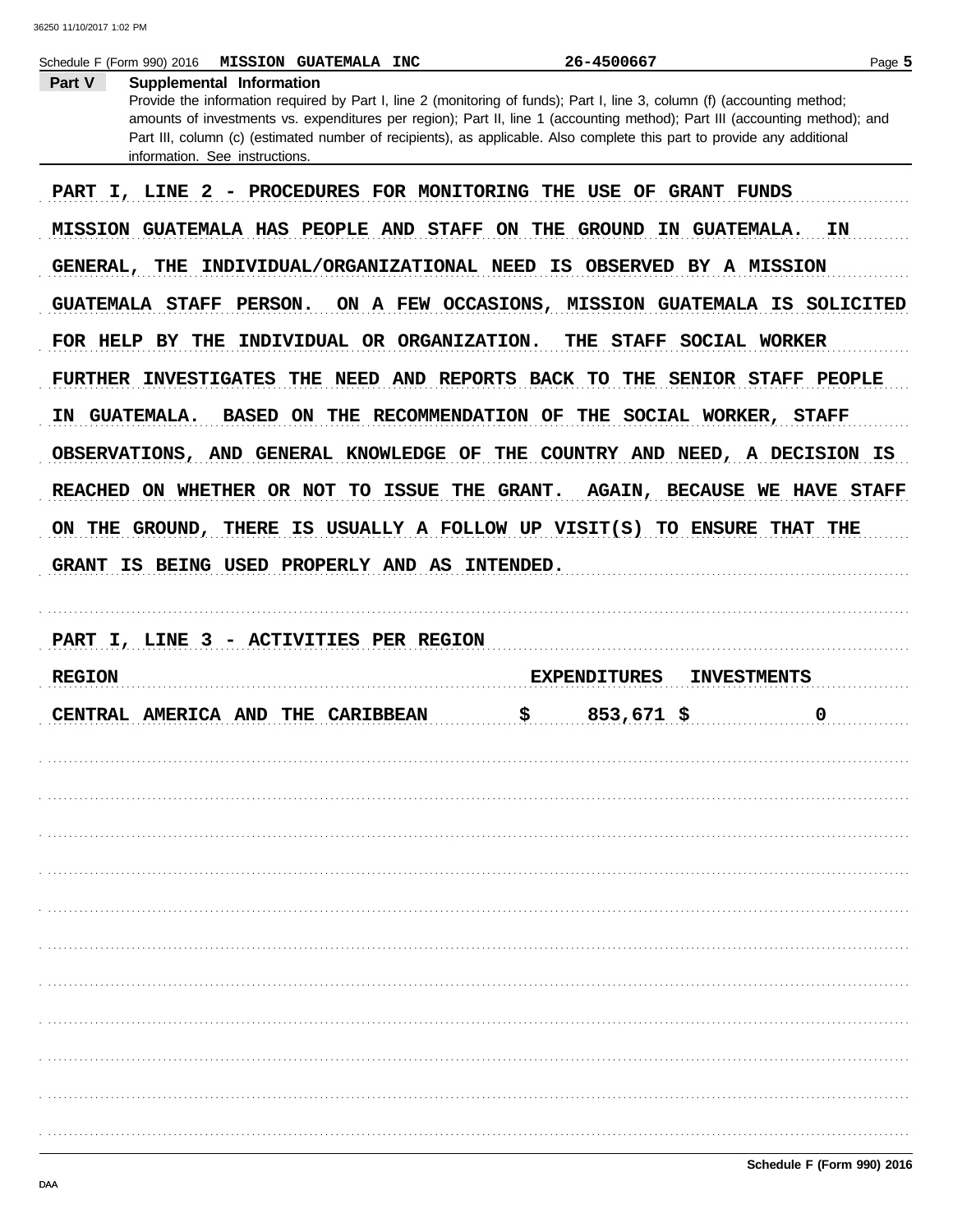## **SCHEDULE M Noncash Contributions**

OMB No. 1545-0047 **2016**

| (Form 990) |  |
|------------|--|
|            |  |

u **Complete if the organizations answered "Yes" on Form 990, Part IV, lines 29 or 30.** u **Attach to Form 990.**

u **Information about Schedule M (Form 990) and its instructions is at** *www.irs.gov/form990.*

name of the organization **Employer identification number**  $\blacksquare$ **Inspection Open To Public**

| Name of the organizati |  |  |
|------------------------|--|--|
|------------------------|--|--|

Department of the Treasury<br>Internal Revenue Service

### **Part I Types of Property MISSION GUATEMALA INC 26-4500667**

|     |                                                                                                                    | (a)        | (b)                        | (c)                                         | (d)                          |     |     |    |
|-----|--------------------------------------------------------------------------------------------------------------------|------------|----------------------------|---------------------------------------------|------------------------------|-----|-----|----|
|     |                                                                                                                    | Check if   | Number of contributions or | Noncash contribution<br>amounts reported on | Method of determining        |     |     |    |
|     |                                                                                                                    | applicable | items contributed          | Form 990, Part VIII, line 1g                | noncash contribution amounts |     |     |    |
| 1   | Art - Works of art                                                                                                 |            |                            |                                             |                              |     |     |    |
| 2   | Art - Historical treasures                                                                                         |            |                            |                                             |                              |     |     |    |
| 3   | Art - Fractional interests                                                                                         |            |                            |                                             |                              |     |     |    |
| 4   | Books and publications                                                                                             |            |                            |                                             |                              |     |     |    |
| 5   | Clothing and household                                                                                             |            |                            |                                             |                              |     |     |    |
|     |                                                                                                                    |            |                            |                                             |                              |     |     |    |
| 6   | Cars and other vehicles                                                                                            |            |                            |                                             |                              |     |     |    |
| 7   | Boats and planes                                                                                                   |            |                            |                                             |                              |     |     |    |
| 8   |                                                                                                                    |            |                            |                                             |                              |     |     |    |
|     | Intellectual property<br>Securities - Publicly traded                                                              |            |                            |                                             |                              |     |     |    |
| 9   |                                                                                                                    |            |                            |                                             |                              |     |     |    |
| 10  | Securities - Closely held stock                                                                                    |            |                            |                                             |                              |     |     |    |
| 11  | Securities - Partnership, LLC,                                                                                     |            |                            |                                             |                              |     |     |    |
|     | or trust interests                                                                                                 |            |                            |                                             |                              |     |     |    |
| 12  | Securities - Miscellaneous                                                                                         |            |                            |                                             |                              |     |     |    |
| 13  | Qualified conservation                                                                                             |            |                            |                                             |                              |     |     |    |
|     | contribution - Historic                                                                                            |            |                            |                                             |                              |     |     |    |
|     |                                                                                                                    |            |                            |                                             |                              |     |     |    |
| 14  | Qualified conservation                                                                                             |            |                            |                                             |                              |     |     |    |
|     |                                                                                                                    |            |                            |                                             |                              |     |     |    |
| 15  | Real estate - Residential                                                                                          |            |                            |                                             |                              |     |     |    |
| 16  | Real estate - Commercial                                                                                           |            |                            |                                             |                              |     |     |    |
| 17  | Real estate - Other                                                                                                |            |                            |                                             |                              |     |     |    |
| 18  |                                                                                                                    |            |                            |                                             |                              |     |     |    |
| 19  | Food inventory                                                                                                     | X          | 1                          | 146,266                                     |                              |     |     |    |
| 20  | Drugs and medical supplies                                                                                         |            |                            |                                             |                              |     |     |    |
| 21  | Taxidermy                                                                                                          |            |                            |                                             |                              |     |     |    |
| 22  | Historical artifacts                                                                                               |            |                            |                                             |                              |     |     |    |
| 23  | Scientific specimens                                                                                               |            |                            |                                             |                              |     |     |    |
| 24  | Archeological artifacts                                                                                            |            |                            |                                             |                              |     |     |    |
| 25  |                                                                                                                    |            |                            |                                             |                              |     |     |    |
| 26  |                                                                                                                    |            |                            |                                             |                              |     |     |    |
| 27  |                                                                                                                    |            |                            |                                             |                              |     |     |    |
| 28  | Other $\mathbf{u}$ (                                                                                               |            |                            |                                             |                              |     |     |    |
| 29  | Number of Forms 8283 received by the organization during the tax year for contributions for                        |            |                            |                                             |                              |     |     |    |
|     | which the organization completed Form 8283, Part IV, Donee Acknowledgement                                         |            |                            |                                             | 29                           |     |     |    |
|     |                                                                                                                    |            |                            |                                             |                              |     | Yes | No |
| 30a | During the year, did the organization receive by contribution any property reported in Part I, lines 1 through     |            |                            |                                             |                              |     |     |    |
|     | 28, that it must hold for at least three years from the date of the initial contribution, and which isn't required |            |                            |                                             |                              |     |     |    |
|     |                                                                                                                    |            |                            |                                             |                              | 30a |     | X  |
| b   | If "Yes," describe the arrangement in Part II.                                                                     |            |                            |                                             |                              |     |     |    |
| 31  | Does the organization have a gift acceptance policy that requires the review of any nonstandard                    |            |                            |                                             |                              |     |     |    |
|     | contributions?                                                                                                     |            |                            |                                             |                              | 31  |     | X  |
| 32a | Does the organization hire or use third parties or related organizations to solicit, process, or sell noncash      |            |                            |                                             |                              |     |     |    |
|     | contributions?                                                                                                     |            |                            |                                             |                              | 32a |     | x  |
| b   | If "Yes," describe in Part II.                                                                                     |            |                            |                                             |                              |     |     |    |
| 33  | If the organization didn't report an amount in column (c) for a type of property for which column (a) is checked,  |            |                            |                                             |                              |     |     |    |
|     | describe in Part II.                                                                                               |            |                            |                                             |                              |     |     |    |

**For Paperwork Reduction Act Notice, see the Instructions for Form 990. Schedule M (Form 990) (2016)**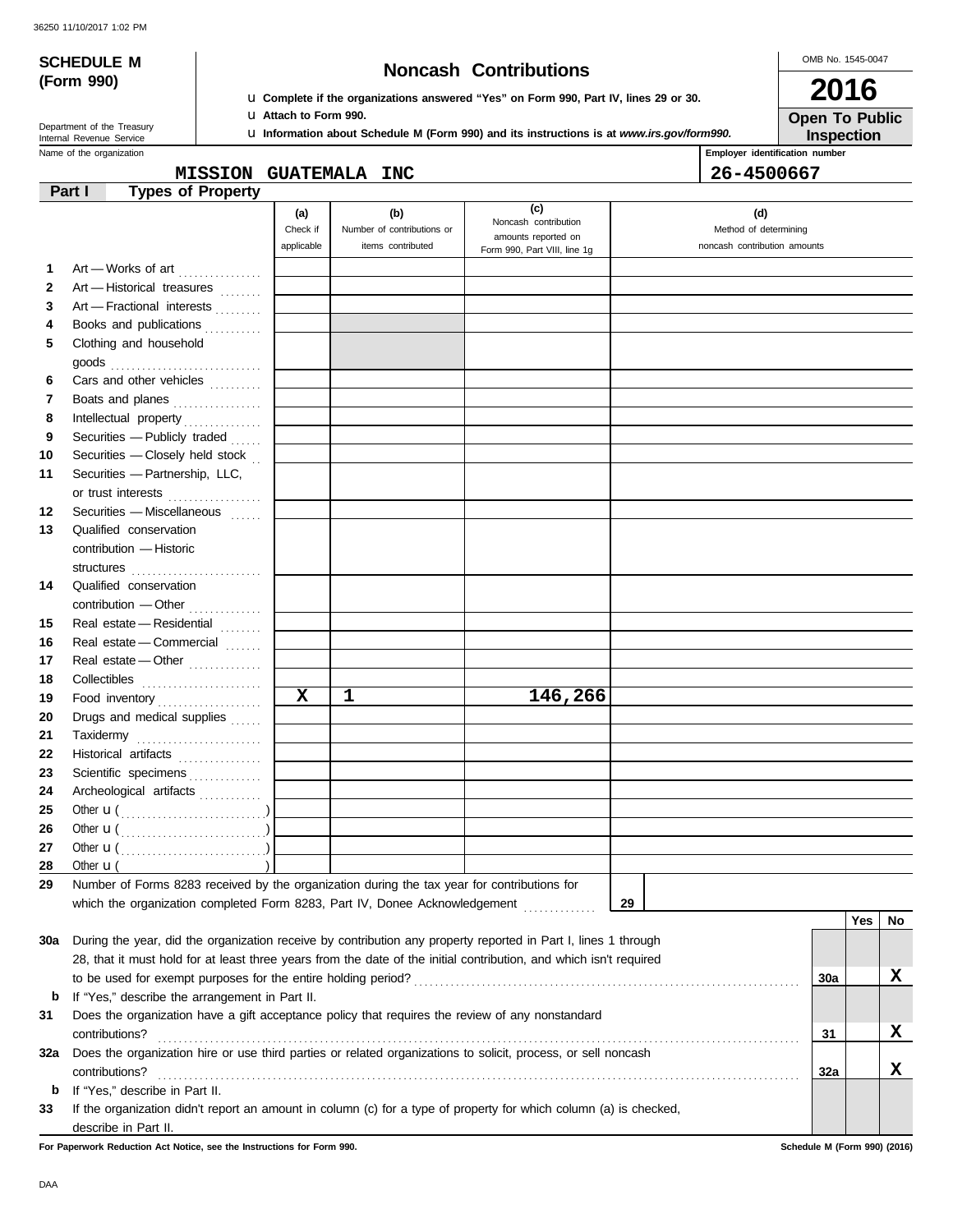| Schedule M (Form 990) (2016) |                                                                                   | MISSION GUATEMALA INC | 26-4500667                                                                                                                                                                                                                   | Page 2 |
|------------------------------|-----------------------------------------------------------------------------------|-----------------------|------------------------------------------------------------------------------------------------------------------------------------------------------------------------------------------------------------------------------|--------|
| Part II                      |                                                                                   |                       | Supplemental Information. Provide the information required by Part I, lines 30b, 32b, and 33, and whether<br>the organization is reporting in Part I, column (b), the number of contributions, the number of items received, |        |
|                              | or a combination of both. Also complete this part for any additional information. |                       |                                                                                                                                                                                                                              |        |
|                              |                                                                                   |                       |                                                                                                                                                                                                                              |        |
|                              |                                                                                   |                       |                                                                                                                                                                                                                              |        |
|                              |                                                                                   |                       |                                                                                                                                                                                                                              |        |
|                              |                                                                                   |                       |                                                                                                                                                                                                                              |        |
|                              |                                                                                   |                       |                                                                                                                                                                                                                              |        |
|                              |                                                                                   |                       |                                                                                                                                                                                                                              |        |
|                              |                                                                                   |                       |                                                                                                                                                                                                                              |        |
|                              |                                                                                   |                       |                                                                                                                                                                                                                              |        |
|                              |                                                                                   |                       |                                                                                                                                                                                                                              |        |
|                              |                                                                                   |                       |                                                                                                                                                                                                                              |        |
|                              |                                                                                   |                       |                                                                                                                                                                                                                              |        |
|                              |                                                                                   |                       |                                                                                                                                                                                                                              |        |
|                              |                                                                                   |                       |                                                                                                                                                                                                                              |        |
|                              |                                                                                   |                       |                                                                                                                                                                                                                              |        |
|                              |                                                                                   |                       |                                                                                                                                                                                                                              |        |
|                              |                                                                                   |                       |                                                                                                                                                                                                                              |        |
|                              |                                                                                   |                       |                                                                                                                                                                                                                              |        |
|                              |                                                                                   |                       |                                                                                                                                                                                                                              |        |
|                              |                                                                                   |                       |                                                                                                                                                                                                                              |        |
|                              |                                                                                   |                       |                                                                                                                                                                                                                              |        |
|                              |                                                                                   |                       |                                                                                                                                                                                                                              |        |
|                              |                                                                                   |                       |                                                                                                                                                                                                                              |        |
|                              |                                                                                   |                       |                                                                                                                                                                                                                              |        |
|                              |                                                                                   |                       |                                                                                                                                                                                                                              |        |
|                              |                                                                                   |                       |                                                                                                                                                                                                                              |        |
|                              |                                                                                   |                       |                                                                                                                                                                                                                              |        |
|                              |                                                                                   |                       |                                                                                                                                                                                                                              |        |
|                              |                                                                                   |                       |                                                                                                                                                                                                                              |        |
|                              |                                                                                   |                       |                                                                                                                                                                                                                              |        |
|                              |                                                                                   |                       |                                                                                                                                                                                                                              |        |
|                              |                                                                                   |                       |                                                                                                                                                                                                                              |        |
|                              |                                                                                   |                       |                                                                                                                                                                                                                              |        |
|                              |                                                                                   |                       |                                                                                                                                                                                                                              |        |
|                              |                                                                                   |                       |                                                                                                                                                                                                                              |        |
|                              |                                                                                   |                       |                                                                                                                                                                                                                              |        |
|                              |                                                                                   |                       |                                                                                                                                                                                                                              |        |
|                              |                                                                                   |                       |                                                                                                                                                                                                                              |        |
|                              |                                                                                   |                       |                                                                                                                                                                                                                              |        |
|                              |                                                                                   |                       |                                                                                                                                                                                                                              |        |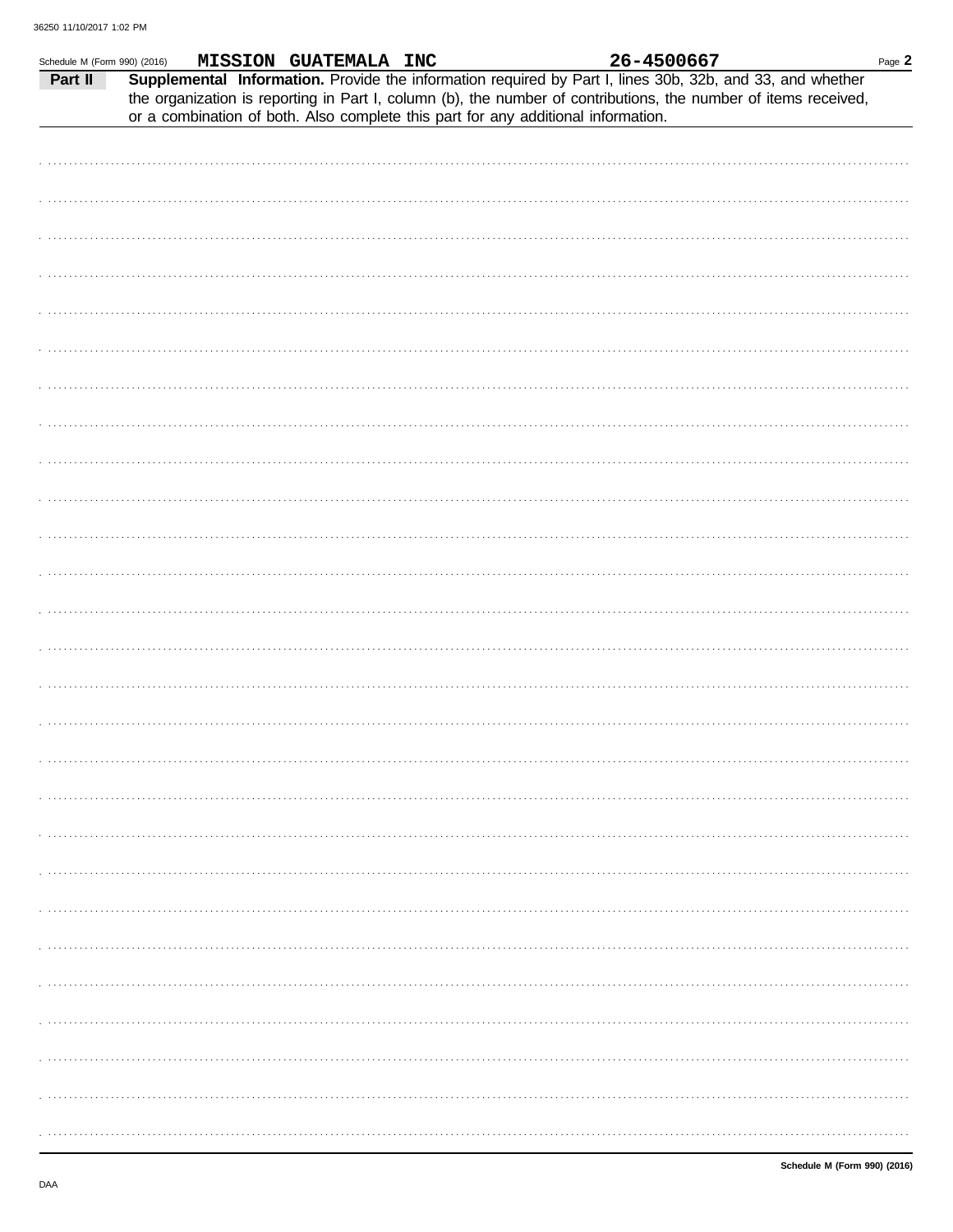| <b>SCHEDULE O</b><br>(Form 990 or 990-EZ)<br>Department of the Treasury | Supplemental Information to Form 990 or 990-EZ<br>Complete to provide information for responses to specific questions on<br>Form 990 or 990-EZ or to provide any additional information.<br>u Attach to Form 990 or 990-EZ. |                                |                   |  |  |
|-------------------------------------------------------------------------|-----------------------------------------------------------------------------------------------------------------------------------------------------------------------------------------------------------------------------|--------------------------------|-------------------|--|--|
| Internal Revenue Service<br>Name of the organization                    | <b>u Information about Schedule O (Form 990 or 990-EZ) and its instructions is at www.irs.gov/form990.</b>                                                                                                                  | Employer identification number | <b>Inspection</b> |  |  |
|                                                                         | <b>MISSION GUATEMALA INC</b>                                                                                                                                                                                                | 26-4500667                     |                   |  |  |
|                                                                         | FORM 990, PART III, LINE 4D - ALL OTHER ACCOMPLISHMENT                                                                                                                                                                      |                                |                   |  |  |
| THE                                                                     | ORGANIZATION BROUGHT U.S. VOLUNTEERS TO GUATEMALA TO ASSIST WITH                                                                                                                                                            |                                |                   |  |  |
|                                                                         | PROJECTS WHICH BENEFITED<br>THE GUATEMALAN COMMUNITIES WHERE THE MISSION IS                                                                                                                                                 |                                |                   |  |  |
| LOCATED.                                                                | INCLUDED HOME REPAIR, REPAIR OF SCHOOL AND PRESCHOOL<br><b>PROJECTS</b>                                                                                                                                                     |                                |                   |  |  |
|                                                                         | FACILITIES, AND EMERGENCY RELIEF<br>PROGRAMS.                                                                                                                                                                               |                                |                   |  |  |
|                                                                         |                                                                                                                                                                                                                             |                                |                   |  |  |
| <b>GUATEMALA</b>                                                        | FORM 990, PART V, LINE 4B - FINANCIAL ACCOUNTS IN FOREIGN COUNTRIES                                                                                                                                                         |                                |                   |  |  |
|                                                                         | FORM 990, PART VI, LINE 11B - ORGANIZATION'S PROCESS TO REVIEW FORM 990<br>COPIES OF FORM 990 IS GIVEN TO AND REVIEWED BY THE BOARD OF DIRECTORS                                                                            |                                |                   |  |  |
| PRIOR TO FILING.                                                        |                                                                                                                                                                                                                             |                                |                   |  |  |
|                                                                         |                                                                                                                                                                                                                             |                                |                   |  |  |
|                                                                         | FORM 990, PART VI, LINE 12C - ENFORCEMENT OF CONFLICTS POLICY                                                                                                                                                               |                                |                   |  |  |
|                                                                         | BOARD MEMBERS, OFFICERS, VOLUNTEERS, STAFF MEMEBER, AND KEY STAKEHOLDERS                                                                                                                                                    |                                |                   |  |  |
|                                                                         | MUST FILE AN ANNUAL STATEMENT DISCLOSING ANY CONFLICTS OF INTEREST OF WHICH                                                                                                                                                 |                                |                   |  |  |
|                                                                         |                                                                                                                                                                                                                             |                                |                   |  |  |
| THEY ARE AWARE.                                                         |                                                                                                                                                                                                                             |                                |                   |  |  |
|                                                                         |                                                                                                                                                                                                                             |                                |                   |  |  |
|                                                                         | FORM 990, PART VI, LINE 15A - COMPENSATION PROCESS FOR TOP OFFICIAL                                                                                                                                                         |                                |                   |  |  |
|                                                                         | EXECUTIVE DIRECTOR'S COMPENSATION IS APPROVED BY THE BOARD OF DIRECTORS AND                                                                                                                                                 |                                |                   |  |  |
|                                                                         | DOCUMENTED IN THE MINUTES.                                                                                                                                                                                                  |                                |                   |  |  |
|                                                                         |                                                                                                                                                                                                                             |                                |                   |  |  |
|                                                                         | FORM 990, PART VI, LINE 19 - GOVERNING DOCUMENTS DISCLOSURE EXPLANATION                                                                                                                                                     |                                |                   |  |  |
|                                                                         | ALL GOVERNING DOCUMENTS AND INFORMATION RETURNS ARE AVAILABLE AT                                                                                                                                                            |                                |                   |  |  |
|                                                                         | WWW.MISSIONGUATEMALA.COM, AND MAY BE VIEWED BY SELECTING "DISCLOSURES."                                                                                                                                                     |                                |                   |  |  |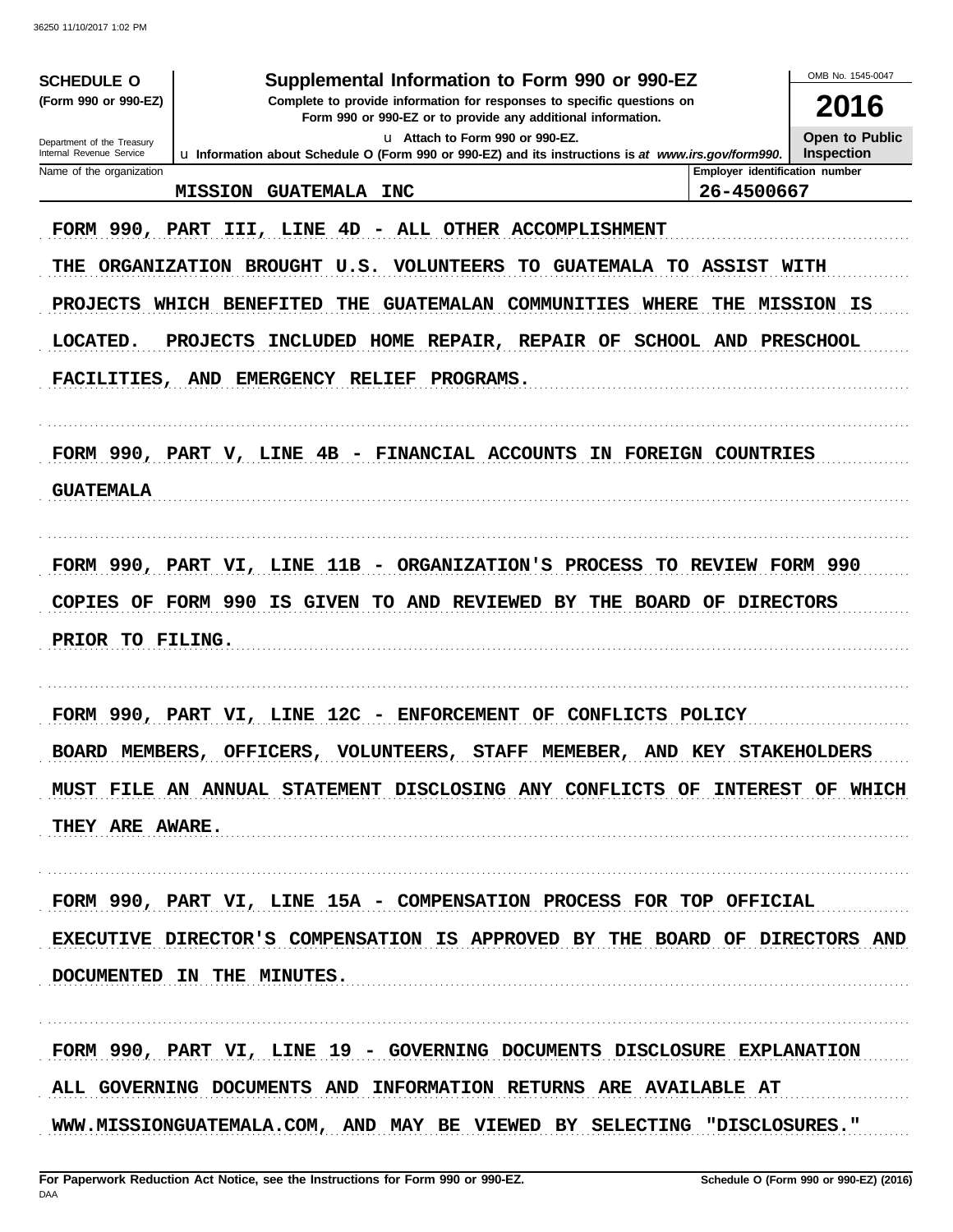|                             | Form $4562$                                                                                                                             |                             |                                            | <b>Depreciation and Amortization</b>                                                                       |                              |                |                  |                                  | OMB No. 1545-0172                 |
|-----------------------------|-----------------------------------------------------------------------------------------------------------------------------------------|-----------------------------|--------------------------------------------|------------------------------------------------------------------------------------------------------------|------------------------------|----------------|------------------|----------------------------------|-----------------------------------|
|                             | Department of the Treasury                                                                                                              |                             |                                            | (Including Information on Listed Property)                                                                 | u Attach to your tax return. |                |                  |                                  |                                   |
|                             | (99)<br>Internal Revenue Service                                                                                                        |                             |                                            | u Information about Form 4562 and its separate instructions is at www.irs.gov/form4562.                    |                              |                |                  |                                  | Attachment<br>179<br>Sequence No. |
|                             | Name(s) shown on return                                                                                                                 |                             | <b>MISSION GUATEMALA INC</b>               |                                                                                                            |                              |                |                  | Identifying number<br>26-4500667 |                                   |
|                             | Business or activity to which this form relates                                                                                         |                             |                                            |                                                                                                            |                              |                |                  |                                  |                                   |
|                             | <b>INDIRECT</b>                                                                                                                         | <b>DEPRECIATION</b>         |                                            |                                                                                                            |                              |                |                  |                                  |                                   |
|                             | Part I                                                                                                                                  |                             |                                            | Election To Expense Certain Property Under Section 179                                                     |                              |                |                  |                                  |                                   |
|                             |                                                                                                                                         |                             |                                            | Note: If you have any listed property, complete Part V before you complete Part I.                         |                              |                |                  |                                  |                                   |
| 1                           | Maximum amount (see instructions)                                                                                                       |                             |                                            |                                                                                                            |                              |                |                  | 1                                | 500,000                           |
| 2                           | Total cost of section 179 property placed in service (see instructions)                                                                 |                             |                                            |                                                                                                            |                              |                |                  | $\mathbf{2}$                     |                                   |
| 3                           |                                                                                                                                         |                             |                                            |                                                                                                            |                              |                |                  | 3                                | 2,010,000                         |
| 4                           | Reduction in limitation. Subtract line 3 from line 2. If zero or less, enter -0-                                                        |                             |                                            |                                                                                                            |                              |                |                  | 4                                |                                   |
| 5                           | Dollar limitation for tax year. Subtract line 4 from line 1. If zero or less, enter -0-. If married filing separately, see instructions | (a) Description of property |                                            |                                                                                                            | (b) Cost (business use only) |                | (c) Elected cost | 5                                |                                   |
| 6                           |                                                                                                                                         |                             |                                            |                                                                                                            |                              |                |                  |                                  |                                   |
|                             |                                                                                                                                         |                             |                                            |                                                                                                            |                              |                |                  |                                  |                                   |
| 7                           | Listed property. Enter the amount from line 29                                                                                          |                             |                                            |                                                                                                            |                              | $\overline{7}$ |                  |                                  |                                   |
| 8                           | Total elected cost of section 179 property. Add amounts in column (c), lines 6 and 7 [[[[[[[[[[[[[[[[[[[[[[[[                           |                             |                                            |                                                                                                            |                              |                |                  | 8                                |                                   |
| 9                           | Tentative deduction. Enter the smaller of line 5 or line 8                                                                              |                             |                                            |                                                                                                            |                              |                |                  | 9                                |                                   |
| 10                          | Carryover of disallowed deduction from line 13 of your 2015 Form 4562                                                                   |                             |                                            |                                                                                                            |                              |                |                  | 10                               |                                   |
| 11                          | Business income limitation. Enter the smaller of business income (not less than zero) or line 5 (see instructions)                      |                             |                                            |                                                                                                            |                              |                |                  | 11                               |                                   |
| 12                          |                                                                                                                                         |                             |                                            |                                                                                                            |                              |                |                  | 12                               |                                   |
| 13                          |                                                                                                                                         |                             |                                            |                                                                                                            |                              | 13             |                  |                                  |                                   |
|                             | Note: Don't use Part II or Part III below for listed property. Instead, use Part V.                                                     |                             |                                            |                                                                                                            |                              |                |                  |                                  |                                   |
|                             | Part II                                                                                                                                 |                             |                                            | Special Depreciation Allowance and Other Depreciation (Don't include listed property.) (See instructions.) |                              |                |                  |                                  |                                   |
| 14                          | Special depreciation allowance for qualified property (other than listed property) placed in service                                    |                             |                                            |                                                                                                            |                              |                |                  |                                  |                                   |
|                             | during the tax year (see instructions)                                                                                                  |                             |                                            |                                                                                                            |                              |                |                  | 14<br>15                         |                                   |
| 15                          | Property subject to section 168(f)(1) election <i>manufacture content content and a section</i> 168(f)(1) election                      |                             |                                            |                                                                                                            |                              |                |                  | 16                               | 48,656                            |
| 16                          | Part III                                                                                                                                |                             |                                            | MACRS Depreciation (Don't include listed property.) (See instructions.)                                    |                              |                |                  |                                  |                                   |
|                             |                                                                                                                                         |                             |                                            |                                                                                                            |                              |                |                  |                                  |                                   |
|                             |                                                                                                                                         |                             |                                            | <b>Section A</b>                                                                                           |                              |                |                  |                                  |                                   |
|                             |                                                                                                                                         |                             |                                            |                                                                                                            |                              |                |                  | 17                               |                                   |
|                             | If you are electing to group any assets placed in service during the tax year into one or more general asset accounts, check here       |                             |                                            |                                                                                                            |                              |                | $\mathbf{u}$     |                                  |                                   |
|                             |                                                                                                                                         |                             |                                            | Section B-Assets Placed in Service During 2016 Tax Year Using the General Depreciation System              |                              |                |                  |                                  |                                   |
|                             | (a) Classification of property                                                                                                          |                             | (b) Month and year<br>placed in<br>service | (c) Basis for depreciation<br>(business/investment use<br>only-see instructions)                           | (d) Recovery<br>period       | (e) Convention | (f) Method       |                                  | (g) Depreciation deduction        |
|                             | 3-year property                                                                                                                         |                             |                                            |                                                                                                            |                              |                |                  |                                  |                                   |
| b                           | 5-year property                                                                                                                         |                             |                                            |                                                                                                            |                              |                |                  |                                  |                                   |
| c                           | 7-year property                                                                                                                         |                             |                                            |                                                                                                            |                              |                |                  |                                  |                                   |
| d                           | 10-year property                                                                                                                        |                             |                                            |                                                                                                            |                              |                |                  |                                  |                                   |
| е                           | 15-year property                                                                                                                        |                             |                                            |                                                                                                            |                              |                |                  |                                  |                                   |
|                             | 20-year property                                                                                                                        |                             |                                            |                                                                                                            |                              |                |                  |                                  |                                   |
|                             | 25-year property                                                                                                                        |                             |                                            |                                                                                                            | 25 yrs.                      |                | S/L              |                                  |                                   |
|                             | h Residential rental                                                                                                                    |                             |                                            |                                                                                                            | 27.5 yrs.                    | MМ             | S/L              |                                  |                                   |
|                             | property                                                                                                                                |                             |                                            |                                                                                                            | 27.5 yrs.                    | МM             | S/L              |                                  |                                   |
|                             | Nonresidential real                                                                                                                     |                             |                                            |                                                                                                            | 39 yrs.                      | МM             | S/L              |                                  |                                   |
| i.                          | property                                                                                                                                |                             |                                            |                                                                                                            |                              | <b>MM</b>      | S/L              |                                  |                                   |
|                             |                                                                                                                                         |                             |                                            | Section C-Assets Placed in Service During 2016 Tax Year Using the Alternative Depreciation System          |                              |                |                  |                                  |                                   |
|                             | 20a Class life                                                                                                                          |                             |                                            |                                                                                                            |                              |                | S/L<br>S/L       |                                  |                                   |
|                             | $b$ 12-year<br>$c$ 40-year                                                                                                              |                             |                                            |                                                                                                            | 12 yrs.<br>40 yrs.           | MМ             | S/L              |                                  |                                   |
|                             | Part IV<br><b>Summary</b> (See instructions.)                                                                                           |                             |                                            |                                                                                                            |                              |                |                  |                                  |                                   |
|                             | Listed property. Enter amount from line 28                                                                                              |                             |                                            |                                                                                                            |                              |                |                  | 21                               |                                   |
|                             | Total. Add amounts from line 12, lines 14 through 17, lines 19 and 20 in column (g), and line 21. Enter                                 |                             |                                            |                                                                                                            |                              |                |                  |                                  |                                   |
| 17<br>18<br>19a<br>21<br>22 | here and on the appropriate lines of your return. Partnerships and S corporations—see instructions                                      |                             |                                            |                                                                                                            |                              |                |                  | 22                               | 0<br>48,656                       |
| 23                          | For assets shown above and placed in service during the current year, enter the                                                         |                             |                                            |                                                                                                            |                              |                |                  |                                  |                                   |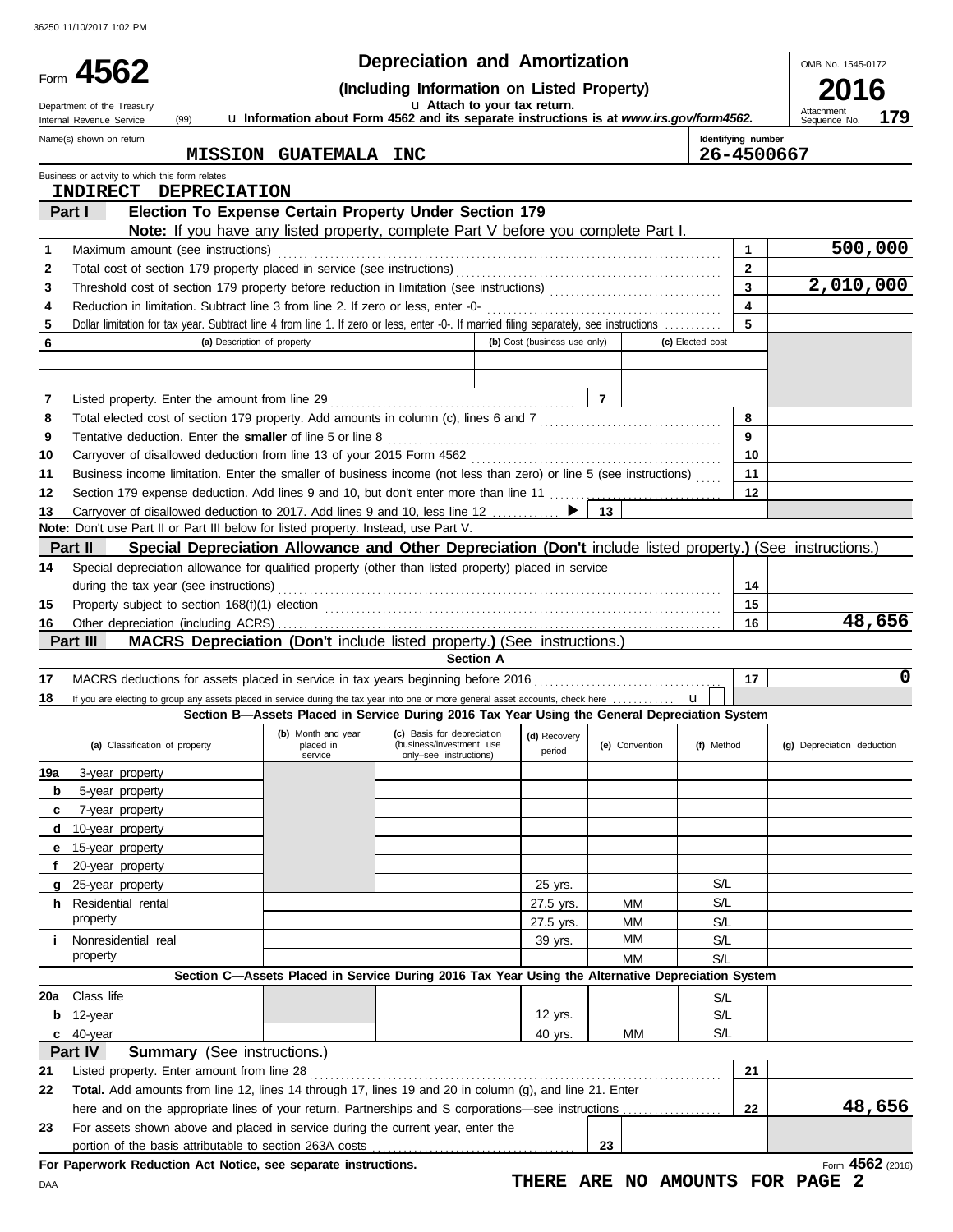## 36250 MISSION GUATEMALA INC 11/10/2017 1:01 PM 26-4500667 **Federal Statements**

FYE: 12/31/2016

### **Form 990, Part IX, Line 24e - All Other Expenses**

| <b>Description</b>                                                                                                                                 | Total<br><b>Expenses</b>                              | Program<br>Service                  | Management &<br>General | Fund<br>Raising |
|----------------------------------------------------------------------------------------------------------------------------------------------------|-------------------------------------------------------|-------------------------------------|-------------------------|-----------------|
| COORDINATOR/SUPPORT<br>TEAM<br>HOUSE SUPPLIES<br>RIVER<br>TRANSLATOR<br>TEAM<br>VEHICLE EXPENSES<br>FLUCTUATIONS<br>CURRENCY<br>SOFTWARE<br>LEASES | 30,282<br>22,928<br>10,978<br>5,786<br>5,177<br>2,419 | 30,282<br>22,928<br>10,978<br>4,961 | 825<br>5,177<br>678     | 1,741           |
| TOTAL                                                                                                                                              | 77,570                                                | 69,149                              | 6,680                   | 1,741           |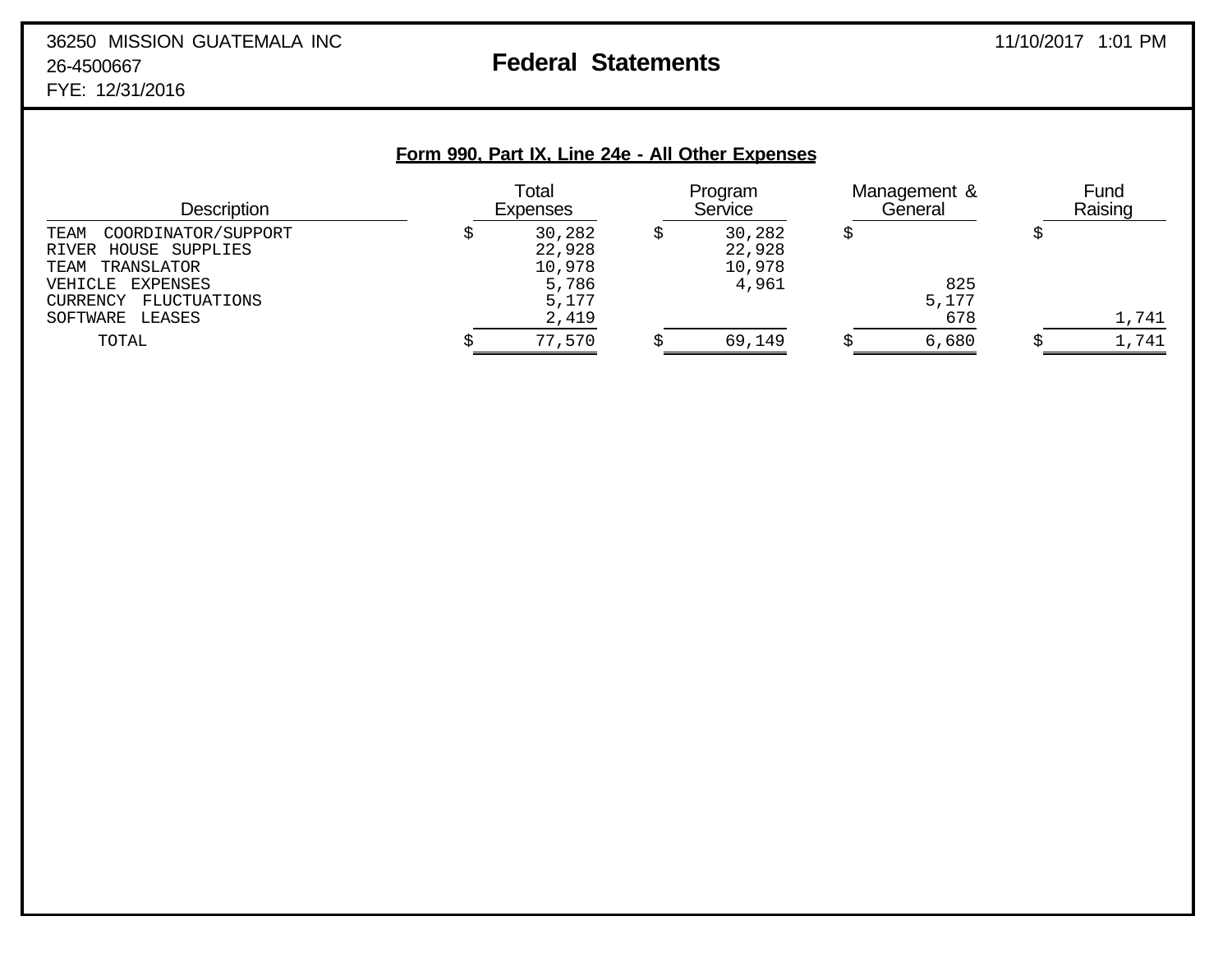### **Schedule A, Part II, Line 12 - Current year**

| <b>Description</b>                                                                   | Amount |                 |
|--------------------------------------------------------------------------------------|--------|-----------------|
| CLINIC PATIENT FEES<br>TAX-EXEMPT INTEREST ON SAVINGS AND TEMPORARY CASH INVESTMENTS |        | 37,279<br>2,071 |
| TOTAL                                                                                |        | 39,350          |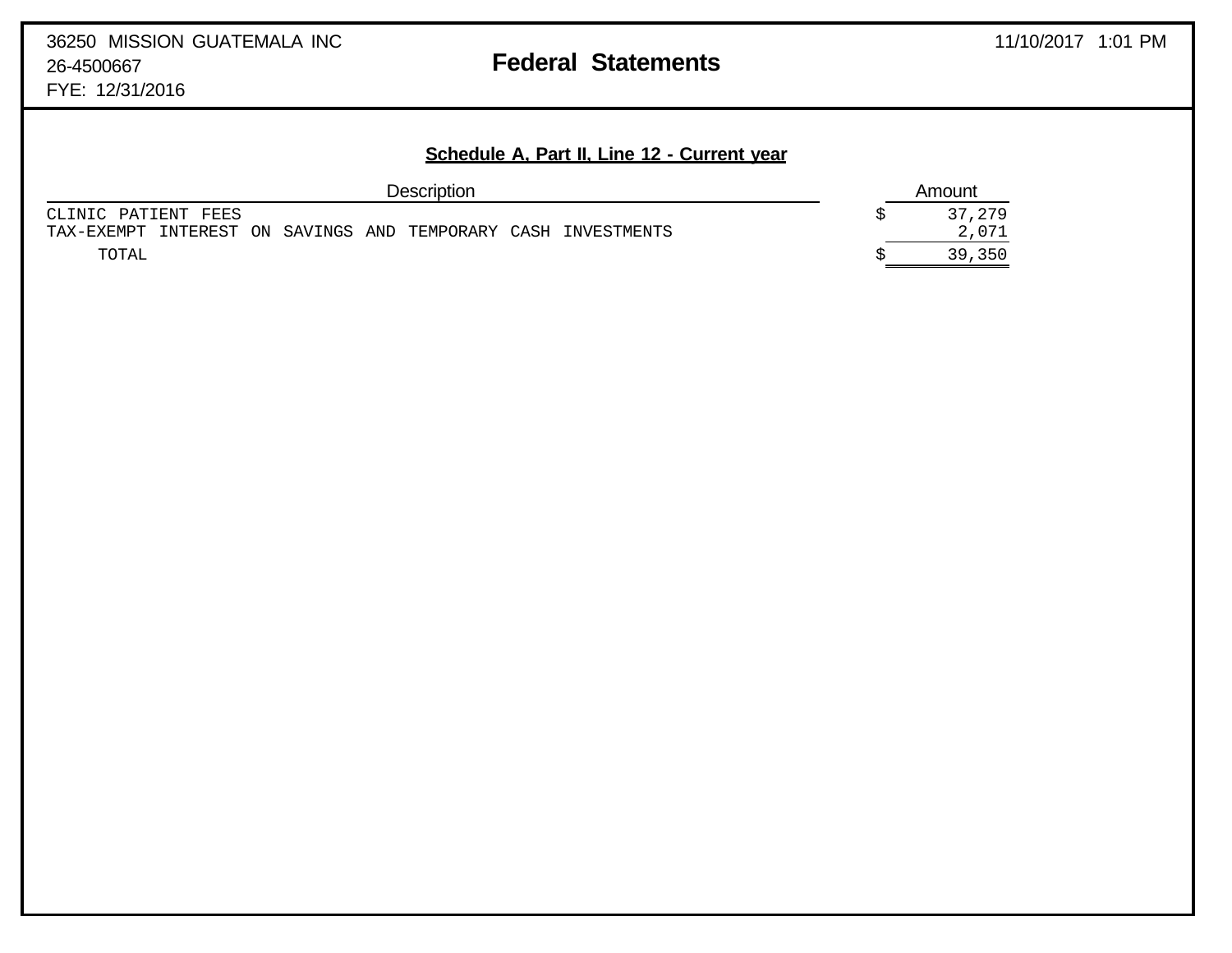|                                                       |                                                | Indiana Department of Revenue                                                                 |                                     | Check if:                     | Change of Address                      |
|-------------------------------------------------------|------------------------------------------------|-----------------------------------------------------------------------------------------------|-------------------------------------|-------------------------------|----------------------------------------|
| <b>NP-20</b>                                          | Indiana Nonprofit Organization's Annual Report | Amended Report                                                                                |                                     |                               |                                        |
| State Form 51062<br>$(R7 / 8-13)$                     | <b>Beginning</b>                               | For the Calendar Year or Fiscal Year<br>01 01 2016 and Ending 12 31 2016<br><b>MM/DD/YYYY</b> | <b>MM/DD/YYYY</b>                   |                               | Final Report: Indicate<br>Date Closed  |
|                                                       |                                                | Due on the 15th day of the 5th month following the end of the tax year.<br>NO FEE REQUIRED.   |                                     |                               |                                        |
| Name of Organization                                  |                                                |                                                                                               |                                     | Telephone Number              |                                        |
| <b>GUATEMALA</b><br><b>MISSION</b>                    | <b>INC</b>                                     |                                                                                               |                                     | 812 842 0642                  |                                        |
| Address                                               |                                                |                                                                                               | County                              |                               | Indiana Taxpayer Identification Number |
| P.O. BOX 1073                                         |                                                |                                                                                               | WARRICK                             |                               |                                        |
| City                                                  | State                                          |                                                                                               | Zip Code                            | Federal Identification Number |                                        |
| <b>PRINCETON</b><br>Printed Name of Person to Contact | ΙN                                             |                                                                                               | 47670<br>Contact's Telephone Number | 26 4500667                    |                                        |
| THOMAS<br><b>HEATON</b><br>s.                         |                                                |                                                                                               | 812 842 0642                        |                               |                                        |

If you are filing a federal return, attach a completed copy of Form 990, 990EZ, or 990PF.

**Note:** If your organization has unrelated business income of more than \$1,000 as defined under **Section 513** of the Internal Revenue Code, **you must also file Form IT-20NP.**

### **Current Information**

- 1. Have any changes not previously reported to the Department been made in your governing instruments, (e.g.) articles of incorporation, bylaws, or other instruments of similar importance? If yes, attach a detailed description of changes. **8**
- 2. Indicate number of years your organization has been in continuous existence.
- 3. Attach a schedule, listing the names, titles and addresses of your current officers. **SEE STATEMENT 1**
- 4. Briefly describe the purpose or mission of your organization below.

### **OUR MISSION IS TO HELP MEET THE BASIC NEEDS AND IMPROVE THE QUALITY OF** LIFE OF UNDERSERVED AND IMPOVERISHED GUATEMALAN PEOPLES **EDUCATION AND NUTRITION INITIATIVES AND MISSIONARY SERVICE.**

#### Email Address: **TOM@MISSIONGUATEMALA.COM**

I declare under the penalties of perjury that I have examined this return, including all attachments, and to the best of my knowledge and belief, it is true, complete, and correct.

Signature of Officer or Trustee

### **THOMAS S. HEATON 812 842 0642**

Name of Person(s) to Contact **Daytime Telephone Number** Daytime Telephone Number

Title Date **EXECUTIVE DIRECTOR**

.

**Important:** Please submit this completed form and/or extension to: Indiana Department of Revenue, Tax Administration P.O. Box 6481 Indianapolis, IN 46206-6481

Telephone: (317) 232-0129

#### **Extensions of Time to File**

The Department recognizes the Internal Revenue Service application for automatic extension of time to file, Form 8868. **Please forward a copy of your federal extension, identified with your Nonprofit Taxpayer Identification Number (TID), to the Indiana Department of Revenue, Tax Administration by the original due date to prevent cancellation of your sales tax exemption.** Always indicate your Indiana Taxpayer Identification number on your request for an extension of time to file.

Reports post marked within thirty (30) days after the federal extension due date, as requested on Federal Form 8868, will be considered as timely filed. A copy of the federal extension must also be attached to the Indiana report. In the event that a federal extension is not needed, a taxpayer may request in writing an Indiana extension of time to file from the: Indiana Department of Revenue, Tax Administration, P.O. Box 6481, Indianapolis, IN 46206-6481, (317) 232-0129.

within sixty (60) days after receiving such notice the taxpayer does not file Form NP-20, the taxpayer's exemption from sales tax will be canceled. If Form NP-20 or extension is not timely filed, the taxpayer will be notified by the Department pursuant to I.C. 6-2.5-5-21(d), to file Form NP-20. If